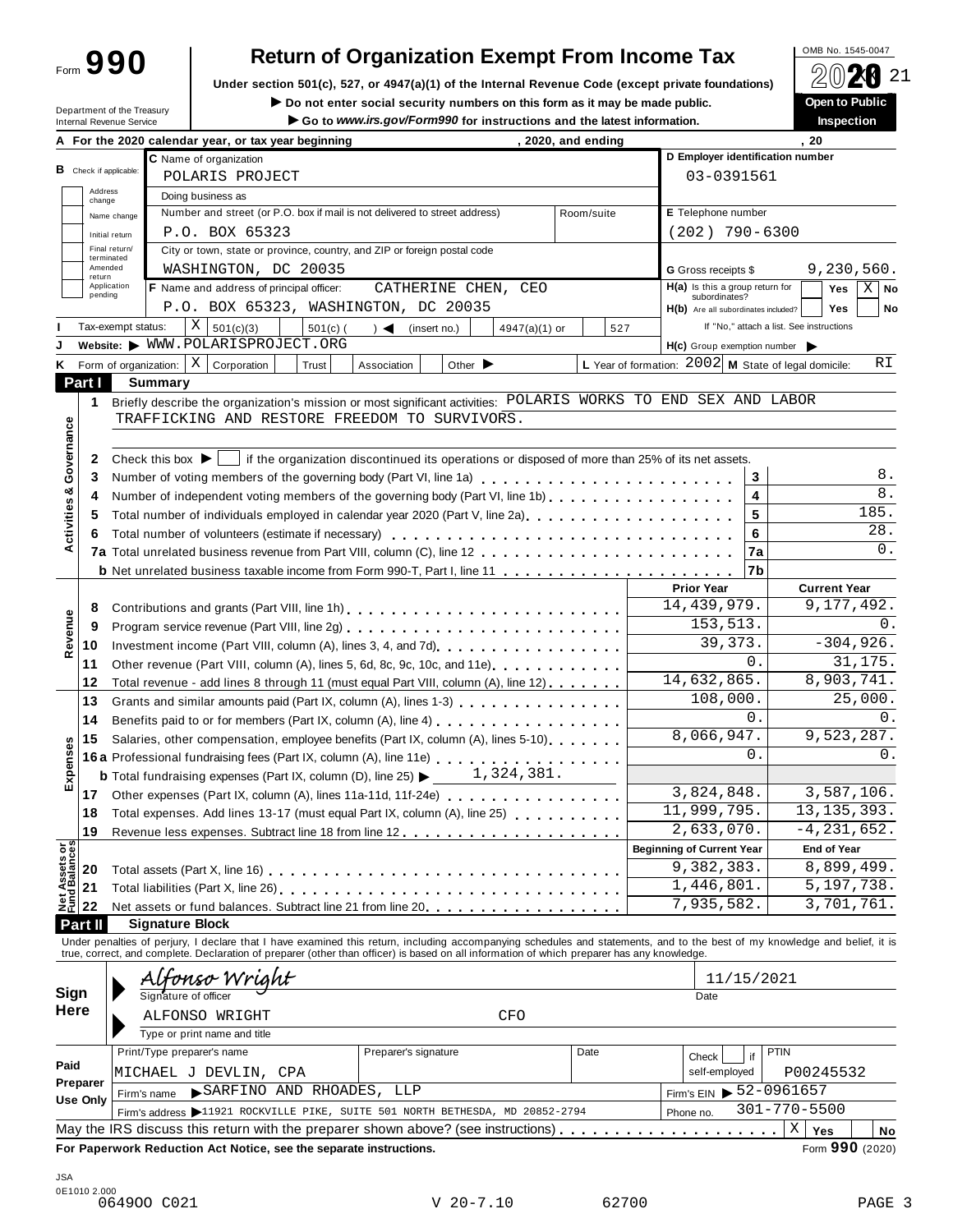| POLARIS PROJECT                                                                                                                       | 03-0391561 |              |
|---------------------------------------------------------------------------------------------------------------------------------------|------------|--------------|
| Form 990 (2020)                                                                                                                       |            | Page 2       |
| Part III<br><b>Statement of Program Service Accomplishments</b>                                                                       |            |              |
|                                                                                                                                       |            | $\mathbf{x}$ |
| 1 Briefly describe the organization's mission:                                                                                        |            |              |
| POLARIS WORKS TO END SEX AND LABOR TRAFFICKING AND RESTORE FREEDOM TO                                                                 |            |              |
| SURVIVORS.                                                                                                                            |            |              |
|                                                                                                                                       |            |              |
|                                                                                                                                       |            |              |
| 2 Did the organization undertake any significant program services during the year which were not listed on the                        |            |              |
|                                                                                                                                       | Yes        | $X \mid No$  |
| If "Yes," describe these new services on Schedule O.                                                                                  |            |              |
| Did the organization cease conducting, or make significant changes in how it conducts, any program                                    |            |              |
|                                                                                                                                       | <b>Yes</b> | $ X $ No     |
| If "Yes," describe these changes on Schedule O.                                                                                       |            |              |
| 4 Describe the organization's program service accomplishments for each of its three largest program services, as measured by          |            |              |
| expenses. Section $501(c)(3)$ and $501(c)(4)$ organizations are required to report the amount of grants and allocations to others,    |            |              |
| the total expenses, and revenue, if any, for each program service reported.                                                           |            |              |
|                                                                                                                                       |            |              |
| ) (Expenses $$$ 969,813. including grants of $$$<br>$($ Revenue \$<br>4a (Code:                                                       |            |              |
| LEARNING, INNOVATION AND DATA SYSTEMS: THE PROGRAM DEVELOPS A DATA                                                                    |            |              |
| DRIVEN UNDERSTANDING OF HUMAN TRAFFICKING, GENERATES RESEARCH AND                                                                     |            |              |
| DATA PRODUCTS FOR USE BY THE ANTI-TRAFFICKING FIELD, AND SUPPORTS                                                                     |            |              |
| POLARIS'S MONITORING AND EVALUATION TO ENSURE PROGRAMS HAVE THEIR                                                                     |            |              |
| INTENDED IMPACT.                                                                                                                      |            |              |
|                                                                                                                                       |            |              |
|                                                                                                                                       |            |              |
|                                                                                                                                       |            |              |
|                                                                                                                                       |            |              |
|                                                                                                                                       |            |              |
| 4b (Code:                                                                                                                             |            |              |
| (Expenses \$ $4,848,627$ . including grants of \$ ) (Revenue \$<br>NATIONAL HUMAN TRAFFICKING HOTLINE: POLARIS CONTINUED OPERATING IN |            |              |
| THE U.S NATIONAL HUMAN TRAFFICKING HOTLINE (NHTH), WITH FUNDING                                                                       |            |              |
| FROM THE U.S DEPARTMENT OF HEALTH AND HUMAN SERVICES, OFFICE ON                                                                       |            |              |
| TRAFFICKING IN PERSONS (OTIP), THE TEXAS STATE GOVERNOR'S OFFICE,                                                                     |            |              |
| AND PRIVATE DONATIONS. THE NHTH PROVIDES VICTIMS AND SURVIVORS OF                                                                     |            |              |
| HUMAN TRAFFICKING ACCESS TO CRITICAL SUPPORT AND SERVICES TO GET                                                                      |            |              |
| HELP AND STAY SAFE, 24-7, IN MORE THAN 200 LANGUAGES ACROSS FIVE                                                                      |            |              |
| MODES OF COMMUNICATION - PHONE, CHAT, TEXT, WEBFORM, AND EMAIL.                                                                       |            |              |
|                                                                                                                                       |            |              |
|                                                                                                                                       |            |              |
|                                                                                                                                       |            |              |
| $(Express $ 1, 235, 519. including grants of $$<br>4c (Code:                                                                          |            |              |
| ) (Revenue \$<br>STRATEGIC INITIATIVE ON LABOR TRAFFICKING: THE STRATEGIC                                                             |            |              |
| INITIATIVE ON LABOR TRAFFICKING WORKS TO END LABOR TRAFFICKING OF                                                                     |            |              |
| MIGRANT WORKERS IN THE AGRICULTURAL SECTOR BETWEEN MEXICO AND THE                                                                     |            |              |
| U.S. IN MEXICO POLARIS'S WORK INCLUDES SUPPORT FOR THE EXPANSION                                                                      |            |              |
| OF MEXICO'S FIRST NATIONAL HUMAN TRAFFICKING HOTLINE AND BUILDING                                                                     |            |              |
| A SOURCE COUNTRY WORKER DATA PLATFORM TO COLLECT INFORMATION                                                                          |            |              |
|                                                                                                                                       |            |              |
| DIRECTLY FROM AGRICULTURAL WORKERS ABOUT THEIR WORKING CONDITIONS                                                                     |            |              |
| AND EXPERIENCES WITH EXPLOITATION, WHICH WILL ULTIMATELY PROVIDE                                                                      |            |              |
| STRATEGIC RECOMMENDATIONS ON WAYS TO ADDRESS THE ROOT CAUSES OF<br>LABOR TRAFFICKING BOTH IN MEXICO AND FROM MEXICO TO THE UNITED     |            |              |

**4d** Other program services (Describe on Schedule O.) (Expenses \$1,807,906. including grants of \$ ) (Revenue \$ ) )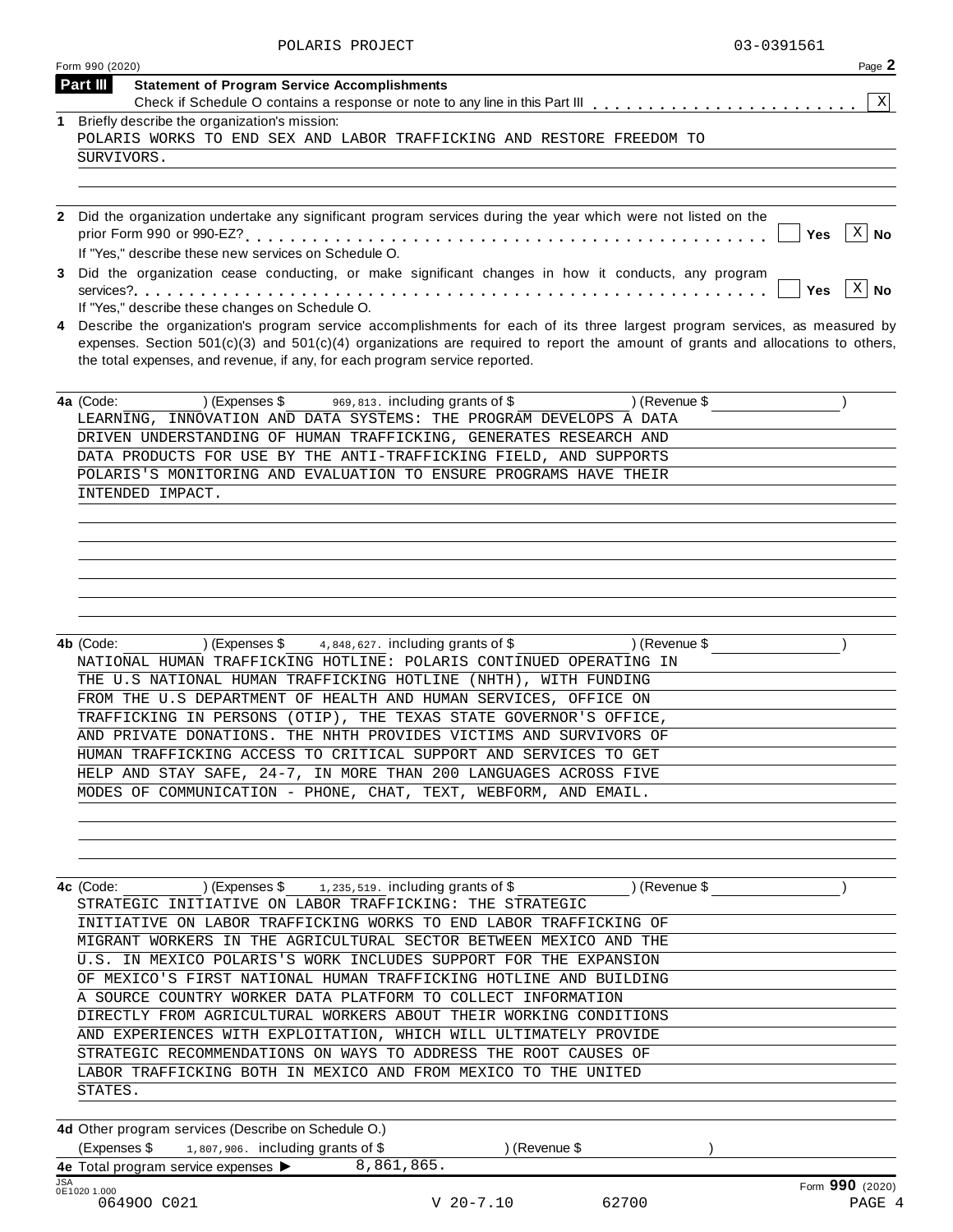| 1          | Is the organization described in section $501(c)(3)$ or $4947(a)(1)$ (other than a private foundation)? If "Yes,"                                                                           |                 |                 |  |
|------------|---------------------------------------------------------------------------------------------------------------------------------------------------------------------------------------------|-----------------|-----------------|--|
|            |                                                                                                                                                                                             | $\mathbf{1}$    | Χ               |  |
| 2          | Is the organization required to complete Schedule B, Schedule of Contributors See instructions?                                                                                             | $\overline{2}$  | $\mathbf X$     |  |
| 3          | Did the organization engage in direct or indirect political campaign activities on behalf of or in opposition to                                                                            |                 |                 |  |
|            |                                                                                                                                                                                             | 3               |                 |  |
| 4          | Section 501(c)(3) organizations. Did the organization engage in lobbying activities, or have a section 501(h)                                                                               |                 |                 |  |
|            |                                                                                                                                                                                             | 4               |                 |  |
| 5          | Is the organization a section $501(c)(4)$ , $501(c)(5)$ , or $501(c)(6)$ organization that receives membership dues,                                                                        |                 |                 |  |
|            | assessments, or similar amounts as defined in Revenue Procedure 98-19? If "Yes," complete Schedule C, Part III                                                                              | 5               |                 |  |
| 6          | Did the organization maintain any donor advised funds or any similar funds or accounts for which donors                                                                                     |                 |                 |  |
|            | have the right to provide advice on the distribution or investment of amounts in such funds or accounts? If                                                                                 |                 |                 |  |
|            |                                                                                                                                                                                             | 6               |                 |  |
| 7          | Did the organization receive or hold a conservation easement, including easements to preserve open space,                                                                                   |                 |                 |  |
|            | the environment, historic land areas, or historic structures? If "Yes," complete Schedule D, Part II.                                                                                       | $\overline{7}$  |                 |  |
| 8          | Did the organization maintain collections of works of art, historical treasures, or other similar assets? If "Yes,"                                                                         |                 |                 |  |
|            |                                                                                                                                                                                             | 8               |                 |  |
| 9          | Did the organization report an amount in Part X, line 21, for escrow or custodial account liability, serve as a                                                                             |                 |                 |  |
|            | custodian for amounts not listed in Part X; or provide credit counseling, debt management, credit repair, or                                                                                |                 |                 |  |
|            |                                                                                                                                                                                             | 9               |                 |  |
| 10         | Did the organization, directly or through a related organization, hold assets in donor-restricted endowments                                                                                |                 |                 |  |
|            |                                                                                                                                                                                             | 10              |                 |  |
| 11         | If the organization's answer to any of the following questions is "Yes," then complete Schedule D, Parts VI,                                                                                |                 |                 |  |
|            | VII, VIII, IX, or X as applicable.                                                                                                                                                          |                 |                 |  |
|            | a Did the organization report an amount for land, buildings, and equipment in Part X, line 10? If "Yes,"                                                                                    |                 |                 |  |
|            |                                                                                                                                                                                             | 11a             | Χ               |  |
|            | <b>b</b> Did the organization report an amount for investments-other securities in Part X, line 12, that is 5% or more                                                                      |                 |                 |  |
|            | of its total assets reported in Part X, line 16? If "Yes," complete Schedule D, Part VII                                                                                                    | 11 <sub>b</sub> |                 |  |
|            | c Did the organization report an amount for investments-program related in Part X, line 13, that is 5% or more                                                                              |                 |                 |  |
|            | of its total assets reported in Part X, line 16? If "Yes," complete Schedule D, Part VIII.                                                                                                  | 11c             |                 |  |
|            | d Did the organization report an amount for other assets in Part X, line 15, that is 5% or more of its total assets<br>reported in Part X, line 16? If "Yes," complete Schedule D, Part IX. |                 |                 |  |
|            | e Did the organization report an amount for other liabilities in Part X, line 25? If "Yes," complete Schedule D, Part X                                                                     | 11d<br>11e      | $\mathbf X$     |  |
|            | f Did the organization's separate or consolidated financial statements for the tax year include a footnote that addresses                                                                   |                 |                 |  |
|            | the organization's liability for uncertain tax positions under FIN 48 (ASC 740)? If "Yes," complete Schedule D, Part X                                                                      | 11f             |                 |  |
|            | 12a Did the organization obtain separate, independent audited financial statements for the tax year? If "Yes," complete                                                                     |                 |                 |  |
|            |                                                                                                                                                                                             | 12a             | Χ               |  |
|            | <b>b</b> Was the organization included in consolidated, independent audited financial statements for the tax year? If                                                                       |                 |                 |  |
|            | "Yes," and if the organization answered "No" to line 12a, then completing Schedule D, Parts XI and XII is optional                                                                          | 12 <sub>b</sub> |                 |  |
| 13         | Is the organization a school described in section $170(b)(1)(A)(ii)$ ? If "Yes," complete Schedule E.                                                                                       | 13              |                 |  |
|            | 14a Did the organization maintain an office, employees, or agents outside of the United States?.                                                                                            | 14a             |                 |  |
|            | <b>b</b> Did the organization have aggregate revenues or expenses of more than \$10,000 from grantmaking,                                                                                   |                 |                 |  |
|            | fundraising, business, investment, and program service activities outside the United States, or aggregate                                                                                   |                 |                 |  |
|            | foreign investments valued at \$100,000 or more? If "Yes," complete Schedule F, Parts I and IV                                                                                              | 14b             |                 |  |
| 15         | Did the organization report on Part IX, column (A), line 3, more than \$5,000 of grants or other assistance to or                                                                           |                 |                 |  |
|            |                                                                                                                                                                                             | 15              | Χ               |  |
| 16         | Did the organization report on Part IX, column (A), line 3, more than \$5,000 of aggregate grants or other                                                                                  |                 |                 |  |
|            | assistance to or for foreign individuals? If "Yes," complete Schedule F, Parts III and IV                                                                                                   | 16              |                 |  |
| 17         | Did the organization report a total of more than \$15,000 of expenses for professional fundraising services on                                                                              |                 |                 |  |
|            | Part IX, column (A), lines 6 and 11e? If "Yes," complete Schedule G, Part I See instructions                                                                                                | 17              |                 |  |
| 18         | Did the organization report more than \$15,000 total of fundraising event gross income and contributions on                                                                                 |                 |                 |  |
|            |                                                                                                                                                                                             | 18              |                 |  |
| 19         | Did the organization report more than \$15,000 of gross income from gaming activities on Part VIII, line 9a?                                                                                |                 |                 |  |
|            |                                                                                                                                                                                             | 19              |                 |  |
|            | 20a Did the organization operate one or more hospital facilities? If "Yes," complete Schedule H                                                                                             | 20a             |                 |  |
|            | <b>b</b> If "Yes" to line 20a, did the organization attach a copy of its audited financial statements to this return?                                                                       | 20 <sub>b</sub> |                 |  |
| 21         | Did the organization report more than \$5,000 of grants or other assistance to any domestic organization or                                                                                 |                 |                 |  |
|            | domestic government on Part IX, column (A), line 1? If "Yes," complete Schedule I, Parts I and II                                                                                           | 21              |                 |  |
| <b>JSA</b> |                                                                                                                                                                                             |                 | Form 990 (2020) |  |

Form <sup>990</sup> (2020) Page **3**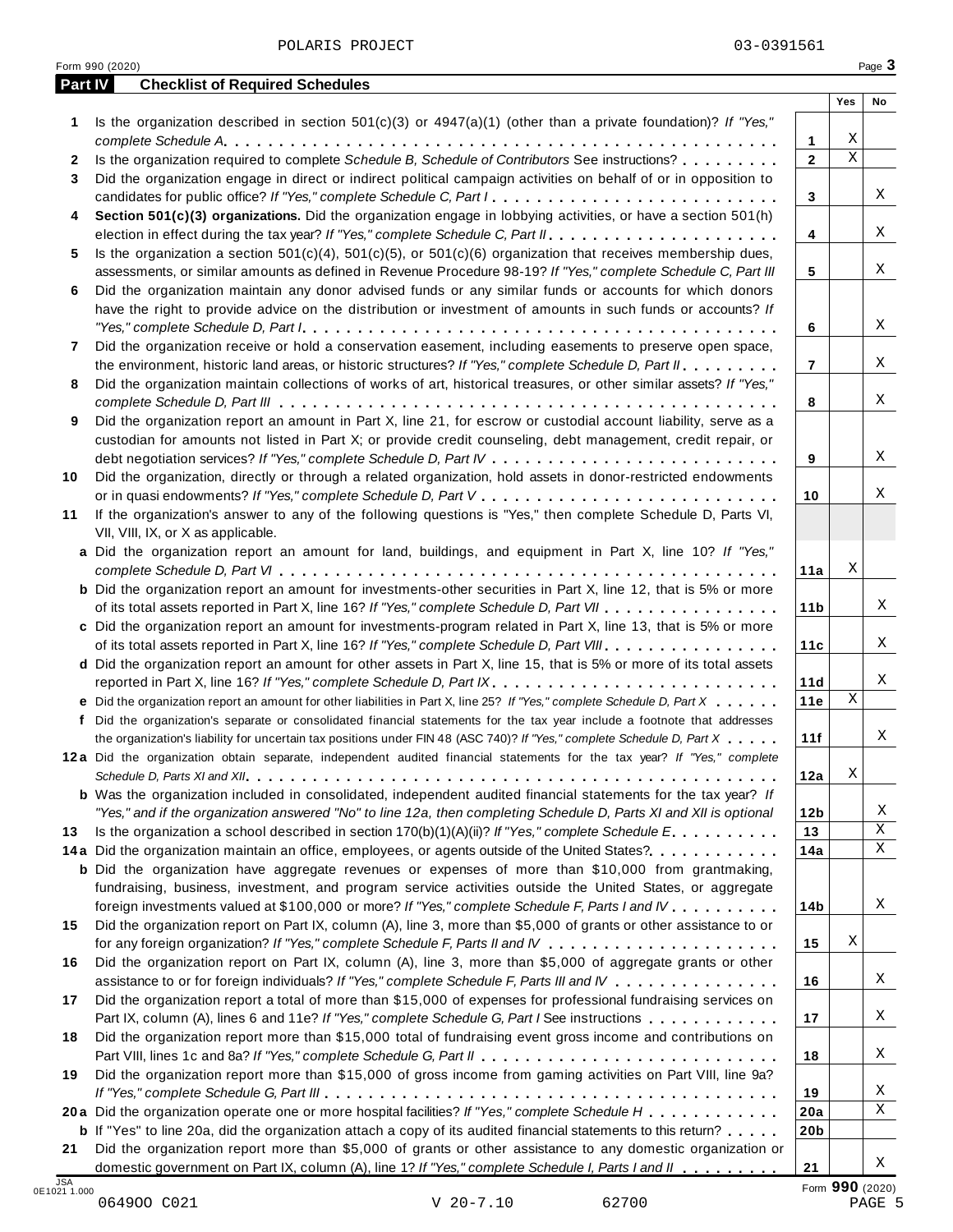|               | <b>Part IV</b><br><b>Checklist of Required Schedules (continued)</b>                                                                                                                                           |                 |     |                 |
|---------------|----------------------------------------------------------------------------------------------------------------------------------------------------------------------------------------------------------------|-----------------|-----|-----------------|
|               |                                                                                                                                                                                                                |                 | Yes | No              |
| 22            | Did the organization report more than \$5,000 of grants or other assistance to or for domestic individuals on                                                                                                  |                 |     | X               |
|               | Part IX, column (A), line 2? If "Yes," complete Schedule I, Parts I and III                                                                                                                                    | 22              |     |                 |
| 23            | Did the organization answer "Yes" to Part VII, Section A, line 3, 4, or 5 about compensation of the<br>organization's current and former officers, directors, trustees, key employees, and highest compensated |                 |     |                 |
|               |                                                                                                                                                                                                                | 23              | Χ   |                 |
|               | 24a Did the organization have a tax-exempt bond issue with an outstanding principal amount of more than                                                                                                        |                 |     |                 |
|               | \$100,000 as of the last day of the year, that was issued after December 31, 2002? If "Yes," answer lines 24b                                                                                                  |                 |     |                 |
|               | through 24d and complete Schedule K. If "No," go to line 25a                                                                                                                                                   | 24a             |     | Χ               |
|               | <b>b</b> Did the organization invest any proceeds of tax-exempt bonds beyond a temporary period exception?                                                                                                     | 24b             |     |                 |
|               | c Did the organization maintain an escrow account other than a refunding escrow at any time during the year                                                                                                    |                 |     |                 |
|               |                                                                                                                                                                                                                | 24c             |     |                 |
|               | d Did the organization act as an "on behalf of" issuer for bonds outstanding at any time during the year?                                                                                                      | 24d             |     |                 |
|               | 25a Section 501(c)(3), 501(c)(4), and 501(c)(29) organizations. Did the organization engage in an excess benefit                                                                                               |                 |     |                 |
|               | transaction with a disqualified person during the year? If "Yes," complete Schedule L, Part I                                                                                                                  | 25a             |     | X               |
|               | <b>b</b> Is the organization aware that it engaged in an excess benefit transaction with a disqualified person in a prior                                                                                      |                 |     |                 |
|               | year, and that the transaction has not been reported on any of the organization's prior Forms 990 or 990-EZ?                                                                                                   |                 |     |                 |
|               |                                                                                                                                                                                                                | 25 <sub>b</sub> |     | X               |
| 26            | Did the organization report any amount on Part X, line 5 or 22, for receivables from or payables to any current                                                                                                |                 |     |                 |
|               | or former officer, director, trustee, key employee, creator or founder, substantial contributor, or 35%                                                                                                        |                 |     |                 |
|               | controlled entity or family member of any of these persons? If "Yes," complete Schedule L, Part II.                                                                                                            | 26              |     | X               |
| 27            | Did the organization provide a grant or other assistance to any current or former officer, director, trustee, key                                                                                              |                 |     |                 |
|               | employee, creator or founder, substantial contributor or employee thereof, a grant selection committee                                                                                                         |                 |     |                 |
|               | member, or to a 35% controlled entity (including an employee thereof) or family member of any of these                                                                                                         |                 |     |                 |
|               |                                                                                                                                                                                                                | 27              |     | Χ               |
| 28            | Was the organization a party to a business transaction with one of the following parties (see Schedule L,                                                                                                      |                 |     |                 |
|               | Part IV instructions, for applicable filing thresholds, conditions, and exceptions):                                                                                                                           |                 |     |                 |
|               | a A current or former officer, director, trustee, key employee, creator or founder, or substantial contributor? If                                                                                             |                 |     |                 |
|               |                                                                                                                                                                                                                | 28a             |     | X               |
|               | <b>b</b> A family member of any individual described in line 28a? If "Yes," complete Schedule L, Part IV.                                                                                                      | 28 <sub>b</sub> |     | X               |
|               | c A 35% controlled entity of one or more individuals and/or organizations described in lines 28a or 28b? If                                                                                                    |                 |     |                 |
|               |                                                                                                                                                                                                                | 28c             |     | Χ               |
| 29            | Did the organization receive more than \$25,000 in non-cash contributions? If "Yes," complete Schedule M                                                                                                       | 29              |     | X               |
| 30            | Did the organization receive contributions of art, historical treasures, or other similar assets, or qualified                                                                                                 |                 |     |                 |
|               |                                                                                                                                                                                                                | 30              |     | Χ               |
| 31            | Did the organization liquidate, terminate, or dissolve and cease operations? If "Yes," complete Schedule N, Part I                                                                                             | 31              |     | X               |
|               | Did the organization sell, exchange, dispose of, or transfer more than 25% of its net assets? If "Yes,"                                                                                                        |                 |     |                 |
|               |                                                                                                                                                                                                                | 32              |     | Χ               |
| 33            | Did the organization own 100% of an entity disregarded as separate from the organization under Regulations                                                                                                     |                 |     |                 |
|               |                                                                                                                                                                                                                | 33              |     | Χ               |
| 34            | Was the organization related to any tax-exempt or taxable entity? If "Yes," complete Schedule R, Part II, III,                                                                                                 |                 |     |                 |
|               |                                                                                                                                                                                                                | 34              |     | Χ               |
|               | 35a Did the organization have a controlled entity within the meaning of section 512(b)(13)?                                                                                                                    | 35a             |     | X               |
|               | <b>b</b> If "Yes" to line 35a, did the organization receive any payment from or engage in any transaction with a                                                                                               |                 |     |                 |
|               | controlled entity within the meaning of section 512(b)(13)? If "Yes," complete Schedule R, Part V, line 2                                                                                                      | 35 <sub>b</sub> |     |                 |
| 36            | Section 501(c)(3) organizations. Did the organization make any transfers to an exempt non-charitable                                                                                                           |                 |     |                 |
|               | related organization? If "Yes," complete Schedule R, Part V, line 2.                                                                                                                                           | 36              |     | Χ               |
| 37            | Did the organization conduct more than 5% of its activities through an entity that is not a related organization                                                                                               |                 |     |                 |
|               | and that is treated as a partnership for federal income tax purposes? If "Yes," complete Schedule R, Part VI                                                                                                   | 37              |     | Χ               |
| 38            | Did the organization complete Schedule O and provide explanations in Schedule O for Part VI, lines 11b and                                                                                                     |                 |     |                 |
|               | 19? Note: All Form 990 filers are required to complete Schedule O.                                                                                                                                             | 38              | Χ   |                 |
| <b>Part V</b> | <b>Statements Regarding Other IRS Filings and Tax Compliance</b>                                                                                                                                               |                 |     |                 |
|               | Check if Schedule O contains a response or note to any line in this Part V                                                                                                                                     |                 |     |                 |
|               |                                                                                                                                                                                                                |                 | Yes | No              |
|               | 32<br>1a Enter the number reported in Box 3 of Form 1096. Enter -0- if not applicable<br>1a                                                                                                                    |                 |     |                 |
|               | $0$ .<br><b>b</b> Enter the number of Forms W-2G included in line 1a. Enter -0- if not applicable<br>1b                                                                                                        |                 |     |                 |
|               | c Did the organization comply with backup withholding rules for reportable payments to vendors and                                                                                                             |                 |     |                 |
| JSA           |                                                                                                                                                                                                                | 1c              | Χ   |                 |
| 0E1030 1.000  | 064900 C021                                                                                                                                                                                                    |                 |     | Form 990 (2020) |
|               | $V$ 20-7.10<br>62700                                                                                                                                                                                           |                 |     | PAGE 6          |

Form <sup>990</sup> (2020) Page **4**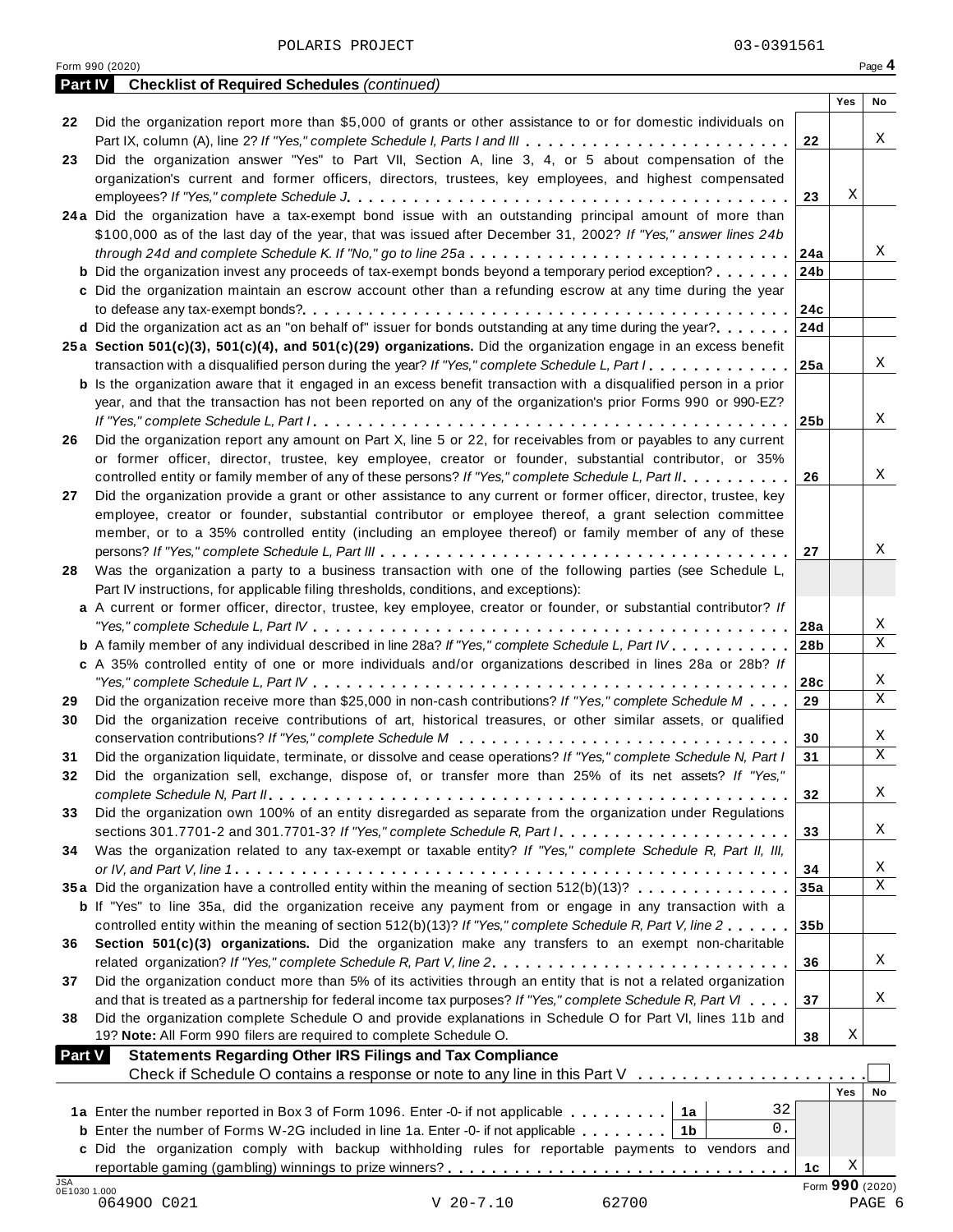|        | Form 990 (2020)                                                                                                                              |     |     | Page 5 |
|--------|----------------------------------------------------------------------------------------------------------------------------------------------|-----|-----|--------|
| Part V | Statements Regarding Other IRS Filings and Tax Compliance (continued)                                                                        |     |     |        |
|        |                                                                                                                                              |     | Yes | No     |
|        | 2a Enter the number of employees reported on Form W-3, Transmittal of Wage and Tax                                                           |     |     |        |
|        | 185<br>Statements, filed for the calendar year ending with or within the year covered by this return. 2a                                     |     |     |        |
|        | <b>b</b> If at least one is reported on line 2a, did the organization file all required federal employment tax returns?                      | 2b  | X   |        |
|        | <b>Note:</b> If the sum of lines 1a and 2a is greater than 250, you may be required to e-file (see instructions).                            |     |     |        |
|        | 3a Did the organization have unrelated business gross income of \$1,000 or more during the year?                                             | 3a  |     | Χ      |
|        | <b>b</b> If "Yes," has it filed a Form 990-T for this year? If "No" to line 3b, provide an explanation on Schedule O                         | 3b  |     |        |
|        | 4a At any time during the calendar year, did the organization have an interest in, or a signature or other authority over,                   |     |     |        |
|        | a financial account in a foreign country (such as a bank account, securities account, or other financial account)?                           | 4a  |     | Χ      |
|        | <b>b</b> If "Yes," enter the name of the foreign country $\blacktriangleright$                                                               |     |     |        |
|        | See instructions for filing requirements for FinCEN Form 114, Report of Foreign Bank and Financial Accounts (FBAR).                          |     |     |        |
|        | 5a Was the organization a party to a prohibited tax shelter transaction at any time during the tax year?                                     | 5a  |     | Χ      |
|        | <b>b</b> Did any taxable party notify the organization that it was or is a party to a prohibited tax shelter transaction?                    | 5b  |     | Χ      |
|        | c If "Yes" to line 5a or 5b, did the organization file Form 8886-T?                                                                          | 5c  |     |        |
|        | 6a Does the organization have annual gross receipts that are normally greater than \$100,000, and did the                                    |     |     |        |
|        | organization solicit any contributions that were not tax deductible as charitable contributions?                                             | 6a  |     | Χ      |
|        | <b>b</b> If "Yes," did the organization include with every solicitation an express statement that such contributions or                      |     |     |        |
|        |                                                                                                                                              | 6b  |     |        |
| 7      | Organizations that may receive deductible contributions under section 170(c).                                                                |     |     |        |
|        | a Did the organization receive a payment in excess of \$75 made partly as a contribution and partly for goods                                |     |     |        |
|        |                                                                                                                                              | 7а  |     | Χ      |
|        | <b>b</b> If "Yes," did the organization notify the donor of the value of the goods or services provided?                                     | 7b  |     |        |
|        | c Did the organization sell, exchange, or otherwise dispose of tangible personal property for which it was                                   |     |     |        |
|        |                                                                                                                                              | 7с  |     | Χ      |
|        | 7d<br>d If "Yes," indicate the number of Forms 8282 filed during the year                                                                    |     |     |        |
|        | e Did the organization receive any funds, directly or indirectly, to pay premiums on a personal benefit contract?                            | 7е  |     | Χ      |
|        | f Did the organization, during the year, pay premiums, directly or indirectly, on a personal benefit contract?                               | 7f  |     | Χ      |
|        | g If the organization received a contribution of qualified intellectual property, did the organization file Form 8899 as required?           | 7g  |     |        |
|        | h If the organization received a contribution of cars, boats, airplanes, or other vehicles, did the organization file a Form 1098-C?         | 7h  |     |        |
| 8      | Sponsoring organizations maintaining donor advised funds. Did a donor advised fund maintained by the                                         |     |     |        |
|        | sponsoring organization have excess business holdings at any time during the year?                                                           | 8   |     |        |
| 9      | Sponsoring organizations maintaining donor advised funds.                                                                                    |     |     |        |
|        | a Did the sponsoring organization make any taxable distributions under section 4966?                                                         | 9а  |     |        |
|        | <b>b</b> Did the sponsoring organization make a distribution to a donor, donor advisor, or related person?                                   | 9b  |     |        |
|        | 10 Section 501(c)(7) organizations. Enter:                                                                                                   |     |     |        |
|        | 10a <br>a Initiation fees and capital contributions included on Part VIII, line 12                                                           |     |     |        |
|        | 10b<br><b>b</b> Gross receipts, included on Form 990, Part VIII, line 12, for public use of club facilities $\ldots$ .                       |     |     |        |
| 11     | Section 501(c)(12) organizations. Enter:                                                                                                     |     |     |        |
|        | 11a                                                                                                                                          |     |     |        |
|        | b Gross income from other sources (Do not net amounts due or paid to other sources                                                           |     |     |        |
|        | 11b                                                                                                                                          |     |     |        |
|        | 12a Section 4947(a)(1) non-exempt charitable trusts. Is the organization filing Form 990 in lieu of Form 1041?                               | 12a |     |        |
|        | 12b<br><b>b</b> If "Yes," enter the amount of tax-exempt interest received or accrued during the year                                        |     |     |        |
| 13.    | Section 501(c)(29) qualified nonprofit health insurance issuers.                                                                             |     |     |        |
|        | a Is the organization licensed to issue qualified health plans in more than one state?                                                       | 13а |     |        |
|        | Note: See the instructions for additional information the organization must report on Schedule O.                                            |     |     |        |
|        | <b>b</b> Enter the amount of reserves the organization is required to maintain by the states in which                                        |     |     |        |
|        | 13b<br>the organization is licensed to issue qualified health plans $\ldots \ldots \ldots \ldots \ldots \ldots \ldots$                       |     |     |        |
|        | 13c                                                                                                                                          |     |     |        |
|        | 14a Did the organization receive any payments for indoor tanning services during the tax year?                                               | 14a |     | Χ      |
|        | <b>b</b> If "Yes," has it filed a Form 720 to report these payments? If "No," provide an explanation on Schedule $0 \cdot \cdot \cdot \cdot$ | 14b |     |        |
| 15     | Is the organization subject to the section 4960 tax on payment(s) of more than \$1,000,000 in remuneration or                                |     |     |        |
|        |                                                                                                                                              | 15  |     | Χ      |
|        | If "Yes," see instructions and file Form 4720, Schedule N.                                                                                   |     |     |        |
| 16     | Is the organization an educational institution subject to the section 4968 excise tax on net investment income?                              | 16  |     | Χ      |
|        | If "Yes," complete Form 4720, Schedule O.                                                                                                    |     |     |        |

Form **990** (2020)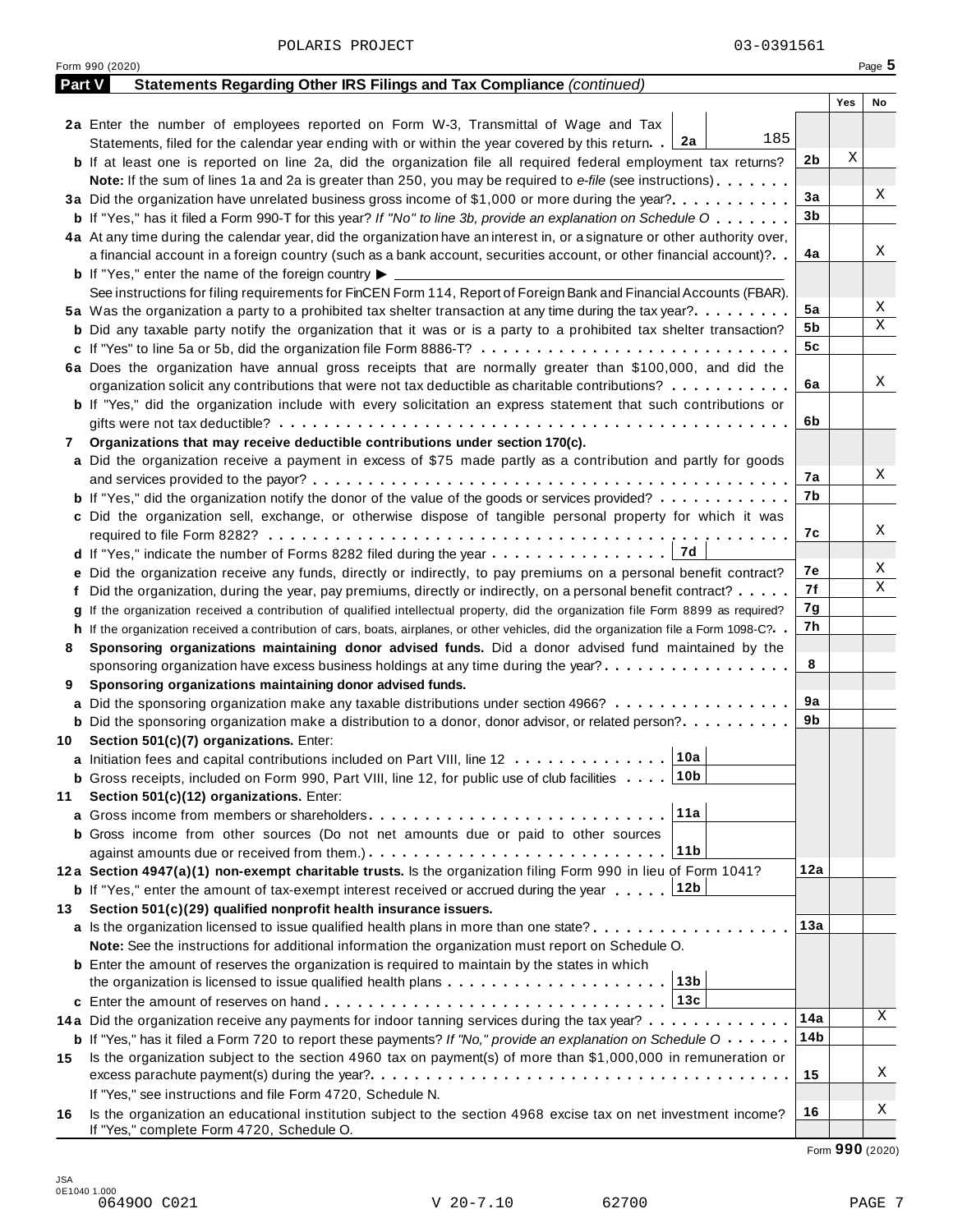|         | 03-0391561<br>POLARIS PROJECT<br>Form 990 (2020)                                                                                                                                         |              |            | Page $6$     |
|---------|------------------------------------------------------------------------------------------------------------------------------------------------------------------------------------------|--------------|------------|--------------|
| Part VI | Governance, Management, and Disclosure For each "Yes" response to lines 2 through 7b below, and for a "No"                                                                               |              |            |              |
|         | response to line 8a, 8b, or 10b below, describe the circumstances, processes, or changes on Schedule O. See instructions.                                                                |              |            |              |
|         |                                                                                                                                                                                          |              |            | $\mathbf{x}$ |
|         | <b>Section A. Governing Body and Management</b>                                                                                                                                          |              |            |              |
|         |                                                                                                                                                                                          |              | <b>Yes</b> | No           |
|         | 8<br>1a<br>1a Enter the number of voting members of the governing body at the end of the tax year                                                                                        |              |            |              |
|         | If there are material differences in voting rights among members of the governing body, or                                                                                               |              |            |              |
|         | if the governing body delegated broad authority to an executive committee or similar<br>committée, explain on Schedule O.                                                                |              |            |              |
|         | 8<br>1b<br><b>b</b> Enter the number of voting members included on line 1a, above, who are independent                                                                                   |              |            |              |
| 2       | Did any officer, director, trustee, or key employee have a family relationship or a business relationship with                                                                           |              |            |              |
|         |                                                                                                                                                                                          | $\mathbf{2}$ |            | Χ            |
| 3       | Did the organization delegate control over management duties customarily performed by or under the direct                                                                                |              |            |              |
|         | supervision of officers, directors, trustees, or key employees to a management company or other person?                                                                                  | 3            |            | Χ            |
| 4       | Did the organization make any significant changes to its governing documents since the prior Form 990 was filed?                                                                         | 4            |            | X            |
| 5       | Did the organization become aware during the year of a significant diversion of the organization's assets?                                                                               | 5            |            | X            |
| 6       |                                                                                                                                                                                          | 6            |            | $\mathbf x$  |
| 7a      | Did the organization have members, stockholders, or other persons who had the power to elect or appoint                                                                                  |              |            |              |
|         |                                                                                                                                                                                          | 7a           |            | Χ            |
| b       | Are any governance decisions of the organization reserved to (or subject to approval by) members,                                                                                        |              |            |              |
|         |                                                                                                                                                                                          | 7b           |            | Χ            |
| 8       | Did the organization contemporaneously document the meetings held or written actions undertaken during                                                                                   |              |            |              |
|         | the year by the following:                                                                                                                                                               |              |            |              |
| a       |                                                                                                                                                                                          | 8a           | X          |              |
| b       | Each committee with authority to act on behalf of the governing body?                                                                                                                    | 8b           | Χ          |              |
| 9       | Is there any officer, director, trustee, or key employee listed in Part VII, Section A, who cannot be reached at                                                                         |              |            |              |
|         | the organization's mailing address? If "Yes," provide the names and addresses on Schedule O.                                                                                             | 9            |            | X            |
|         | Section B. Policies (This Section B requests information about policies not required by the Internal Revenue Code.)                                                                      |              |            |              |
|         |                                                                                                                                                                                          |              | Yes        | No           |
|         | 10a Did the organization have local chapters, branches, or affiliates?                                                                                                                   | 10a          |            | X            |
|         | <b>b</b> If "Yes," did the organization have written policies and procedures governing the activities of such chapters,                                                                  |              |            |              |
|         | affiliates, and branches to ensure their operations are consistent with the organization's exempt purposes?                                                                              | 10b          |            |              |
| 11a     | Has the organization provided a complete copy of this Form 990 to all members of its governing body before filing the form?                                                              | 11a          | X          |              |
| b       | Describe in Schedule O the process, if any, used by the organization to review this Form 990.                                                                                            |              |            |              |
|         | 12a Did the organization have a written conflict of interest policy? If "No," go to line 13                                                                                              | 12a          | Χ          |              |
|         | <b>b</b> Were officers, directors, or trustees, and key employees required to disclose annually interests that could give                                                                |              |            |              |
|         |                                                                                                                                                                                          | 12b          | X          |              |
| c       | Did the organization regularly and consistently monitor and enforce compliance with the policy? If "Yes,"                                                                                |              |            |              |
|         |                                                                                                                                                                                          | 12c          | X          |              |
| 13      |                                                                                                                                                                                          | 13           | Χ          |              |
| 14      | Did the organization have a written document retention and destruction policy?                                                                                                           | 14           | Χ          |              |
| 15      | Did the process for determining compensation of the following persons include a review and approval by                                                                                   |              |            |              |
|         | independent persons, comparability data, and contemporaneous substantiation of the deliberation and decision?                                                                            |              |            |              |
| a       |                                                                                                                                                                                          | 15a          | X<br>Χ     |              |
| b       |                                                                                                                                                                                          | 15b          |            |              |
|         | If "Yes" to line 15a or 15b, describe the process in Schedule O (see instructions).                                                                                                      |              |            |              |
|         | 16a Did the organization invest in, contribute assets to, or participate in a joint venture or similar arrangement                                                                       | 16a          |            | Χ            |
|         |                                                                                                                                                                                          |              |            |              |
| b       | If "Yes," did the organization follow a written policy or procedure requiring the organization to evaluate its                                                                           |              |            |              |
|         | participation in joint venture arrangements under applicable federal tax law, and take steps to safeguard the                                                                            |              |            |              |
|         | <b>Section C. Disclosure</b>                                                                                                                                                             | 16b          |            |              |
|         |                                                                                                                                                                                          |              |            |              |
| 17      | List the states with which a copy of this Form 990 is required to be filed $\blacktriangleright$ $\frac{\text{ATTACHMENT}}{\text{HENT}}$ 1                                               |              |            |              |
| 18      | Section 6104 requires an organization to make its Forms 1023 (1024 or 1024-A, if applicable), 990, and 990-T (Section 501(c)                                                             |              |            |              |
|         | (3)s only) available for public inspection. Indicate how you made these available. Check all that apply.<br>Χ<br>$\mathbf{X}$                                                            |              |            |              |
|         | Own website<br>Another's website<br>Upon request<br>Other (explain on Schedule O)                                                                                                        |              |            |              |
| 19      | Describe on Schedule O whether (and if so, how) the organization made its governing documents, conflict of interest policy,                                                              |              |            |              |
|         | and financial statements available to the public during the tax year.                                                                                                                    |              |            |              |
| 20      | State the name, address, and telephone number of the person who possesses the organization's books and records $\blacktriangleright$<br>ALFONSO WRIGHT PO BOX 65323 WASHINGTON, DC 20035 |              |            |              |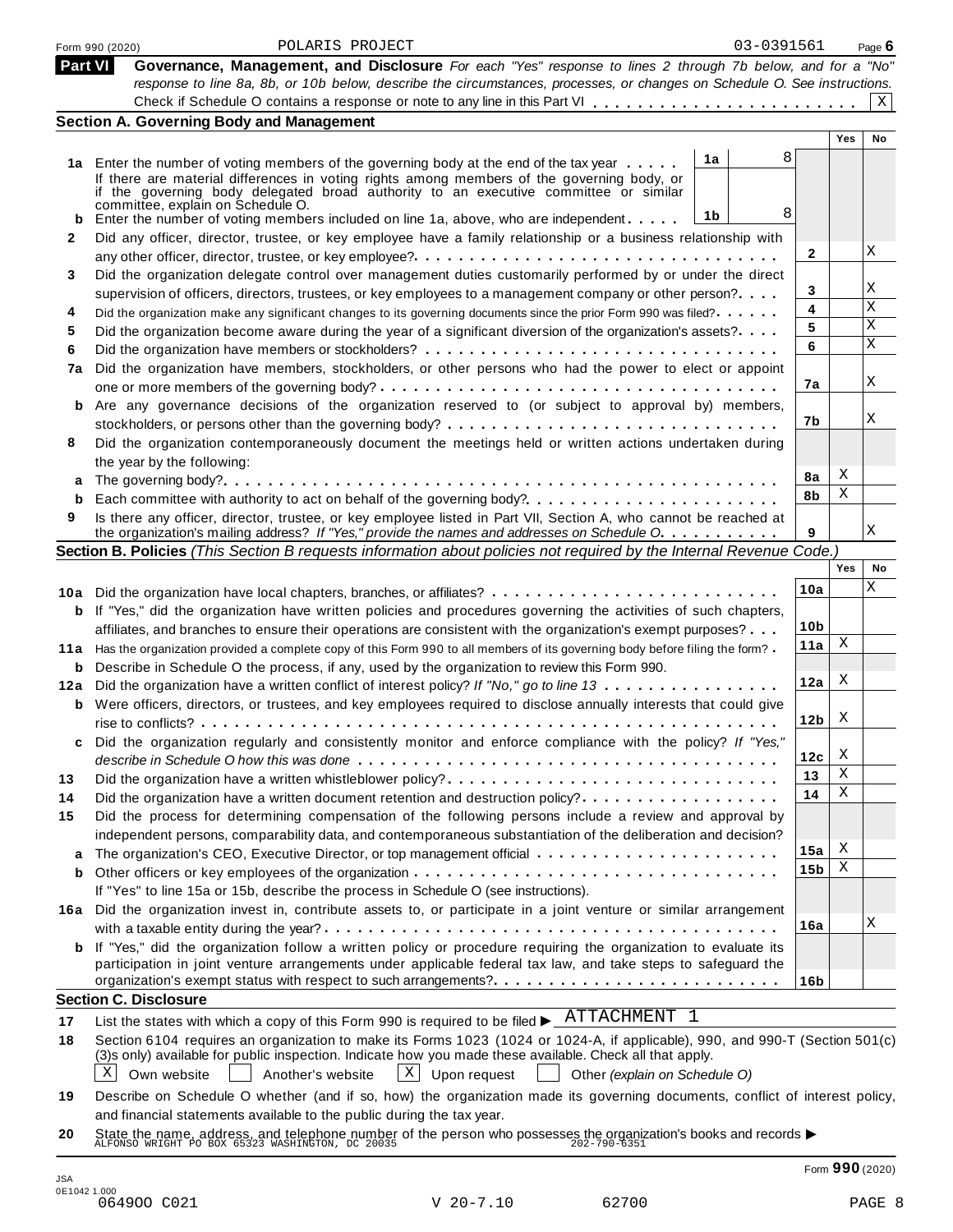**Compensation of Officers, Directors, Trustees, Key Employees, Highest Compensated Employees, and Part VII Independent Contractors**

Check if Schedule O contains a response or note to any line in this Part VII  $\ldots \ldots \ldots \ldots \ldots \ldots \ldots \ldots$ 

**Section A. Officers, Directors, Trustees, Key Employees, and Highest Compensated Employees**

**1a** Complete this table for all persons required to be listed. Report compensation for the calendar year ending with or within the organization's tax year.

anization's lax year.<br>● List all of the organization's **current** officers, directors, trustees (whether individuals or organizations), regardless of amount of<br>nnensation Enter -0- in columns (D) (E) and (E) if no compensa compensation. Enter -0- in columns (D), (E), and (F) if no compensation was paid.

• List all of the organization's current key employees, if any. See instructions for definition of "key employee."

■ List all of the organization's current key employees, if any. See instructions for definition of "key employee."<br>■ List the organization's five current highest compensated employees (other than an officer, director, tru who received reportable compensation (Box 5 of Form W-2 and/or Box 7 of Form 1099-MISC) of more than \$100,000 from the

organization and any related organizations.<br>• List all of the organization's **former** officers, key employees, and highest compensated employees who received more than<br>\$1.00.000 of reportable componention from the erganiza \$100,000 of reportable compensation from the organization and any related organizations.

% List all of the organization's **former directors or trustees** that received, in the capacity as a former director or trustee of the organization, more than \$10,000 of reportable compensation from the organization and any related organizations. See instructions for the order in which to list the persons above.

Check this box if neither the organization nor any related organization compensated any current officer, director, or trustee.

|                              |                                        |                                   |                                                                  |             | (C)          |                                 |        |                          |                               |                                           |
|------------------------------|----------------------------------------|-----------------------------------|------------------------------------------------------------------|-------------|--------------|---------------------------------|--------|--------------------------|-------------------------------|-------------------------------------------|
| (A)                          | (B)                                    | Position                          |                                                                  |             |              |                                 |        | (D)                      | (E)                           | (F)                                       |
| Name and title               | Average                                | (do not check more than one       |                                                                  |             |              |                                 |        | Reportable               | Reportable                    | <b>Estimated amount</b>                   |
|                              | hours                                  |                                   | box, unless person is both an<br>officer and a director/trustee) |             |              |                                 |        | compensation<br>from the | compensation                  | of other                                  |
|                              | per week<br>(list any                  |                                   |                                                                  |             |              |                                 |        | organization             | from related<br>organizations | compensation<br>from the                  |
|                              | hours for<br>related                   |                                   |                                                                  | Officer     | Key employee |                                 | Former | (W-2/1099-MISC)          | (W-2/1099-MISC)               | organization and<br>related organizations |
|                              | organizations<br>below<br>dotted line) | Individual trustee<br>or director | Institutional trustee                                            |             |              | Highest compensated<br>employee |        |                          |                               |                                           |
| (1) CATHERINE CHEN           | 50.00                                  |                                   |                                                                  |             |              |                                 |        |                          |                               |                                           |
| EXEC DIR & CEO FROM 9/2020   | 0.                                     |                                   |                                                                  | Χ           |              |                                 |        | 191,968                  | 0.                            | 11,903.                                   |
| (2) NANCY CHOI               | 50.00                                  |                                   |                                                                  |             |              |                                 |        |                          |                               |                                           |
| INTERIM EXEC DIR & CEO       | 0.                                     |                                   |                                                                  | Χ           |              |                                 |        | 189,279.                 | 0.                            | 7,571.                                    |
| (3) CAREN BENJAMIN           | 50.00                                  |                                   |                                                                  |             |              |                                 |        |                          |                               |                                           |
| CHIEF COMMUNICATIONS OFFICER | 0.                                     |                                   |                                                                  | X           |              |                                 |        | 179,979                  | $0$ .                         | 11,449.                                   |
| (4) MICHELLE NICHOLSON       | 50.00                                  |                                   |                                                                  |             |              |                                 |        |                          |                               |                                           |
| CHIEF PEOPLE OFFICE          | 0.                                     |                                   |                                                                  | Χ           |              |                                 |        | 184,968                  | 0.                            | 4,224.                                    |
| (5) EMILY TRACY              | 50.00                                  |                                   |                                                                  |             |              |                                 |        |                          |                               |                                           |
| CHIEF DEVELOPMENT OFFICER    | 0.                                     |                                   |                                                                  | Χ           |              |                                 |        | 177,638.                 | 0.                            | 7,106.                                    |
| (6) ALFONSO WRIGHT           | 50.00                                  |                                   |                                                                  |             |              |                                 |        |                          |                               |                                           |
| CHIEF FINANCIAL OFFICER      | 0.                                     |                                   |                                                                  | Χ           |              |                                 |        | 146,490.                 | 0.                            | 5,177.                                    |
| (7) MARGO KELLY              | 50.00                                  |                                   |                                                                  |             |              |                                 |        |                          |                               |                                           |
| DIRECTOR OF FDTN RELATIONS   | 0.                                     |                                   |                                                                  |             |              | Χ                               |        | 130,512.                 | 0.                            | 9,444.                                    |
| (8) ROBERT BEISER            | 50.00                                  |                                   |                                                                  |             |              |                                 |        |                          |                               |                                           |
| STRATEGIC INITITIVE DIRECTOR | 0.                                     |                                   |                                                                  |             |              | Χ                               |        | 116,724.                 | 0                             | 8,893.                                    |
| (9) DAMON GORHAM             | 50.00                                  |                                   |                                                                  |             |              |                                 |        |                          |                               |                                           |
| DIRECTOR OF TECH. OPERATIONS | 0.                                     |                                   |                                                                  |             |              | Χ                               |        | 113,941.                 | 0.                            | 8,782.                                    |
| (10) ANJANA RAJAN            | 50.00                                  |                                   |                                                                  |             |              |                                 |        |                          |                               |                                           |
| CHIEF TECHNOLOGY OFFICER     | 0.                                     |                                   |                                                                  | Χ           |              |                                 |        | 115,351.                 | 0.                            | 7,078.                                    |
| (11) MATTHEW BRADLEY         | 50.00                                  |                                   |                                                                  |             |              |                                 |        |                          |                               |                                           |
| DIRECTOR OF APP. DEVELOPMENT | 0.                                     |                                   |                                                                  |             |              | Χ                               |        | 115,378.                 | 0.                            | 4,615.                                    |
| (12) EBONY FOX               | 50.00                                  |                                   |                                                                  |             |              |                                 |        |                          |                               |                                           |
| CONTROLLER                   | 0.                                     |                                   |                                                                  |             |              | Χ                               |        | 113,357.                 | 0.                            | 4,224.                                    |
| (13) ROY AUSTIN, JR.         | 1.00                                   |                                   |                                                                  |             |              |                                 |        |                          |                               |                                           |
| <b>BOARD MEMBER</b>          | 0.                                     | X                                 |                                                                  | X           |              |                                 |        | 0                        | 0                             | 0.                                        |
| (14) LISA BENENSON           | 1.00                                   |                                   |                                                                  |             |              |                                 |        |                          |                               |                                           |
| <b>BOARD MEMBER</b>          | 0.                                     | $\mathbf X$                       |                                                                  | $\mathbf X$ |              |                                 |        | $0$ .                    | 0                             | $0$ .                                     |

Form **990** (2020)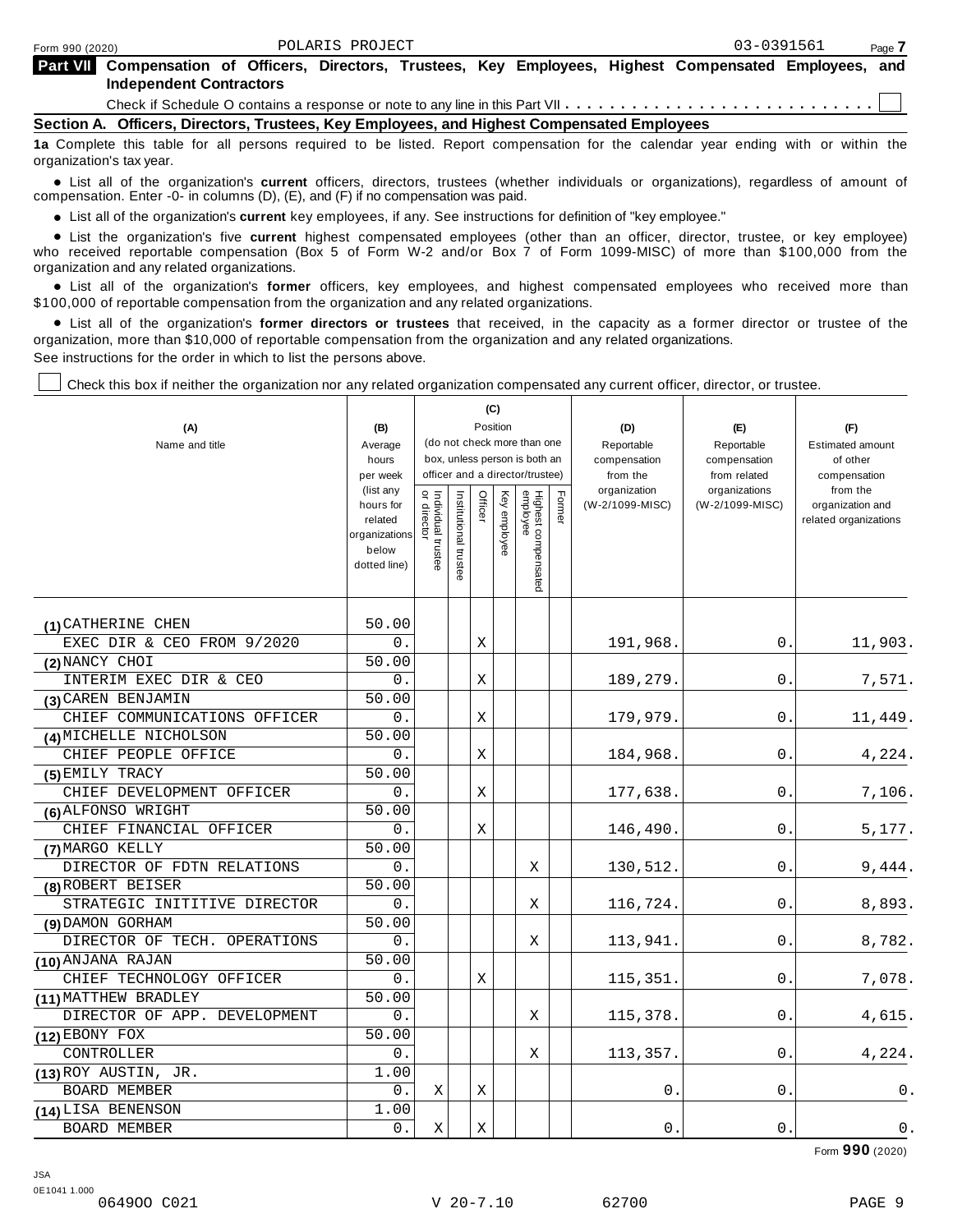| Name and title | Average<br>hours per<br>week (list any<br>hours for                                                                                                                                                                                                                                                                                      |                                                                                                                           |                                                                                                             |         |                                                                        |                                 |        | Reportable                      | Reportable                                             | Estimated<br>amount of                                                                                                                                                                                                                                                                                                                                                                                                                                                                                                                                                                                                                                                                                                                                                                                                                                                                                                                                                                                                                                    |
|----------------|------------------------------------------------------------------------------------------------------------------------------------------------------------------------------------------------------------------------------------------------------------------------------------------------------------------------------------------|---------------------------------------------------------------------------------------------------------------------------|-------------------------------------------------------------------------------------------------------------|---------|------------------------------------------------------------------------|---------------------------------|--------|---------------------------------|--------------------------------------------------------|-----------------------------------------------------------------------------------------------------------------------------------------------------------------------------------------------------------------------------------------------------------------------------------------------------------------------------------------------------------------------------------------------------------------------------------------------------------------------------------------------------------------------------------------------------------------------------------------------------------------------------------------------------------------------------------------------------------------------------------------------------------------------------------------------------------------------------------------------------------------------------------------------------------------------------------------------------------------------------------------------------------------------------------------------------------|
|                |                                                                                                                                                                                                                                                                                                                                          |                                                                                                                           | Position<br>(do not check more than one<br>box, unless person is both an<br>officer and a director/trustee) |         |                                                                        |                                 |        | compensation<br>from<br>the     | compensation from<br>related<br>organizations          | other<br>compensation                                                                                                                                                                                                                                                                                                                                                                                                                                                                                                                                                                                                                                                                                                                                                                                                                                                                                                                                                                                                                                     |
|                | related<br>organizations<br>below dotted<br>line)                                                                                                                                                                                                                                                                                        | Individual trustee<br>  or director                                                                                       | Institutional trustee                                                                                       | Officer | Key employee                                                           | Highest compensated<br>employee | Former | organization<br>(W-2/1099-MISC) | (W-2/1099-MISC)                                        | from the<br>organization<br>and related<br>organizations                                                                                                                                                                                                                                                                                                                                                                                                                                                                                                                                                                                                                                                                                                                                                                                                                                                                                                                                                                                                  |
|                | 10.00                                                                                                                                                                                                                                                                                                                                    |                                                                                                                           |                                                                                                             |         |                                                                        |                                 |        |                                 |                                                        |                                                                                                                                                                                                                                                                                                                                                                                                                                                                                                                                                                                                                                                                                                                                                                                                                                                                                                                                                                                                                                                           |
|                |                                                                                                                                                                                                                                                                                                                                          |                                                                                                                           |                                                                                                             |         |                                                                        |                                 |        |                                 |                                                        |                                                                                                                                                                                                                                                                                                                                                                                                                                                                                                                                                                                                                                                                                                                                                                                                                                                                                                                                                                                                                                                           |
|                |                                                                                                                                                                                                                                                                                                                                          |                                                                                                                           |                                                                                                             |         |                                                                        |                                 |        |                                 |                                                        |                                                                                                                                                                                                                                                                                                                                                                                                                                                                                                                                                                                                                                                                                                                                                                                                                                                                                                                                                                                                                                                           |
|                |                                                                                                                                                                                                                                                                                                                                          |                                                                                                                           |                                                                                                             |         |                                                                        |                                 |        |                                 |                                                        |                                                                                                                                                                                                                                                                                                                                                                                                                                                                                                                                                                                                                                                                                                                                                                                                                                                                                                                                                                                                                                                           |
|                |                                                                                                                                                                                                                                                                                                                                          |                                                                                                                           |                                                                                                             |         |                                                                        |                                 |        |                                 |                                                        |                                                                                                                                                                                                                                                                                                                                                                                                                                                                                                                                                                                                                                                                                                                                                                                                                                                                                                                                                                                                                                                           |
|                |                                                                                                                                                                                                                                                                                                                                          |                                                                                                                           |                                                                                                             |         |                                                                        |                                 |        |                                 |                                                        |                                                                                                                                                                                                                                                                                                                                                                                                                                                                                                                                                                                                                                                                                                                                                                                                                                                                                                                                                                                                                                                           |
|                | 0.                                                                                                                                                                                                                                                                                                                                       | Χ                                                                                                                         |                                                                                                             | Χ       |                                                                        |                                 |        | 0                               | 0.                                                     |                                                                                                                                                                                                                                                                                                                                                                                                                                                                                                                                                                                                                                                                                                                                                                                                                                                                                                                                                                                                                                                           |
|                | 1.00                                                                                                                                                                                                                                                                                                                                     |                                                                                                                           |                                                                                                             |         |                                                                        |                                 |        |                                 |                                                        |                                                                                                                                                                                                                                                                                                                                                                                                                                                                                                                                                                                                                                                                                                                                                                                                                                                                                                                                                                                                                                                           |
|                | 0.                                                                                                                                                                                                                                                                                                                                       | Χ                                                                                                                         |                                                                                                             | Χ       |                                                                        |                                 |        | 0                               | 0.                                                     |                                                                                                                                                                                                                                                                                                                                                                                                                                                                                                                                                                                                                                                                                                                                                                                                                                                                                                                                                                                                                                                           |
|                | 1.00                                                                                                                                                                                                                                                                                                                                     |                                                                                                                           |                                                                                                             |         |                                                                        |                                 |        |                                 |                                                        |                                                                                                                                                                                                                                                                                                                                                                                                                                                                                                                                                                                                                                                                                                                                                                                                                                                                                                                                                                                                                                                           |
|                | 0.                                                                                                                                                                                                                                                                                                                                       | Χ                                                                                                                         |                                                                                                             | Χ       |                                                                        |                                 |        | 0                               | 0.                                                     |                                                                                                                                                                                                                                                                                                                                                                                                                                                                                                                                                                                                                                                                                                                                                                                                                                                                                                                                                                                                                                                           |
|                |                                                                                                                                                                                                                                                                                                                                          |                                                                                                                           |                                                                                                             |         |                                                                        |                                 |        |                                 |                                                        |                                                                                                                                                                                                                                                                                                                                                                                                                                                                                                                                                                                                                                                                                                                                                                                                                                                                                                                                                                                                                                                           |
|                |                                                                                                                                                                                                                                                                                                                                          |                                                                                                                           |                                                                                                             |         |                                                                        |                                 |        |                                 |                                                        |                                                                                                                                                                                                                                                                                                                                                                                                                                                                                                                                                                                                                                                                                                                                                                                                                                                                                                                                                                                                                                                           |
|                |                                                                                                                                                                                                                                                                                                                                          |                                                                                                                           |                                                                                                             |         |                                                                        |                                 |        |                                 |                                                        |                                                                                                                                                                                                                                                                                                                                                                                                                                                                                                                                                                                                                                                                                                                                                                                                                                                                                                                                                                                                                                                           |
|                |                                                                                                                                                                                                                                                                                                                                          |                                                                                                                           |                                                                                                             |         |                                                                        |                                 |        |                                 |                                                        |                                                                                                                                                                                                                                                                                                                                                                                                                                                                                                                                                                                                                                                                                                                                                                                                                                                                                                                                                                                                                                                           |
|                |                                                                                                                                                                                                                                                                                                                                          |                                                                                                                           |                                                                                                             |         |                                                                        |                                 |        |                                 |                                                        |                                                                                                                                                                                                                                                                                                                                                                                                                                                                                                                                                                                                                                                                                                                                                                                                                                                                                                                                                                                                                                                           |
|                |                                                                                                                                                                                                                                                                                                                                          |                                                                                                                           |                                                                                                             |         |                                                                        |                                 |        |                                 |                                                        |                                                                                                                                                                                                                                                                                                                                                                                                                                                                                                                                                                                                                                                                                                                                                                                                                                                                                                                                                                                                                                                           |
|                |                                                                                                                                                                                                                                                                                                                                          |                                                                                                                           |                                                                                                             |         |                                                                        |                                 |        |                                 |                                                        |                                                                                                                                                                                                                                                                                                                                                                                                                                                                                                                                                                                                                                                                                                                                                                                                                                                                                                                                                                                                                                                           |
|                |                                                                                                                                                                                                                                                                                                                                          |                                                                                                                           |                                                                                                             |         |                                                                        |                                 |        |                                 |                                                        |                                                                                                                                                                                                                                                                                                                                                                                                                                                                                                                                                                                                                                                                                                                                                                                                                                                                                                                                                                                                                                                           |
|                |                                                                                                                                                                                                                                                                                                                                          |                                                                                                                           |                                                                                                             |         |                                                                        |                                 |        |                                 |                                                        |                                                                                                                                                                                                                                                                                                                                                                                                                                                                                                                                                                                                                                                                                                                                                                                                                                                                                                                                                                                                                                                           |
|                |                                                                                                                                                                                                                                                                                                                                          |                                                                                                                           |                                                                                                             |         |                                                                        |                                 |        |                                 | 0                                                      | 90,466.                                                                                                                                                                                                                                                                                                                                                                                                                                                                                                                                                                                                                                                                                                                                                                                                                                                                                                                                                                                                                                                   |
|                |                                                                                                                                                                                                                                                                                                                                          |                                                                                                                           |                                                                                                             |         |                                                                        |                                 |        |                                 |                                                        | 0.                                                                                                                                                                                                                                                                                                                                                                                                                                                                                                                                                                                                                                                                                                                                                                                                                                                                                                                                                                                                                                                        |
|                |                                                                                                                                                                                                                                                                                                                                          |                                                                                                                           |                                                                                                             |         |                                                                        |                                 |        |                                 |                                                        | 90,466.                                                                                                                                                                                                                                                                                                                                                                                                                                                                                                                                                                                                                                                                                                                                                                                                                                                                                                                                                                                                                                                   |
|                |                                                                                                                                                                                                                                                                                                                                          |                                                                                                                           |                                                                                                             |         |                                                                        |                                 |        |                                 |                                                        |                                                                                                                                                                                                                                                                                                                                                                                                                                                                                                                                                                                                                                                                                                                                                                                                                                                                                                                                                                                                                                                           |
|                |                                                                                                                                                                                                                                                                                                                                          |                                                                                                                           |                                                                                                             |         |                                                                        |                                 |        |                                 |                                                        | <b>Yes</b><br>No.                                                                                                                                                                                                                                                                                                                                                                                                                                                                                                                                                                                                                                                                                                                                                                                                                                                                                                                                                                                                                                         |
|                |                                                                                                                                                                                                                                                                                                                                          |                                                                                                                           |                                                                                                             |         |                                                                        |                                 |        |                                 |                                                        |                                                                                                                                                                                                                                                                                                                                                                                                                                                                                                                                                                                                                                                                                                                                                                                                                                                                                                                                                                                                                                                           |
|                |                                                                                                                                                                                                                                                                                                                                          |                                                                                                                           |                                                                                                             |         |                                                                        |                                 |        |                                 |                                                        | X<br>3                                                                                                                                                                                                                                                                                                                                                                                                                                                                                                                                                                                                                                                                                                                                                                                                                                                                                                                                                                                                                                                    |
|                |                                                                                                                                                                                                                                                                                                                                          |                                                                                                                           |                                                                                                             |         |                                                                        |                                 |        |                                 |                                                        |                                                                                                                                                                                                                                                                                                                                                                                                                                                                                                                                                                                                                                                                                                                                                                                                                                                                                                                                                                                                                                                           |
|                |                                                                                                                                                                                                                                                                                                                                          |                                                                                                                           |                                                                                                             |         |                                                                        |                                 |        |                                 |                                                        |                                                                                                                                                                                                                                                                                                                                                                                                                                                                                                                                                                                                                                                                                                                                                                                                                                                                                                                                                                                                                                                           |
|                |                                                                                                                                                                                                                                                                                                                                          |                                                                                                                           |                                                                                                             |         |                                                                        |                                 |        |                                 |                                                        | Χ<br>4                                                                                                                                                                                                                                                                                                                                                                                                                                                                                                                                                                                                                                                                                                                                                                                                                                                                                                                                                                                                                                                    |
|                |                                                                                                                                                                                                                                                                                                                                          |                                                                                                                           |                                                                                                             |         |                                                                        |                                 |        |                                 |                                                        |                                                                                                                                                                                                                                                                                                                                                                                                                                                                                                                                                                                                                                                                                                                                                                                                                                                                                                                                                                                                                                                           |
|                |                                                                                                                                                                                                                                                                                                                                          |                                                                                                                           |                                                                                                             |         |                                                                        |                                 |        |                                 |                                                        | X<br>5                                                                                                                                                                                                                                                                                                                                                                                                                                                                                                                                                                                                                                                                                                                                                                                                                                                                                                                                                                                                                                                    |
|                |                                                                                                                                                                                                                                                                                                                                          |                                                                                                                           |                                                                                                             |         |                                                                        |                                 |        |                                 |                                                        |                                                                                                                                                                                                                                                                                                                                                                                                                                                                                                                                                                                                                                                                                                                                                                                                                                                                                                                                                                                                                                                           |
|                |                                                                                                                                                                                                                                                                                                                                          |                                                                                                                           |                                                                                                             |         |                                                                        |                                 |        |                                 |                                                        |                                                                                                                                                                                                                                                                                                                                                                                                                                                                                                                                                                                                                                                                                                                                                                                                                                                                                                                                                                                                                                                           |
| (A)            |                                                                                                                                                                                                                                                                                                                                          |                                                                                                                           |                                                                                                             |         |                                                                        |                                 |        | (B)                             |                                                        | (C)                                                                                                                                                                                                                                                                                                                                                                                                                                                                                                                                                                                                                                                                                                                                                                                                                                                                                                                                                                                                                                                       |
|                |                                                                                                                                                                                                                                                                                                                                          |                                                                                                                           |                                                                                                             |         |                                                                        |                                 |        |                                 |                                                        | Compensation                                                                                                                                                                                                                                                                                                                                                                                                                                                                                                                                                                                                                                                                                                                                                                                                                                                                                                                                                                                                                                              |
|                |                                                                                                                                                                                                                                                                                                                                          |                                                                                                                           |                                                                                                             |         |                                                                        |                                 |        |                                 |                                                        |                                                                                                                                                                                                                                                                                                                                                                                                                                                                                                                                                                                                                                                                                                                                                                                                                                                                                                                                                                                                                                                           |
|                |                                                                                                                                                                                                                                                                                                                                          |                                                                                                                           |                                                                                                             |         |                                                                        |                                 |        |                                 |                                                        |                                                                                                                                                                                                                                                                                                                                                                                                                                                                                                                                                                                                                                                                                                                                                                                                                                                                                                                                                                                                                                                           |
|                | GREG MOORE<br>CHAIRPERSON<br>16) JEAN GILBERT<br>TREASURER<br>17) FREDERICK REYNOLDS<br><b>SECRETARY</b><br>18) BORIS GARTNER<br><b>BOARD MEMBER</b><br>19) GAIL MACKINNON<br><b>BOARD MEMBER</b><br>20) ANGEL NGUYEN SWIFT<br><b>BOARD MEMBER</b><br>1b Sub-total<br><b>Section B. Independent Contractors</b><br>year.<br>ATTACHMENT 2 | $0$ .<br>4.00<br>0.<br>1.00<br>0.<br>1.00<br>reportable compensation from the organization ▶<br>Name and business address | Χ<br>Χ<br>Χ                                                                                                 | 16      | Χ<br>Χ<br>Χ<br>c Total from continuation sheets to Part VII, Section A |                                 |        |                                 | 0<br>0<br>0<br>1,775,585<br>$\mathbf{0}$<br>1,775,585. | 0.<br>0.<br>0.<br>0<br>0<br>2 Total number of individuals (including but not limited to those listed above) who received more than \$100,000 of<br>Did the organization list any former officer, director, or trustee, key employee, or highest compensated<br>employee on line 1a? If "Yes," complete Schedule J for such individual<br>For any individual listed on line 1a, is the sum of reportable compensation and other compensation from the<br>organization and related organizations greater than \$150,000? If "Yes," complete Schedule J for such<br>Did any person listed on line 1a receive or accrue compensation from any unrelated organization or individual<br>for services rendered to the organization? If "Yes," complete Schedule J for such person<br>Complete this table for your five highest compensated independent contractors that received more than \$100,000 of<br>compensation from the organization. Report compensation for the calendar year ending with or within the organization's tax<br>Description of services |

**2** Total number of independent contractors (including but not limited to those listed above) who received more than \$100,000 in compensation from the organization  $\triangleright$  7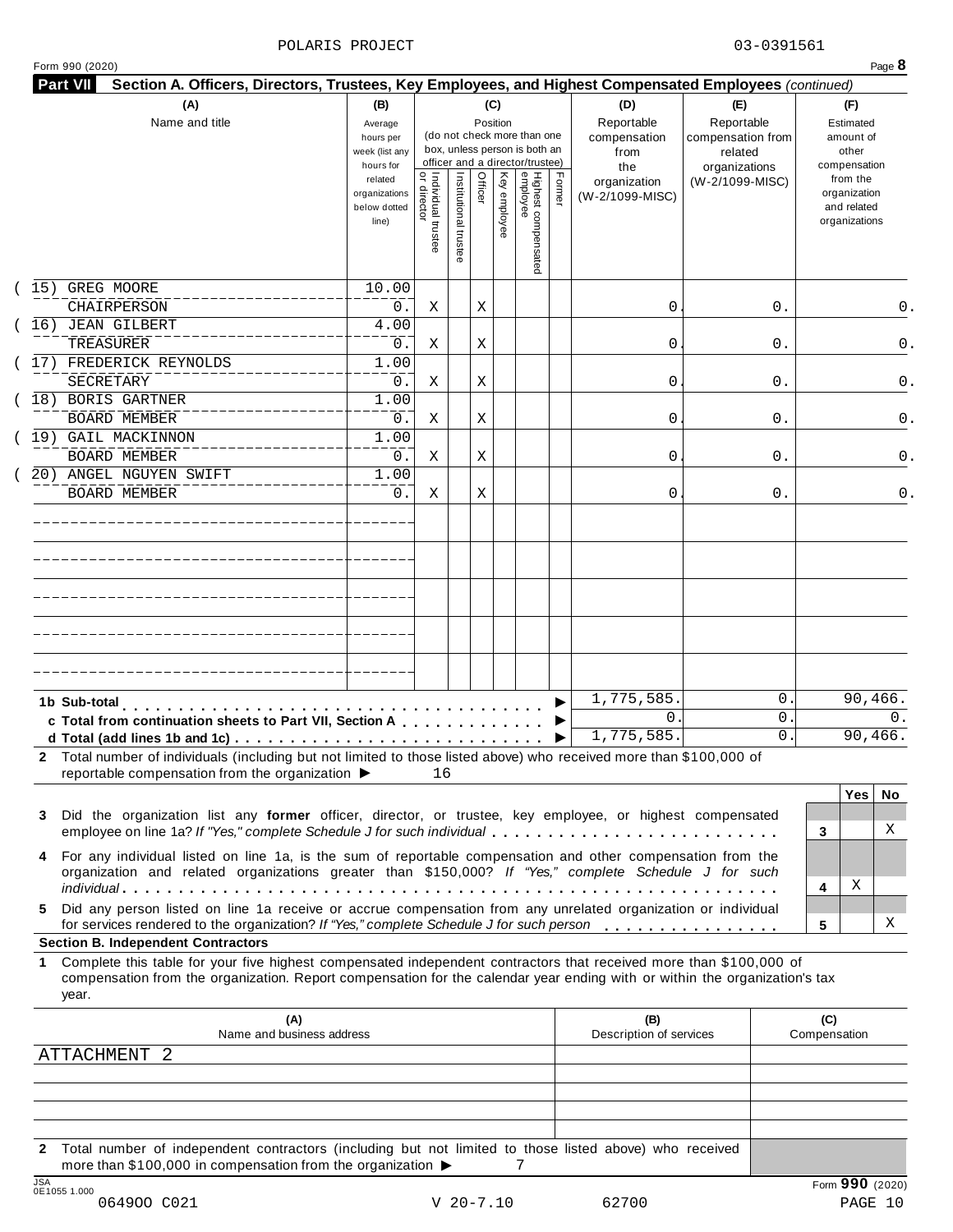|  | Form 990 (2020) |  |
|--|-----------------|--|
|  |                 |  |

Statement of Revenue<br>Check if Schedule O contains a response or note to any line in this Part VIII **manual Check if Schedule O contains** 

|                                                           |     |                                                                                                                                                                                                                                      |                 |                      | (A)            | (B)                                   | (C)                           | (D)                                                    |
|-----------------------------------------------------------|-----|--------------------------------------------------------------------------------------------------------------------------------------------------------------------------------------------------------------------------------------|-----------------|----------------------|----------------|---------------------------------------|-------------------------------|--------------------------------------------------------|
|                                                           |     |                                                                                                                                                                                                                                      |                 |                      | Total revenue  | Related or exempt<br>function revenue | Unrelated<br>business revenue | Revenue excluded<br>from tax under<br>sections 512-514 |
|                                                           | 1a  | Federated campaigns <b>Federated</b>                                                                                                                                                                                                 | 1a              |                      |                |                                       |                               |                                                        |
|                                                           | b   | Membership dues                                                                                                                                                                                                                      | 1b              |                      |                |                                       |                               |                                                        |
|                                                           | c   | Fundraising events <b>Fundraising</b>                                                                                                                                                                                                | 1c              |                      |                |                                       |                               |                                                        |
|                                                           | d   | Related organizations <b>and the set of the set of the set of the set of the set of the set of the set of the set of the set of the set of the set of the set of the set of the set of the set of the set of the set of the set </b> | 1d              |                      |                |                                       |                               |                                                        |
|                                                           |     | Government grants (contributions)                                                                                                                                                                                                    | 1e              | 3,700,372.           |                |                                       |                               |                                                        |
|                                                           | е   |                                                                                                                                                                                                                                      |                 |                      |                |                                       |                               |                                                        |
| Contributions, Gifts, Grants<br>and Other Similar Amounts | f   | All other contributions, gifts, grants,<br>and similar amounts not included above                                                                                                                                                    |                 |                      |                |                                       |                               |                                                        |
|                                                           |     |                                                                                                                                                                                                                                      | 1f              | 5, 477, 120.         |                |                                       |                               |                                                        |
|                                                           | g   | Noncash contributions included in                                                                                                                                                                                                    |                 |                      |                |                                       |                               |                                                        |
|                                                           |     | lines $1a-1f$ and $\cdots$ and $\cdots$ are $\cdots$                                                                                                                                                                                 | $1g$ \$         |                      |                |                                       |                               |                                                        |
|                                                           | h   | Total. Add lines 1a-1f                                                                                                                                                                                                               |                 | <b>Business Code</b> | 9,177,492.     |                                       |                               |                                                        |
|                                                           |     |                                                                                                                                                                                                                                      |                 |                      |                |                                       |                               |                                                        |
|                                                           | 2a  |                                                                                                                                                                                                                                      |                 |                      |                |                                       |                               |                                                        |
|                                                           | b   |                                                                                                                                                                                                                                      |                 |                      |                |                                       |                               |                                                        |
|                                                           | c   |                                                                                                                                                                                                                                      |                 |                      |                |                                       |                               |                                                        |
|                                                           | d   |                                                                                                                                                                                                                                      |                 |                      |                |                                       |                               |                                                        |
| Program Service<br>Revenue                                | е   |                                                                                                                                                                                                                                      |                 |                      |                |                                       |                               |                                                        |
|                                                           | f   | All other program service revenue                                                                                                                                                                                                    |                 |                      |                |                                       |                               |                                                        |
|                                                           | g   |                                                                                                                                                                                                                                      |                 |                      | $\mathbb O$ .  |                                       |                               |                                                        |
|                                                           | 3   | Investment income (including dividends, interest, and                                                                                                                                                                                |                 |                      |                |                                       |                               |                                                        |
|                                                           |     |                                                                                                                                                                                                                                      |                 |                      | 21,893.        |                                       |                               | 21,893.                                                |
|                                                           | 4   | Income from investment of tax-exempt bond proceeds $\blacksquare$                                                                                                                                                                    |                 |                      | $0$ .          |                                       |                               |                                                        |
|                                                           | 5   |                                                                                                                                                                                                                                      |                 |                      | $\mathsf{0}$ . |                                       |                               |                                                        |
|                                                           |     |                                                                                                                                                                                                                                      | (i) Real        | (ii) Personal        |                |                                       |                               |                                                        |
|                                                           | 6a  | Gross rents<br>6a                                                                                                                                                                                                                    |                 |                      |                |                                       |                               |                                                        |
|                                                           | b   | Less: rental expenses<br>6b                                                                                                                                                                                                          |                 |                      |                |                                       |                               |                                                        |
|                                                           | c   | Rental income or (loss)<br>6c                                                                                                                                                                                                        |                 |                      |                |                                       |                               |                                                        |
|                                                           | d   | Net rental income or (loss) ▶                                                                                                                                                                                                        |                 |                      | 0.             |                                       |                               |                                                        |
|                                                           | 7a  | Gross amount from                                                                                                                                                                                                                    | (i) Securities  | (ii) Other           |                |                                       |                               |                                                        |
|                                                           |     | sales<br>of<br>assets                                                                                                                                                                                                                |                 |                      |                |                                       |                               |                                                        |
|                                                           |     | other than inventory<br>7a                                                                                                                                                                                                           | $0$ .           | 0.                   |                |                                       |                               |                                                        |
|                                                           | b   | Less: cost or other basis                                                                                                                                                                                                            |                 |                      |                |                                       |                               |                                                        |
|                                                           |     | and sales expenses<br>7b                                                                                                                                                                                                             | 19.             | 326,800.             |                |                                       |                               |                                                        |
| Revenue                                                   | c   | 7c<br>Gain or (loss)                                                                                                                                                                                                                 | $-19.$          | $-326,800.$          |                |                                       |                               |                                                        |
| ă                                                         | d   |                                                                                                                                                                                                                                      |                 |                      | $-326, 819.$   |                                       |                               |                                                        |
| $\frac{1}{2}$                                             | 8а  | income from<br>Gross                                                                                                                                                                                                                 | fundraising     |                      |                |                                       |                               |                                                        |
|                                                           |     | events (not including $$$ $\_$                                                                                                                                                                                                       |                 |                      |                |                                       |                               |                                                        |
|                                                           |     | of contributions reported on line                                                                                                                                                                                                    |                 |                      |                |                                       |                               |                                                        |
|                                                           |     | 1c). See Part IV, line 18                                                                                                                                                                                                            | 8а              | 0.                   |                |                                       |                               |                                                        |
|                                                           | b   | Less: direct expenses                                                                                                                                                                                                                | 8b              | 0.                   |                |                                       |                               |                                                        |
|                                                           | c   | Net income or (loss) from fundraising events.                                                                                                                                                                                        |                 |                      | 0.             |                                       |                               |                                                        |
|                                                           | 9а  | income<br>from<br>Gross                                                                                                                                                                                                              | gaming          |                      |                |                                       |                               |                                                        |
|                                                           |     | activities. See Part IV, line 19                                                                                                                                                                                                     | 9а              | 0.                   |                |                                       |                               |                                                        |
|                                                           | b   | Less: direct expenses                                                                                                                                                                                                                | 9b              | $\mathbf{0}$ .       |                |                                       |                               |                                                        |
|                                                           | c   | Net income or (loss) from gaming activities.                                                                                                                                                                                         |                 |                      | 0.             |                                       |                               |                                                        |
|                                                           | 10a | sales<br>of inventory,<br>Gross                                                                                                                                                                                                      | less            |                      |                |                                       |                               |                                                        |
|                                                           |     | returns and allowances                                                                                                                                                                                                               | 10a             | 0.                   |                |                                       |                               |                                                        |
|                                                           | b   | Less: cost of goods sold                                                                                                                                                                                                             | 10 <sub>b</sub> | 0.                   |                |                                       |                               |                                                        |
|                                                           | c   | Net income or (loss) from sales of inventory                                                                                                                                                                                         |                 |                      | 0.             |                                       |                               |                                                        |
|                                                           |     |                                                                                                                                                                                                                                      |                 | <b>Business Code</b> |                |                                       |                               |                                                        |
| Miscellaneous<br>Revenue                                  | 11a | OTHER INCOME                                                                                                                                                                                                                         |                 | 900099               | 31,175.        | 31, 175.                              |                               |                                                        |
|                                                           | b   |                                                                                                                                                                                                                                      |                 |                      |                |                                       |                               |                                                        |
|                                                           | c   |                                                                                                                                                                                                                                      |                 |                      |                |                                       |                               |                                                        |
|                                                           | d   | All other revenue                                                                                                                                                                                                                    |                 |                      |                |                                       |                               |                                                        |
|                                                           | е   | Total. Add lines 11a-11d ▶                                                                                                                                                                                                           |                 |                      | 31,175.        |                                       |                               |                                                        |
|                                                           | 12  | Total revenue. See instructions                                                                                                                                                                                                      |                 |                      | 8,903,741.     | 31,175.                               |                               | 21,893.                                                |
| <b>JSA</b>                                                |     |                                                                                                                                                                                                                                      |                 |                      |                |                                       |                               | Form 990 (2020)                                        |
|                                                           |     | 0E1051 1.000<br>064900 C021                                                                                                                                                                                                          |                 | $V$ 20-7.10          |                | 62700                                 |                               | PAGE 11                                                |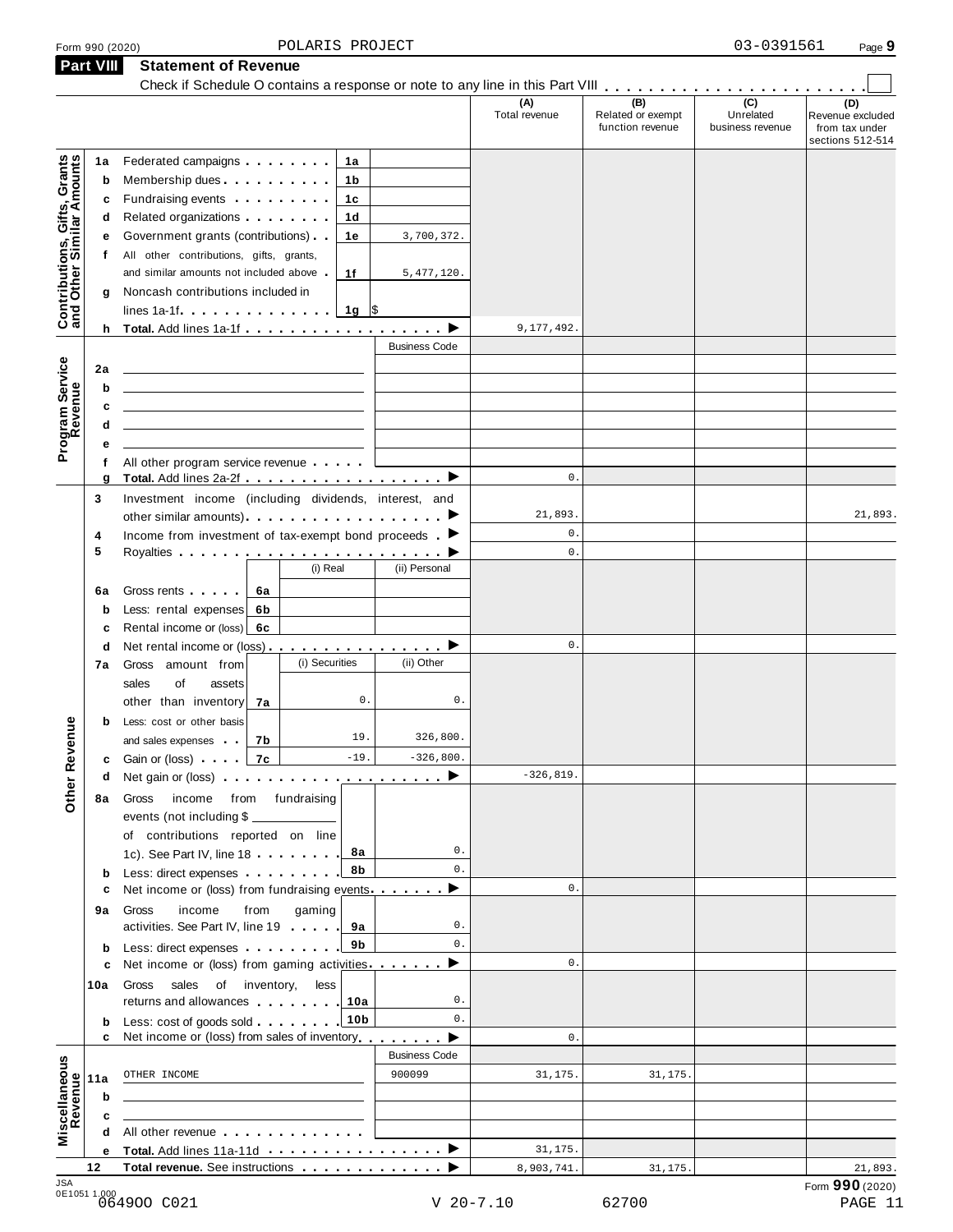**Part IX Statement of Functional Expenses**

|    | Section 501(c)(3) and 501(c)(4) organizations must complete all columns. All other organizations must complete column (A).                                                                                                          |                       |                                    |                                    | $\mathbf{x}$            |
|----|-------------------------------------------------------------------------------------------------------------------------------------------------------------------------------------------------------------------------------------|-----------------------|------------------------------------|------------------------------------|-------------------------|
|    | Do not include amounts reported on lines 6b, 7b,                                                                                                                                                                                    |                       |                                    | (C)                                | (D)                     |
|    | 8b, 9b, and 10b of Part VIII.                                                                                                                                                                                                       | (A)<br>Total expenses | (B)<br>Program service<br>expenses | Management and<br>general expenses | Fundraising<br>expenses |
|    | 1 Grants and other assistance to domestic organizations                                                                                                                                                                             | 0                     |                                    |                                    |                         |
|    | and domestic governments. See Part IV, line 21                                                                                                                                                                                      |                       |                                    |                                    |                         |
|    | 2 Grants and other assistance to domestic<br>individuals. See Part IV, line 22                                                                                                                                                      | 0                     |                                    |                                    |                         |
|    | 3 Grants and other assistance to foreign                                                                                                                                                                                            |                       |                                    |                                    |                         |
|    | organizations,<br>foreign<br>governments,<br>and                                                                                                                                                                                    |                       |                                    |                                    |                         |
|    | foreign individuals. See Part IV, lines 15 and 16                                                                                                                                                                                   | 25,000.               | 25,000.                            |                                    |                         |
|    | Benefits paid to or for members                                                                                                                                                                                                     | $\Omega$              |                                    |                                    |                         |
| 5. | Compensation of current officers, directors,<br>trustees, and key employees                                                                                                                                                         | 1,185,673.            | 859,172.                           | 224,098.                           | 102,403.                |
|    | 6 Compensation not included above to disqualified                                                                                                                                                                                   |                       |                                    |                                    |                         |
|    | persons (as defined under section 4958(f)(1)) and                                                                                                                                                                                   |                       |                                    |                                    |                         |
|    | persons described in section 4958(c)(3)(B)                                                                                                                                                                                          | 0                     |                                    |                                    |                         |
|    | 7 Other salaries and wages                                                                                                                                                                                                          | 6,559,759.            | 4,753,387.                         | 1,239,828.                         | 566, 544.               |
| 8  | Pension plan accruals and contributions (include                                                                                                                                                                                    |                       |                                    |                                    |                         |
|    | section 401(k) and 403(b) employer contributions)                                                                                                                                                                                   | 40,258.               | 28,438.                            | 7,893.                             | 3,927.                  |
| 9  | Other employee benefits                                                                                                                                                                                                             | 1,160,462.            | 802,681.                           | 264,141.                           | 93,640.                 |
| 10 | Payroll taxes                                                                                                                                                                                                                       | 577,135.              | 403,878.                           | 126,496.                           | 46,761.                 |
| 11 | Fees for services (nonemployees):                                                                                                                                                                                                   | 0                     |                                    |                                    |                         |
|    | a Management                                                                                                                                                                                                                        | 27,231                |                                    | 27, 231.                           |                         |
|    | b Legal entering the service of the service of the service of the service of the service of the service of the                                                                                                                      | 110,167.              |                                    | 110,167.                           |                         |
|    | c Accounting                                                                                                                                                                                                                        | $\Omega$              |                                    |                                    |                         |
|    |                                                                                                                                                                                                                                     | $\Omega$              |                                    |                                    |                         |
|    | e Professional fundraising services. See Part IV, line 17                                                                                                                                                                           | $\Omega$              |                                    |                                    |                         |
|    | f Investment management fees                                                                                                                                                                                                        |                       |                                    |                                    |                         |
|    | <b>g</b> Other. (If line 11g amount exceeds 10% of line 25, column                                                                                                                                                                  | 1,075,940.            | 549,840.                           | 236,200.                           | 289,900.                |
|    | (A) amount, list line 11g expenses on Schedule O.)<br>12 Advertising and promotion                                                                                                                                                  | $\Omega$              |                                    |                                    |                         |
| 13 | Office expenses extensive and the set of the set of the set of the set of the set of the set of the set of the                                                                                                                      | 157,385.              | 71,925.                            | 70,109.                            | 15,351.                 |
| 14 |                                                                                                                                                                                                                                     | 732,434.              | 588,953.                           | 98,363.                            | 45,118.                 |
| 15 |                                                                                                                                                                                                                                     | $\Omega$              |                                    |                                    |                         |
| 16 | Occupancy experience and the control of the set of the set of the set of the set of the set of the set of the                                                                                                                       | 683,884.              | 459,508.                           | 168,717.                           | 55,659.                 |
|    | 17 Travel                                                                                                                                                                                                                           | 34,560.               | 13,785.                            | 11,223.                            | 9,552.                  |
|    | Payments of travel or entertainment expenses                                                                                                                                                                                        |                       |                                    |                                    |                         |
|    | for any federal, state, or local public officials                                                                                                                                                                                   | 0                     |                                    |                                    |                         |
| 19 | Conferences, conventions, and meetings                                                                                                                                                                                              | 8,113.                | 2,288.                             | 3,135.                             | 2,690.                  |
| 20 | Interest entering the set of the set of the set of the set of the set of the set of the set of the set of the                                                                                                                       | 15,411                |                                    | 15,411                             |                         |
| 21 | Payments to affiliates <b>Exercise Services</b>                                                                                                                                                                                     | 0                     |                                    |                                    |                         |
| 22 | Depreciation, depletion, and amortization                                                                                                                                                                                           | 299,330.              | 207,255.                           | 66,815.                            | 25,260.                 |
| 23 | Insurance <b>All Accounts</b> in the set of the set of the set of the set of the set of the set of the set of the set of the set of the set of the set of the set of the set of the set of the set of the set of the set of the set | 77,792.               | 55,410.                            | 15,629.                            | 6,753.                  |
| 24 | Other expenses. Itemize expenses not covered                                                                                                                                                                                        |                       |                                    |                                    |                         |
|    | above (List miscellaneous expenses on line 24e. If                                                                                                                                                                                  |                       |                                    |                                    |                         |
|    | line 24e amount exceeds 10% of line 25, column<br>(A) amount, list line 24e expenses on Schedule O.)                                                                                                                                |                       |                                    |                                    |                         |
|    | <b>ALICENSES AND FEES</b>                                                                                                                                                                                                           | 42,455                | 24,170.                            | 17,675.                            | 610.                    |
|    | <b>b</b> PAYROLL PROCESSING                                                                                                                                                                                                         | 53,996.               |                                    | 53,996.                            |                         |
|    | CONLINE FUNDRAISING FEES                                                                                                                                                                                                            | 37,835                | 1,950.                             | 27,392.                            | 8,493.                  |
|    | dRECRUITING                                                                                                                                                                                                                         | 119,125.              | 623.                               | 118,426.                           | 76.                     |
|    | <b>e</b> All other expenses                                                                                                                                                                                                         | 111,448.              | 13,602.                            | 46,202.                            | 51,644.                 |
|    | 25 Total functional expenses. Add lines 1 through 24e                                                                                                                                                                               | 13, 135, 393.         | 8,861,865.                         | 2,949,147.                         | 1,324,381.              |
| 26 | Joint costs. Complete this line only if the<br>organization reported in column (B) joint costs<br>from a combined educational campaign and                                                                                          |                       |                                    |                                    |                         |
|    | fundraising solicitation. Check here<br>if<br>following SOP 98-2 (ASC 958-720)                                                                                                                                                      | 0                     |                                    |                                    |                         |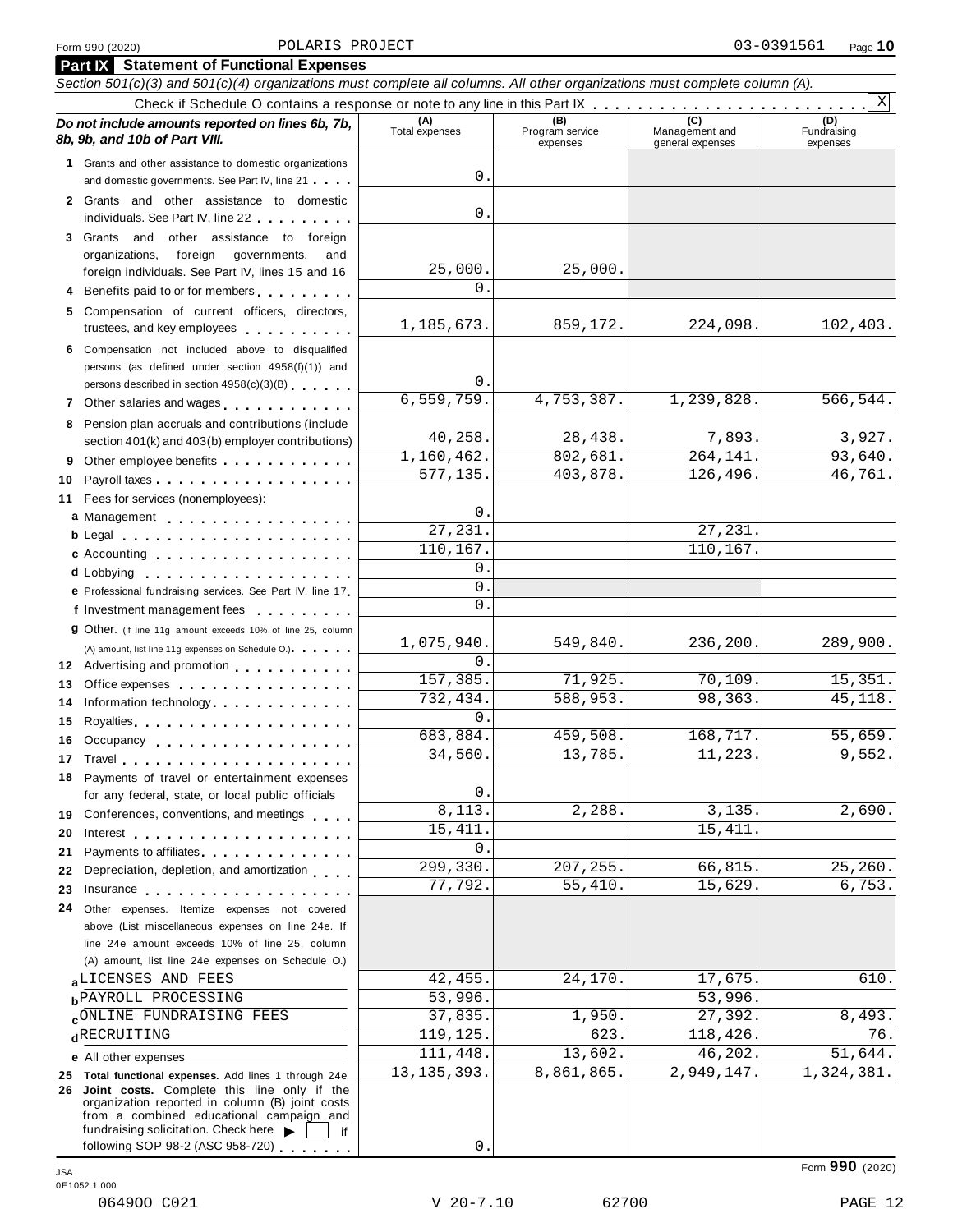|                            | Check if Schedule O contains a response or note to any line in this Part X                       |                                         |                         |                    |
|----------------------------|--------------------------------------------------------------------------------------------------|-----------------------------------------|-------------------------|--------------------|
|                            |                                                                                                  | (A)<br>Beginning of year                |                         | (B)<br>End of year |
| 1                          |                                                                                                  | 2,638,011.                              | $\overline{1}$          | 708, 791.          |
| 2                          |                                                                                                  | 2, 142, 147.                            | $\overline{\mathbf{2}}$ | 3,000,274.         |
| 3                          |                                                                                                  | 3,773,190.                              | $\overline{\mathbf{3}}$ | 2,338,925.         |
| 4                          |                                                                                                  | 0.                                      | $\overline{\mathbf{4}}$ | 0.                 |
| 5                          | Loans and other receivables from any current or former officer, director,                        |                                         |                         |                    |
|                            | trustee, key employee, creator or founder, substantial contributor, or 35%                       |                                         |                         |                    |
|                            | controlled entity or family member of any of these persons                                       | 0.                                      | 5                       | 0.                 |
| 6                          | Loans and other receivables from other disqualified persons (as defined                          |                                         |                         |                    |
|                            | under section $4958(f)(1)$ , and persons described in section $4958(c)(3)(B)$                    | 0.                                      | $6\phantom{1}6$         | 0.                 |
| 7                          |                                                                                                  | 0.                                      | $\overline{7}$          | $0$ .              |
| 8                          |                                                                                                  | $0$ .                                   | 8                       | $0$ .              |
| 9                          | Prepaid expenses and deferred charges ATCH 3                                                     | 175, 343.                               | 9                       | 113,983.           |
|                            | 10a Land, buildings, and equipment: cost or other                                                |                                         |                         |                    |
|                            | 3, 275, 896.<br>basis. Complete Part VI of Schedule D 10a                                        |                                         |                         |                    |
|                            | 543,370.                                                                                         | $522, 167.$ 10c                         |                         | 2,732,526.         |
| 11                         |                                                                                                  | 0.1                                     | 11                      | 0.                 |
| 12                         | Investments - other securities. See Part IV, line 11.                                            | 0.                                      | 12                      | 0.                 |
| 13                         | Investments - program-related. See Part IV, line 11.                                             | 0.                                      | 13                      | 0.                 |
| 14                         |                                                                                                  | 0.                                      | 14                      | $0$ .              |
| 15                         |                                                                                                  | 131,525.                                | 15                      | 5,000.             |
| 16                         | Total assets. Add lines 1 through 15 (must equal line 33)                                        | 9,382,383.                              | 16                      | 8,899,499.         |
| 17                         |                                                                                                  | 727,690.                                | 17                      | 623, 453.          |
| 18                         |                                                                                                  | 0.                                      | 18                      | 0.                 |
| 19                         |                                                                                                  | 0.                                      | 19                      | 0.                 |
| 20                         |                                                                                                  | 0.                                      | 20                      | 0.                 |
| 21                         | Escrow or custodial account liability. Complete Part IV of Schedule D.                           | $\begin{bmatrix} 0 \\ -1 \end{bmatrix}$ | 21                      | 0.                 |
| 22                         | Loans and other payables to any current or former officer, director,                             |                                         |                         |                    |
|                            | trustee, key employee, creator or founder, substantial contributor, or 35%                       |                                         |                         |                    |
|                            |                                                                                                  | 0.                                      | 22                      | 0.                 |
|                            | controlled entity or family member of any of these persons                                       | 0.                                      | 23                      | 1,868,493.         |
| 23                         | Secured mortgages and notes payable to unrelated third parties                                   | 0.                                      |                         | 0.                 |
| 24<br>25                   | Unsecured notes and loans payable to unrelated third parties                                     |                                         | 24                      |                    |
|                            | Other liabilities (including federal income tax, payables to related third                       |                                         |                         |                    |
|                            | parties, and other liabilities not included on lines 17-24). Complete Part X                     | 719, 111.                               |                         | 2,705,792.         |
|                            |                                                                                                  | 1,446,801.                              | 25                      | 5,197,738.         |
| 26<br><b>Fund Balances</b> | X                                                                                                |                                         | 26                      |                    |
|                            | Organizations that follow FASB ASC 958, check here ▶<br>and complete lines 27, 28, 32, and 33.   |                                         |                         |                    |
| 27                         |                                                                                                  | 1,545,845.                              | 27                      | 1,046,315.         |
| 28                         |                                                                                                  | 6,389,737.                              | 28                      | 2,655,446.         |
|                            | Organizations that do not follow FASB ASC 958, check here ▶<br>and complete lines 29 through 33. |                                         |                         |                    |
| 29                         | Capital stock or trust principal, or current funds                                               |                                         | 29                      |                    |
| 30                         | Paid-in or capital surplus, or land, building, or equipment fund.                                |                                         | 30                      |                    |
| 31                         | Retained earnings, endowment, accumulated income, or other funds                                 |                                         | 31                      |                    |
| 32                         |                                                                                                  | 7,935,582.                              | 32                      | 3,701,761.         |
| 33                         | Total liabilities and net assets/fund balances                                                   | 9,382,383.                              | 33                      | 8,899,499.         |

Form **990** (2020)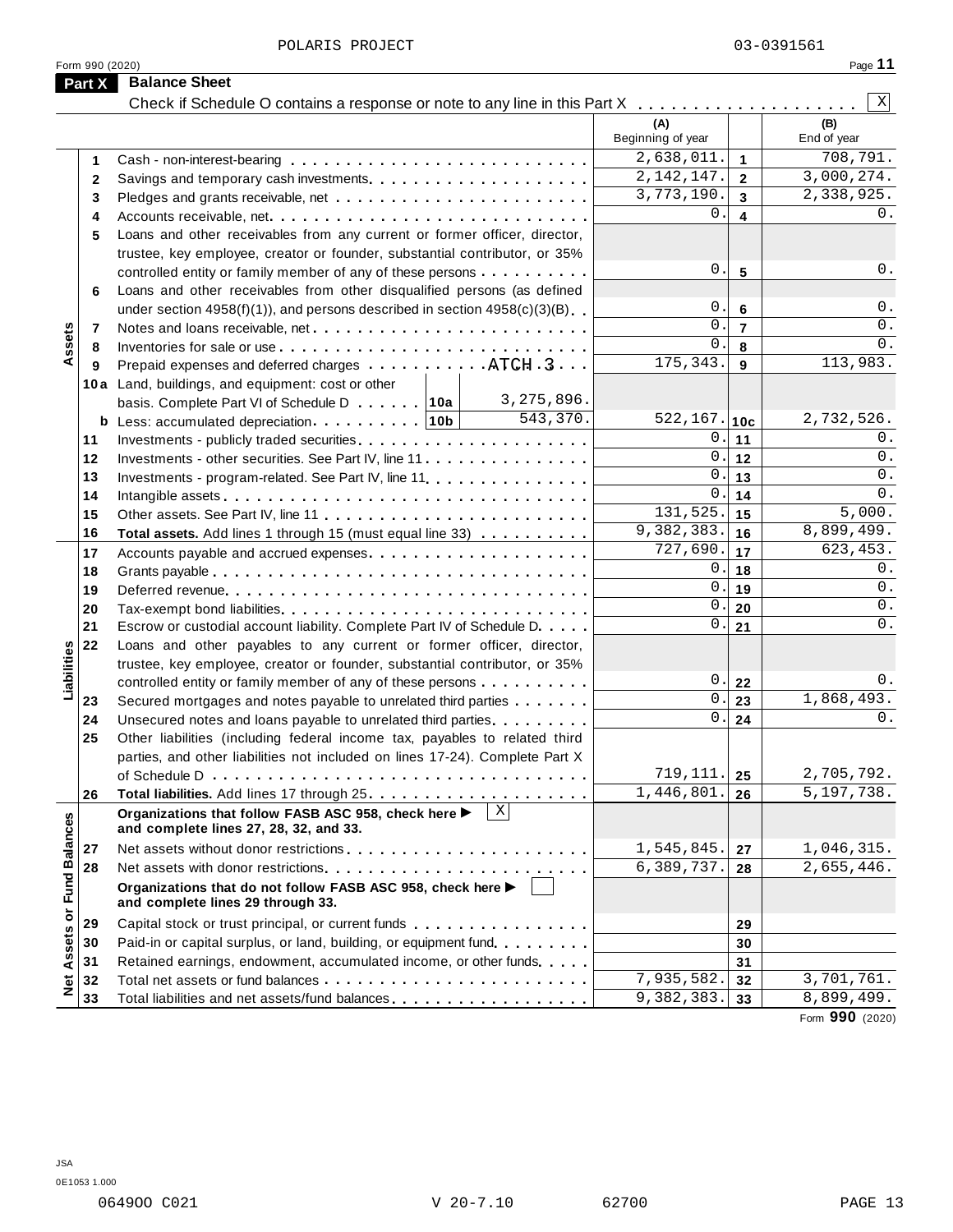|          | Form 990 (2020)                                                                                                       |                |                |                 | Page 12     |
|----------|-----------------------------------------------------------------------------------------------------------------------|----------------|----------------|-----------------|-------------|
| Part XI  | <b>Reconciliation of Net Assets</b>                                                                                   |                |                |                 |             |
|          |                                                                                                                       |                |                |                 | $\mathbf X$ |
| 1        |                                                                                                                       | $\mathbf{1}$   |                | 8,903,741.      |             |
| 2        |                                                                                                                       | $\mathbf{2}$   |                | 13, 135, 393.   |             |
| 3        |                                                                                                                       | 3              |                | $-4, 231, 652.$ |             |
| 4        | Net assets or fund balances at beginning of year (must equal Part X, line 32, column (A))                             | 4              |                | 7,935,582.      |             |
| 5        |                                                                                                                       | 5              |                |                 | $0$ .       |
| 6        |                                                                                                                       | 6              |                |                 | 0.          |
| 7        |                                                                                                                       | $\overline{7}$ |                |                 | 0.          |
| 8        |                                                                                                                       | 8              |                |                 | 0.          |
| 9        | Other changes in net assets or fund balances (explain on Schedule O)                                                  | 9              |                | $-2,169.$       |             |
| 10       | Net assets or fund balances at end of year. Combine lines 3 through 9 (must equal Part X, line                        |                |                |                 |             |
|          |                                                                                                                       | 10             |                | 3,701,761.      |             |
| Part XII | <b>Financial Statements and Reporting</b>                                                                             |                |                |                 |             |
|          |                                                                                                                       |                |                |                 |             |
| 1        | $\overline{X}$ Accrual<br>Accounting method used to prepare the Form 990:     Cash<br>Other                           |                |                | Yes             | No          |
|          | If the organization changed its method of accounting from a prior year or checked "Other," explain in                 |                |                |                 |             |
|          | Schedule O.                                                                                                           |                |                |                 |             |
|          | 2a Were the organization's financial statements compiled or reviewed by an independent accountant?                    |                | 2a             |                 | х           |
|          | If "Yes," check a box below to indicate whether the financial statements for the year were compiled or                |                |                |                 |             |
|          | reviewed on a separate basis, consolidated basis, or both:                                                            |                |                |                 |             |
|          | Separate basis<br><b>Consolidated basis</b><br>Both consolidated and separate basis                                   |                |                |                 |             |
|          | <b>b</b> Were the organization's financial statements audited by an independent accountant?                           |                | 2 <sub>b</sub> | X               |             |
|          | If "Yes," check a box below to indicate whether the financial statements for the year were audited on a               |                |                |                 |             |
|          | separate basis, consolidated basis, or both:                                                                          |                |                |                 |             |
|          | $\mathbf{x}$<br>Separate basis<br><b>Consolidated basis</b><br>Both consolidated and separate basis                   |                |                |                 |             |
|          | c If "Yes" to line 2a or 2b, does the organization have a committee that assumes responsibility for oversight of      |                |                |                 |             |
|          | the audit, review, or compilation of its financial statements and selection of an independent accountant?             |                | 2c             | Χ               |             |
|          | If the organization changed either its oversight process or selection process during the tax year, explain on         |                |                |                 |             |
|          | Schedule O.                                                                                                           |                |                |                 |             |
|          | 3a As a result of a federal award, was the organization required to undergo an audit or audits as set forth in the    |                |                |                 |             |
|          |                                                                                                                       |                | 3a             | X               |             |
|          | <b>b</b> If "Yes," did the organization undergo the required audit or audits? If the organization did not undergo the |                |                |                 |             |
|          | required audit or audits, explain why on Schedule O and describe any steps taken to undergo such audits               |                | 3 <sub>b</sub> | Χ               |             |

Form **990** (2020)

 $\overline{\phantom{a}}$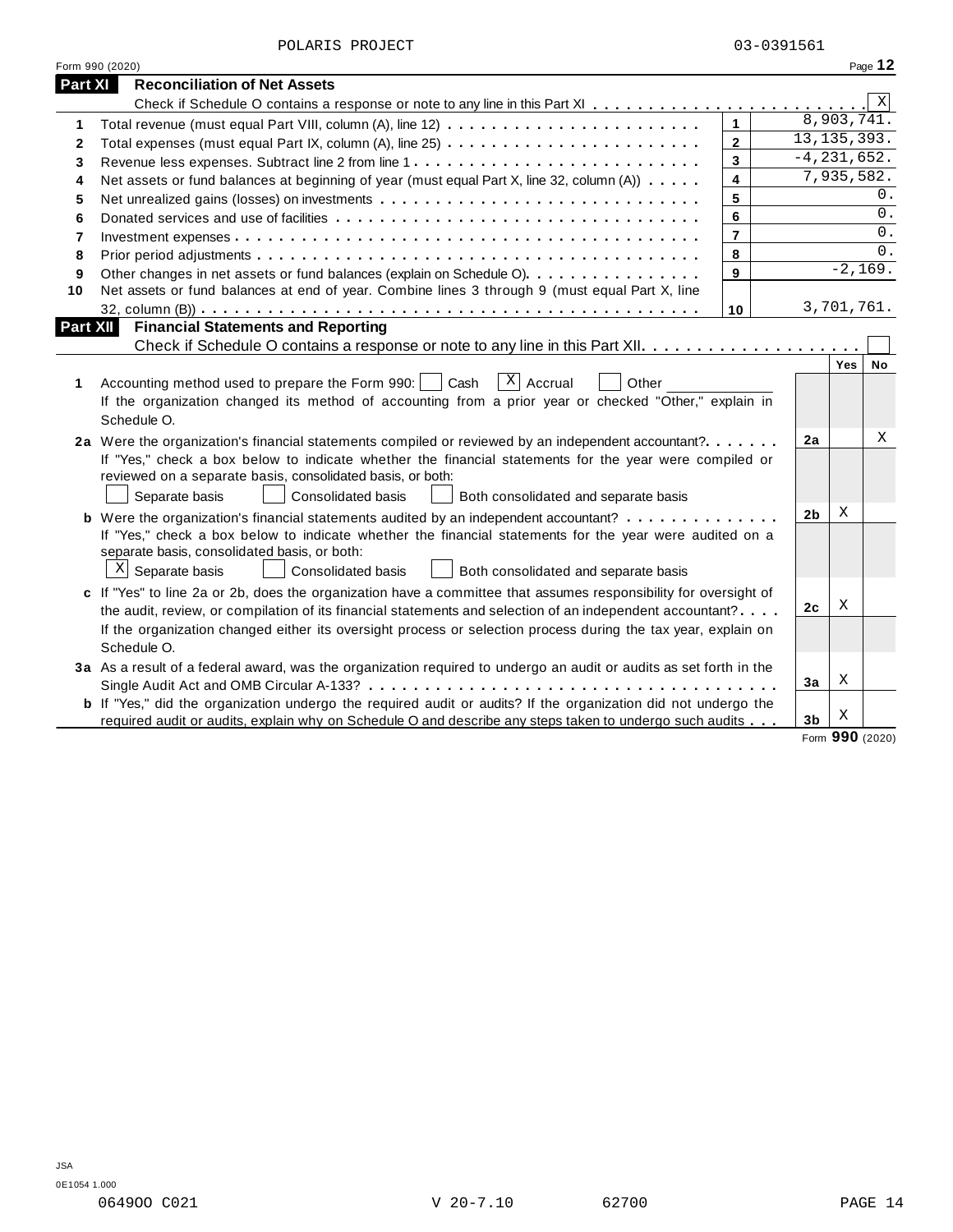| <b>SCHEDULE A</b>                                                                                                                                                                                                                                                                                                  |  |  |
|--------------------------------------------------------------------------------------------------------------------------------------------------------------------------------------------------------------------------------------------------------------------------------------------------------------------|--|--|
| $\sqrt{2}$ $\sqrt{2}$ $\sqrt{2}$ $\sqrt{2}$ $\sqrt{2}$ $\sqrt{2}$ $\sqrt{2}$ $\sqrt{2}$ $\sqrt{2}$ $\sqrt{2}$ $\sqrt{2}$ $\sqrt{2}$ $\sqrt{2}$ $\sqrt{2}$ $\sqrt{2}$ $\sqrt{2}$ $\sqrt{2}$ $\sqrt{2}$ $\sqrt{2}$ $\sqrt{2}$ $\sqrt{2}$ $\sqrt{2}$ $\sqrt{2}$ $\sqrt{2}$ $\sqrt{2}$ $\sqrt{2}$ $\sqrt{2}$ $\sqrt{2$ |  |  |

# **CHEDULE A Public Charity Status and Public Support**  $\frac{100\text{dB No. }1545-0047}{000\text{dB No.}}$

(Form 990 or 990-EZ) complete if the organization is a section 501(c)(3) organization or a section 4947(a)(1) nonexempt charitable trust.  $2020$ 

|                                                               |                                   |                                                            | Complete if the organization is a section 501(c)(3) organization or a section $4947(a)(1)$ nonexempt charitable trust.<br>Attach to Form 990 or Form 990-EZ. |     |                                                      |                                                                                                                                                                                                                                                                                                                                                                                                                                                                                                        | BWŁU                                                                                                                             |
|---------------------------------------------------------------|-----------------------------------|------------------------------------------------------------|--------------------------------------------------------------------------------------------------------------------------------------------------------------|-----|------------------------------------------------------|--------------------------------------------------------------------------------------------------------------------------------------------------------------------------------------------------------------------------------------------------------------------------------------------------------------------------------------------------------------------------------------------------------------------------------------------------------------------------------------------------------|----------------------------------------------------------------------------------------------------------------------------------|
| Department of the Treasury<br><b>Internal Revenue Service</b> |                                   |                                                            | Go to www.irs.gov/Form990 for instructions and the latest information.                                                                                       |     |                                                      |                                                                                                                                                                                                                                                                                                                                                                                                                                                                                                        | Open to Public<br>Inspection                                                                                                     |
| Name of the organization                                      |                                   |                                                            |                                                                                                                                                              |     |                                                      | <b>Employer identification number</b>                                                                                                                                                                                                                                                                                                                                                                                                                                                                  |                                                                                                                                  |
| POLARIS PROJECT                                               |                                   |                                                            |                                                                                                                                                              |     |                                                      | 03-0391561                                                                                                                                                                                                                                                                                                                                                                                                                                                                                             |                                                                                                                                  |
| Part I                                                        |                                   |                                                            |                                                                                                                                                              |     |                                                      | Reason for Public Charity Status. (All organizations must complete this part.) See instructions.                                                                                                                                                                                                                                                                                                                                                                                                       |                                                                                                                                  |
|                                                               |                                   |                                                            | The organization is not a private foundation because it is: (For lines 1 through 12, check only one box.)                                                    |     |                                                      |                                                                                                                                                                                                                                                                                                                                                                                                                                                                                                        |                                                                                                                                  |
| 1                                                             |                                   |                                                            | A church, convention of churches, or association of churches described in section 170(b)(1)(A)(i).                                                           |     |                                                      |                                                                                                                                                                                                                                                                                                                                                                                                                                                                                                        |                                                                                                                                  |
| 2                                                             |                                   |                                                            | A school described in section 170(b)(1)(A)(ii). (Attach Schedule E (Form 990 or 990-EZ).)                                                                    |     |                                                      |                                                                                                                                                                                                                                                                                                                                                                                                                                                                                                        |                                                                                                                                  |
| 3                                                             |                                   |                                                            | A hospital or a cooperative hospital service organization described in section 170(b)(1)(A)(iii).                                                            |     |                                                      |                                                                                                                                                                                                                                                                                                                                                                                                                                                                                                        |                                                                                                                                  |
| 4                                                             | hospital's name, city, and state: |                                                            |                                                                                                                                                              |     |                                                      | A medical research organization operated in conjunction with a hospital described in section 170(b)(1)(A)(iii). Enter the                                                                                                                                                                                                                                                                                                                                                                              |                                                                                                                                  |
| 5                                                             |                                   |                                                            |                                                                                                                                                              |     |                                                      |                                                                                                                                                                                                                                                                                                                                                                                                                                                                                                        | An organization operated for the benefit of a college or university owned or operated by a governmental unit described in        |
|                                                               |                                   | section 170(b)(1)(A)(iv). (Complete Part II.)              |                                                                                                                                                              |     |                                                      |                                                                                                                                                                                                                                                                                                                                                                                                                                                                                                        |                                                                                                                                  |
| 6                                                             |                                   |                                                            | A federal, state, or local government or governmental unit described in section 170(b)(1)(A)(v).                                                             |     |                                                      |                                                                                                                                                                                                                                                                                                                                                                                                                                                                                                        |                                                                                                                                  |
| X<br>7                                                        |                                   |                                                            |                                                                                                                                                              |     |                                                      |                                                                                                                                                                                                                                                                                                                                                                                                                                                                                                        | An organization that normally receives a substantial part of its support from a governmental unit or from the general public     |
|                                                               |                                   | described in section 170(b)(1)(A)(vi). (Complete Part II.) |                                                                                                                                                              |     |                                                      |                                                                                                                                                                                                                                                                                                                                                                                                                                                                                                        |                                                                                                                                  |
| 8                                                             |                                   |                                                            | A community trust described in section 170(b)(1)(A)(vi). (Complete Part II.)                                                                                 |     |                                                      |                                                                                                                                                                                                                                                                                                                                                                                                                                                                                                        |                                                                                                                                  |
| 9                                                             |                                   |                                                            |                                                                                                                                                              |     |                                                      | An agricultural research organization described in section 170(b)(1)(A)(ix) operated in conjunction with a land-grant college                                                                                                                                                                                                                                                                                                                                                                          |                                                                                                                                  |
|                                                               |                                   |                                                            |                                                                                                                                                              |     |                                                      | or university or a non-land-grant college of agriculture (see instructions). Enter the name, city, and state of the college or                                                                                                                                                                                                                                                                                                                                                                         |                                                                                                                                  |
| university:                                                   |                                   |                                                            |                                                                                                                                                              |     |                                                      |                                                                                                                                                                                                                                                                                                                                                                                                                                                                                                        |                                                                                                                                  |
| 10                                                            |                                   |                                                            | acquired by the organization after June 30, 1975. See section 509(a)(2). (Complete Part III.)                                                                |     |                                                      | An organization that normally receives (1) more than 331/3% of its support from contributions, membership fees, and gross<br>receipts from activities related to its exempt functions, subject to certain exceptions; and (2) no more than 331/3 % of its<br>support from gross investment income and unrelated business taxable income (less section 511 tax) from businesses                                                                                                                         |                                                                                                                                  |
| 11                                                            |                                   |                                                            | An organization organized and operated exclusively to test for public safety. See section 509(a)(4).                                                         |     |                                                      |                                                                                                                                                                                                                                                                                                                                                                                                                                                                                                        |                                                                                                                                  |
| 12                                                            |                                   |                                                            |                                                                                                                                                              |     |                                                      |                                                                                                                                                                                                                                                                                                                                                                                                                                                                                                        | An organization organized and operated exclusively for the benefit of, to perform the functions of, or to carry out the purposes |
|                                                               |                                   |                                                            |                                                                                                                                                              |     |                                                      |                                                                                                                                                                                                                                                                                                                                                                                                                                                                                                        | of one or more publicly supported organizations described in section 509(a)(1) or section 509(a)(2). See section 509(a)(3).      |
|                                                               |                                   |                                                            |                                                                                                                                                              |     |                                                      |                                                                                                                                                                                                                                                                                                                                                                                                                                                                                                        | Check the box in lines 12a through 12d that describes the type of supporting organization and complete lines 12e, 12f, and 12g.  |
| a<br>b                                                        |                                   |                                                            | supporting organization. You must complete Part IV, Sections A and B.                                                                                        |     |                                                      | Type I. A supporting organization operated, supervised, or controlled by its supported organization(s), typically by giving<br>the supported organization(s) the power to regularly appoint or elect a majority of the directors or trustees of the<br>Type II. A supporting organization supervised or controlled in connection with its supported organization(s), by having<br>control or management of the supporting organization vested in the same persons that control or manage the supported |                                                                                                                                  |
|                                                               |                                   |                                                            | organization(s). You must complete Part IV, Sections A and C.                                                                                                |     |                                                      |                                                                                                                                                                                                                                                                                                                                                                                                                                                                                                        |                                                                                                                                  |
| c                                                             |                                   |                                                            |                                                                                                                                                              |     |                                                      | Type III functionally integrated. A supporting organization operated in connection with, and functionally integrated with,                                                                                                                                                                                                                                                                                                                                                                             |                                                                                                                                  |
|                                                               |                                   |                                                            | its supported organization(s) (see instructions). You must complete Part IV, Sections A, D, and E.                                                           |     |                                                      |                                                                                                                                                                                                                                                                                                                                                                                                                                                                                                        |                                                                                                                                  |
| d                                                             |                                   |                                                            |                                                                                                                                                              |     |                                                      | Type III non-functionally integrated. A supporting organization operated in connection with its supported organization(s)                                                                                                                                                                                                                                                                                                                                                                              |                                                                                                                                  |
|                                                               |                                   |                                                            |                                                                                                                                                              |     |                                                      | that is not functionally integrated. The organization generally must satisfy a distribution requirement and an attentiveness                                                                                                                                                                                                                                                                                                                                                                           |                                                                                                                                  |
|                                                               |                                   |                                                            | requirement (see instructions). You must complete Part IV, Sections A and D, and Part V.                                                                     |     |                                                      |                                                                                                                                                                                                                                                                                                                                                                                                                                                                                                        |                                                                                                                                  |
| е                                                             |                                   |                                                            |                                                                                                                                                              |     |                                                      | Check this box if the organization received a written determination from the IRS that it is a Type I, Type II, Type III                                                                                                                                                                                                                                                                                                                                                                                |                                                                                                                                  |
|                                                               |                                   |                                                            | functionally integrated, or Type III non-functionally integrated supporting organization.                                                                    |     |                                                      |                                                                                                                                                                                                                                                                                                                                                                                                                                                                                                        |                                                                                                                                  |
| t                                                             |                                   |                                                            |                                                                                                                                                              |     |                                                      |                                                                                                                                                                                                                                                                                                                                                                                                                                                                                                        |                                                                                                                                  |
| g                                                             |                                   |                                                            | Provide the following information about the supported organization(s).                                                                                       |     |                                                      |                                                                                                                                                                                                                                                                                                                                                                                                                                                                                                        |                                                                                                                                  |
| (i) Name of supported organization                            |                                   | $(ii)$ EIN                                                 | (iii) Type of organization<br>(described on lines 1-10                                                                                                       |     | (iv) Is the organization<br>listed in your governing | (v) Amount of monetary<br>support (see                                                                                                                                                                                                                                                                                                                                                                                                                                                                 | (vi) Amount of<br>other support (see                                                                                             |
|                                                               |                                   |                                                            | above (see instructions))                                                                                                                                    |     | document?                                            | instructions)                                                                                                                                                                                                                                                                                                                                                                                                                                                                                          | instructions)                                                                                                                    |
|                                                               |                                   |                                                            |                                                                                                                                                              | Yes | No                                                   |                                                                                                                                                                                                                                                                                                                                                                                                                                                                                                        |                                                                                                                                  |
| (A)                                                           |                                   |                                                            |                                                                                                                                                              |     |                                                      |                                                                                                                                                                                                                                                                                                                                                                                                                                                                                                        |                                                                                                                                  |
| (B)                                                           |                                   |                                                            |                                                                                                                                                              |     |                                                      |                                                                                                                                                                                                                                                                                                                                                                                                                                                                                                        |                                                                                                                                  |
| (C)                                                           |                                   |                                                            |                                                                                                                                                              |     |                                                      |                                                                                                                                                                                                                                                                                                                                                                                                                                                                                                        |                                                                                                                                  |
| (D)                                                           |                                   |                                                            |                                                                                                                                                              |     |                                                      |                                                                                                                                                                                                                                                                                                                                                                                                                                                                                                        |                                                                                                                                  |
|                                                               |                                   |                                                            |                                                                                                                                                              |     |                                                      |                                                                                                                                                                                                                                                                                                                                                                                                                                                                                                        |                                                                                                                                  |
| (E)                                                           |                                   |                                                            |                                                                                                                                                              |     |                                                      |                                                                                                                                                                                                                                                                                                                                                                                                                                                                                                        |                                                                                                                                  |
| Total                                                         |                                   |                                                            |                                                                                                                                                              |     |                                                      |                                                                                                                                                                                                                                                                                                                                                                                                                                                                                                        |                                                                                                                                  |
|                                                               |                                   |                                                            |                                                                                                                                                              |     |                                                      |                                                                                                                                                                                                                                                                                                                                                                                                                                                                                                        |                                                                                                                                  |

For Paperwork Reduction Act Notice, see the Instructions for Form 990 or 990-EZ. Schedule A (Form 990 or 990-EZ) 2020 JSA 0E1210 0.030 0649OO C021 V 20-7.10 62700 PAGE 15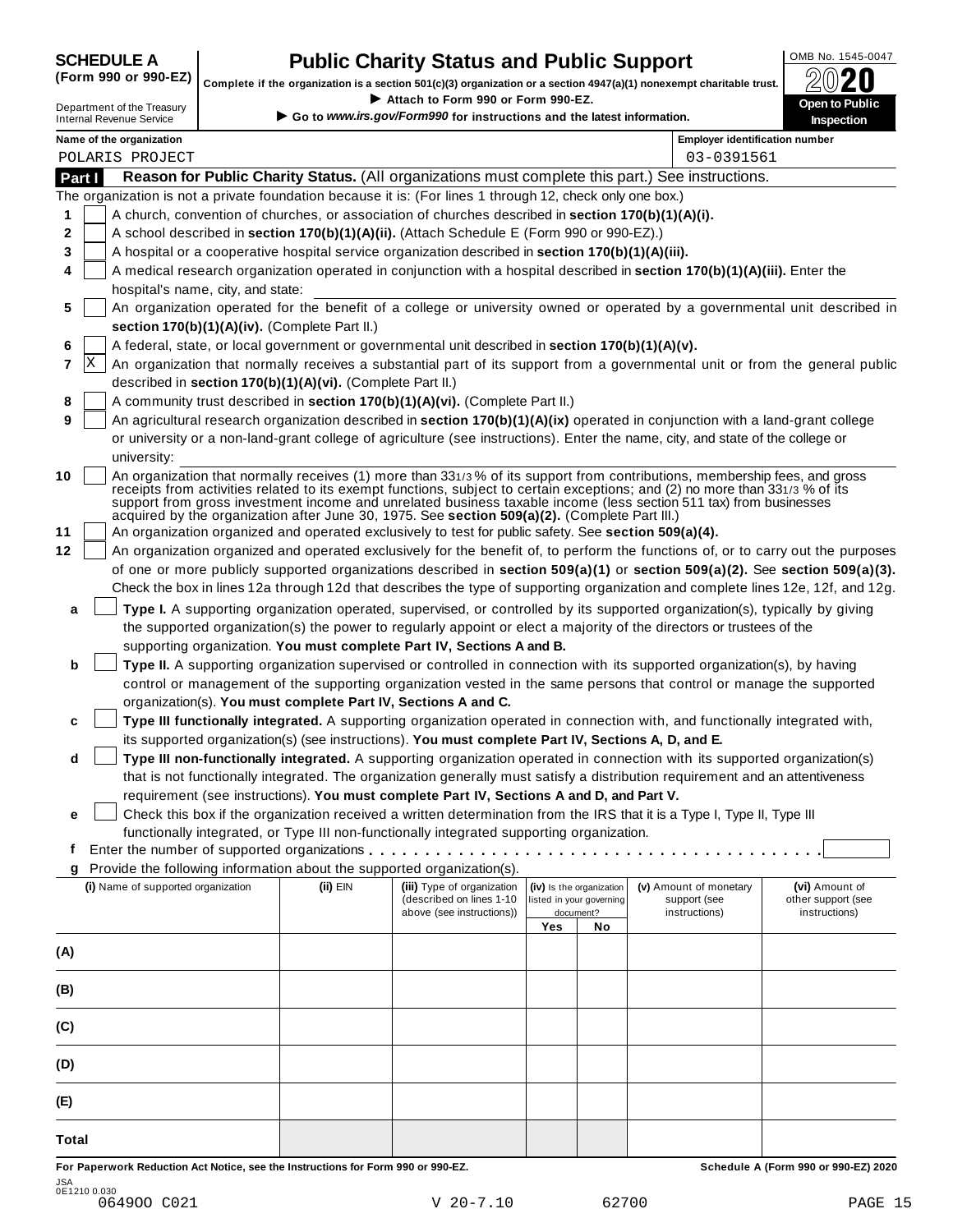Schedule <sup>A</sup> (Form <sup>990</sup> or 990-EZ) <sup>2020</sup> Page **2**

**Support Schedule for Organizations Described in Sections 170(b)(1)(A)(iv) and 170(b)(1)(A)(vi)** Complete only if you checked the box on line 5, 7, or 8 of Part I or if the organization failed to qualify under Part III. If the organization fails to qualify under the tests listed below, please complete Part III.) **Part II**

|              | <b>Section A. Public Support</b>                                                                                                                                                                                   |               |             |              |              |                                      |               |
|--------------|--------------------------------------------------------------------------------------------------------------------------------------------------------------------------------------------------------------------|---------------|-------------|--------------|--------------|--------------------------------------|---------------|
|              | Calendar year (or fiscal year beginning in) ▶                                                                                                                                                                      | (a) 2016      | (b) 2017    | (c) 2018     | $(d)$ 2019   | (e) 2020                             | (f) Total     |
| 1.           | Gifts, grants, contributions, and<br>membership fees received. (Do not<br>include any "unusual grants.")                                                                                                           | 10,222,499.   | 12,449,691. | 5, 474, 139. | 14,439,979.  | 9,177,492.                           | 51,763,800.   |
| $\mathbf{2}$ | Tax revenues levied for the<br>organization's benefit and either paid to<br>or expended on its behalf                                                                                                              |               |             |              |              |                                      | 0.            |
| 3            | The value of services or facilities<br>furnished by a governmental unit to the<br>organization without charge                                                                                                      |               |             |              |              |                                      | 0.            |
| 4            | Total. Add lines 1 through 3                                                                                                                                                                                       | 10,222,499    | 12,449,691. | 5, 474, 139. | 14,439,979   | 9,177,492.                           | 51,763,800.   |
| 5            | The portion of total contributions by<br>each person (other than a<br>governmental unit or publicly<br>supported organization) included on<br>line 1 that exceeds 2% of the amount<br>shown on line 11, column (f) |               |             |              |              |                                      | 9,595,416.    |
| 6            | Public support. Subtract line 5 from line 4                                                                                                                                                                        |               |             |              |              |                                      | 42, 168, 384. |
|              | <b>Section B. Total Support</b>                                                                                                                                                                                    |               |             |              |              |                                      |               |
|              | Calendar year (or fiscal year beginning in) ▶                                                                                                                                                                      | (a) 2016      | (b) 2017    | $(c)$ 2018   | $(d)$ 2019   | (e) 2020                             | (f) Total     |
| 7            | Amounts from line 4                                                                                                                                                                                                | 10, 222, 499. | 12,449,691. | 5, 474, 139  | 14, 439, 979 | 9,177,492.                           | 51,763,800.   |
| 8            | Gross income from interest, dividends,<br>payments received on securities loans,<br>rents, royalties, and income from<br>similar sources experiences                                                               | 15.462.       | 21,410.     | 40,001.      | 39, 373.     | 21,893.                              | 138,139.      |
| 9            | Net income from unrelated business<br>activities, whether or not the business<br>is regularly carried on the control of the set of the set of the set of the set of the set of the set of the s                    |               |             |              |              |                                      | 0.            |
| 10           | Other income. Do not include gain or<br>loss from the sale of capital assets<br>(Explain in Part VI.) ATCH 1                                                                                                       | 1,333.        | $-1, 249.$  |              |              | 31,175.                              | 31,259.       |
| 11           | Total support. Add lines 7 through 10                                                                                                                                                                              |               |             |              |              |                                      | 51,933,198.   |
| 12           |                                                                                                                                                                                                                    |               |             |              |              |                                      |               |
| 13           | First 5 years. If the Form 990 is for the organization's first, second, third, fourth, or fifth tax year as a section 501(c)(3)                                                                                    |               |             |              |              |                                      |               |
|              | <b>Section C. Computation of Public Support Percentage</b>                                                                                                                                                         |               |             |              |              |                                      |               |
| 14           | Public support percentage for 2020 (line 6, column (f), divided by line 11, column (f) $\ldots \ldots$                                                                                                             |               |             |              |              | 14                                   | 81.20%        |
| 15           |                                                                                                                                                                                                                    |               |             |              |              |                                      | 87.98%        |
|              | 16a 331/3% support test - 2020. If the organization did not check the box on line 13, and line 14 is 331/3% or more, check this                                                                                    |               |             |              |              |                                      |               |
|              |                                                                                                                                                                                                                    |               |             |              |              |                                      | Χ             |
|              | b 331/3% support test - 2019. If the organization did not check a box on line 13 or 16a, and line 15 is 331/3% or more, check                                                                                      |               |             |              |              |                                      |               |
|              |                                                                                                                                                                                                                    |               |             |              |              |                                      |               |
|              | 17a 10%-facts-and-circumstances test - 2020. If the organization did not check a box on line 13, 16a, or 16b, and line 14 is                                                                                       |               |             |              |              |                                      |               |
|              | 10% or more, and if the organization meets the facts-and-circumstances test, check this box and stop here. Explain in                                                                                              |               |             |              |              |                                      |               |
|              | Part VI how the organization meets the facts-and-circumstances test. The organization qualifies as a publicly supported                                                                                            |               |             |              |              |                                      |               |
|              |                                                                                                                                                                                                                    |               |             |              |              |                                      |               |
|              | b 10%-facts-and-circumstances test - 2019. If the organization did not check a box on line 13, 16a, 16b, or 17a, and line                                                                                          |               |             |              |              |                                      |               |
|              | 15 is 10% or more, and if the organization meets the facts-and-circumstances test, check this box and stop here. Explain                                                                                           |               |             |              |              |                                      |               |
|              | in Part VI how the organization meets the facts-and-circumstances test. The organization qualifies as a publicly supported                                                                                         |               |             |              |              |                                      |               |
|              |                                                                                                                                                                                                                    |               |             |              |              |                                      |               |
| 18           | Private foundation. If the organization did not check a box on line 13, 16a, 16b, 17a, or 17b, check this box and see                                                                                              |               |             |              |              |                                      |               |
|              |                                                                                                                                                                                                                    |               |             |              |              | Cahadule A (Farm 000 at 000 F7) 2001 |               |

**Schedule A (Form 990 or 990-EZ) 2020**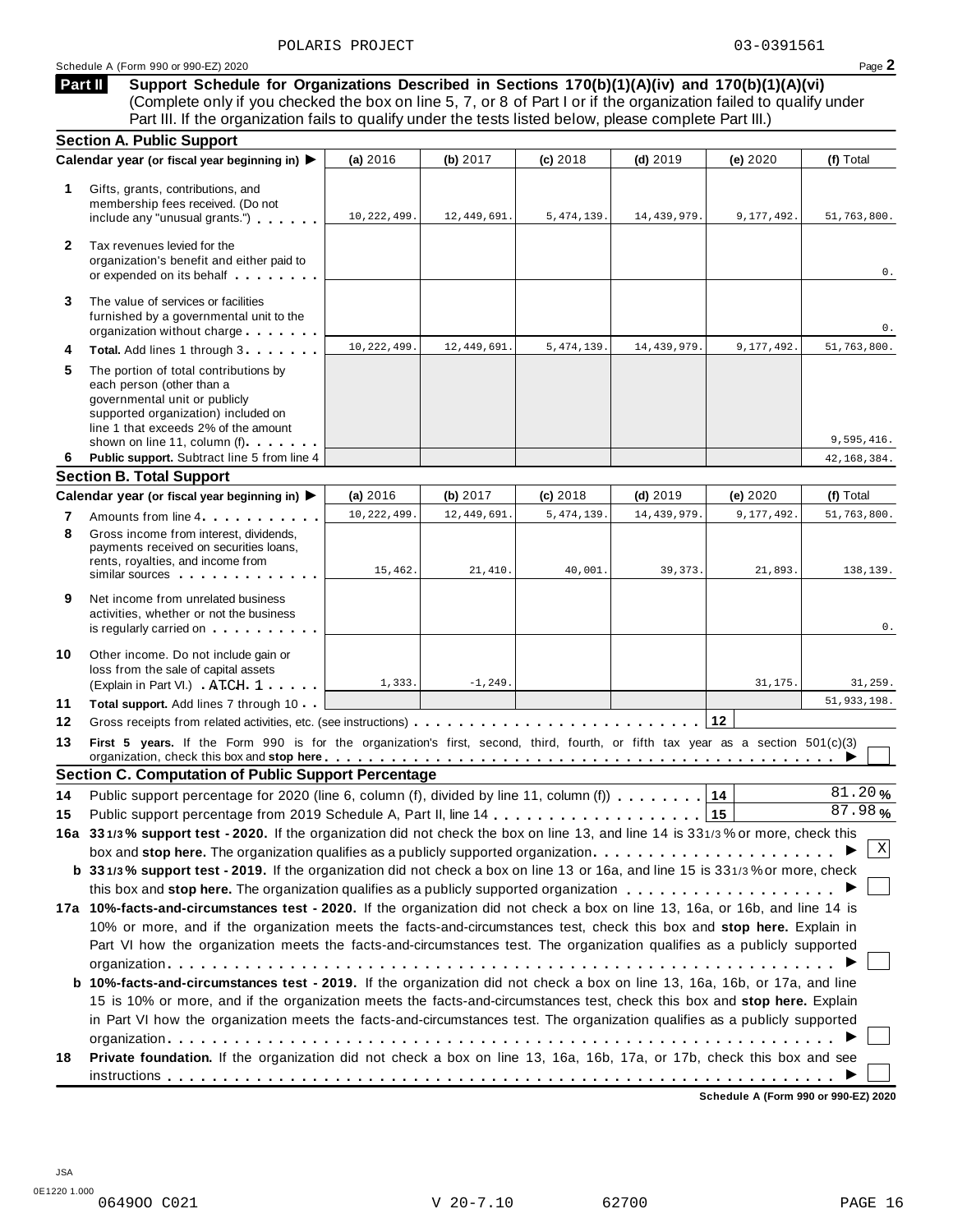#### **Support Schedule for Organizations Described in Section 509(a)(2) Part III**

(Complete only if you checked the box on line 10 of Part I or if the organization failed to qualify under Part II. If the organization fails to qualify under the tests listed below, please complete Part II.)

| Calendar year (or fiscal year beginning in) $\blacktriangleright$<br>Gifts, grants, contributions, and membership fees<br>received. (Do not include any "unusual grants.")                                                                                 | (a) 2016                                                                                                                                                                                                                                                                                                                                                                                                                                                                                                                                                                                                                                                                                                                                                                                                                                                                                                                                                                                                                                               | (b) 2017 | $(c)$ 2018                                                                                                                       | $(d)$ 2019 | (e) 2020                                                                                                                                                                         | (f) Total                                                                                                                                                                                                                                                                                                                                                                                                                                                                                                                                                               |
|------------------------------------------------------------------------------------------------------------------------------------------------------------------------------------------------------------------------------------------------------------|--------------------------------------------------------------------------------------------------------------------------------------------------------------------------------------------------------------------------------------------------------------------------------------------------------------------------------------------------------------------------------------------------------------------------------------------------------------------------------------------------------------------------------------------------------------------------------------------------------------------------------------------------------------------------------------------------------------------------------------------------------------------------------------------------------------------------------------------------------------------------------------------------------------------------------------------------------------------------------------------------------------------------------------------------------|----------|----------------------------------------------------------------------------------------------------------------------------------|------------|----------------------------------------------------------------------------------------------------------------------------------------------------------------------------------|-------------------------------------------------------------------------------------------------------------------------------------------------------------------------------------------------------------------------------------------------------------------------------------------------------------------------------------------------------------------------------------------------------------------------------------------------------------------------------------------------------------------------------------------------------------------------|
|                                                                                                                                                                                                                                                            |                                                                                                                                                                                                                                                                                                                                                                                                                                                                                                                                                                                                                                                                                                                                                                                                                                                                                                                                                                                                                                                        |          |                                                                                                                                  |            |                                                                                                                                                                                  |                                                                                                                                                                                                                                                                                                                                                                                                                                                                                                                                                                         |
|                                                                                                                                                                                                                                                            |                                                                                                                                                                                                                                                                                                                                                                                                                                                                                                                                                                                                                                                                                                                                                                                                                                                                                                                                                                                                                                                        |          |                                                                                                                                  |            |                                                                                                                                                                                  |                                                                                                                                                                                                                                                                                                                                                                                                                                                                                                                                                                         |
|                                                                                                                                                                                                                                                            |                                                                                                                                                                                                                                                                                                                                                                                                                                                                                                                                                                                                                                                                                                                                                                                                                                                                                                                                                                                                                                                        |          |                                                                                                                                  |            |                                                                                                                                                                                  |                                                                                                                                                                                                                                                                                                                                                                                                                                                                                                                                                                         |
| Gross receipts from admissions, merchandise                                                                                                                                                                                                                |                                                                                                                                                                                                                                                                                                                                                                                                                                                                                                                                                                                                                                                                                                                                                                                                                                                                                                                                                                                                                                                        |          |                                                                                                                                  |            |                                                                                                                                                                                  |                                                                                                                                                                                                                                                                                                                                                                                                                                                                                                                                                                         |
| sold or services performed, or facilities                                                                                                                                                                                                                  |                                                                                                                                                                                                                                                                                                                                                                                                                                                                                                                                                                                                                                                                                                                                                                                                                                                                                                                                                                                                                                                        |          |                                                                                                                                  |            |                                                                                                                                                                                  |                                                                                                                                                                                                                                                                                                                                                                                                                                                                                                                                                                         |
| furnished in any activity that is related to the                                                                                                                                                                                                           |                                                                                                                                                                                                                                                                                                                                                                                                                                                                                                                                                                                                                                                                                                                                                                                                                                                                                                                                                                                                                                                        |          |                                                                                                                                  |            |                                                                                                                                                                                  |                                                                                                                                                                                                                                                                                                                                                                                                                                                                                                                                                                         |
| organization's tax-exempt purpose                                                                                                                                                                                                                          |                                                                                                                                                                                                                                                                                                                                                                                                                                                                                                                                                                                                                                                                                                                                                                                                                                                                                                                                                                                                                                                        |          |                                                                                                                                  |            |                                                                                                                                                                                  |                                                                                                                                                                                                                                                                                                                                                                                                                                                                                                                                                                         |
|                                                                                                                                                                                                                                                            |                                                                                                                                                                                                                                                                                                                                                                                                                                                                                                                                                                                                                                                                                                                                                                                                                                                                                                                                                                                                                                                        |          |                                                                                                                                  |            |                                                                                                                                                                                  |                                                                                                                                                                                                                                                                                                                                                                                                                                                                                                                                                                         |
| unrelated trade or business under section 513                                                                                                                                                                                                              |                                                                                                                                                                                                                                                                                                                                                                                                                                                                                                                                                                                                                                                                                                                                                                                                                                                                                                                                                                                                                                                        |          |                                                                                                                                  |            |                                                                                                                                                                                  |                                                                                                                                                                                                                                                                                                                                                                                                                                                                                                                                                                         |
| Tax revenues levied for the                                                                                                                                                                                                                                |                                                                                                                                                                                                                                                                                                                                                                                                                                                                                                                                                                                                                                                                                                                                                                                                                                                                                                                                                                                                                                                        |          |                                                                                                                                  |            |                                                                                                                                                                                  |                                                                                                                                                                                                                                                                                                                                                                                                                                                                                                                                                                         |
|                                                                                                                                                                                                                                                            |                                                                                                                                                                                                                                                                                                                                                                                                                                                                                                                                                                                                                                                                                                                                                                                                                                                                                                                                                                                                                                                        |          |                                                                                                                                  |            |                                                                                                                                                                                  |                                                                                                                                                                                                                                                                                                                                                                                                                                                                                                                                                                         |
|                                                                                                                                                                                                                                                            |                                                                                                                                                                                                                                                                                                                                                                                                                                                                                                                                                                                                                                                                                                                                                                                                                                                                                                                                                                                                                                                        |          |                                                                                                                                  |            |                                                                                                                                                                                  |                                                                                                                                                                                                                                                                                                                                                                                                                                                                                                                                                                         |
|                                                                                                                                                                                                                                                            |                                                                                                                                                                                                                                                                                                                                                                                                                                                                                                                                                                                                                                                                                                                                                                                                                                                                                                                                                                                                                                                        |          |                                                                                                                                  |            |                                                                                                                                                                                  |                                                                                                                                                                                                                                                                                                                                                                                                                                                                                                                                                                         |
|                                                                                                                                                                                                                                                            |                                                                                                                                                                                                                                                                                                                                                                                                                                                                                                                                                                                                                                                                                                                                                                                                                                                                                                                                                                                                                                                        |          |                                                                                                                                  |            |                                                                                                                                                                                  |                                                                                                                                                                                                                                                                                                                                                                                                                                                                                                                                                                         |
|                                                                                                                                                                                                                                                            |                                                                                                                                                                                                                                                                                                                                                                                                                                                                                                                                                                                                                                                                                                                                                                                                                                                                                                                                                                                                                                                        |          |                                                                                                                                  |            |                                                                                                                                                                                  |                                                                                                                                                                                                                                                                                                                                                                                                                                                                                                                                                                         |
|                                                                                                                                                                                                                                                            |                                                                                                                                                                                                                                                                                                                                                                                                                                                                                                                                                                                                                                                                                                                                                                                                                                                                                                                                                                                                                                                        |          |                                                                                                                                  |            |                                                                                                                                                                                  |                                                                                                                                                                                                                                                                                                                                                                                                                                                                                                                                                                         |
|                                                                                                                                                                                                                                                            |                                                                                                                                                                                                                                                                                                                                                                                                                                                                                                                                                                                                                                                                                                                                                                                                                                                                                                                                                                                                                                                        |          |                                                                                                                                  |            |                                                                                                                                                                                  |                                                                                                                                                                                                                                                                                                                                                                                                                                                                                                                                                                         |
|                                                                                                                                                                                                                                                            |                                                                                                                                                                                                                                                                                                                                                                                                                                                                                                                                                                                                                                                                                                                                                                                                                                                                                                                                                                                                                                                        |          |                                                                                                                                  |            |                                                                                                                                                                                  |                                                                                                                                                                                                                                                                                                                                                                                                                                                                                                                                                                         |
|                                                                                                                                                                                                                                                            |                                                                                                                                                                                                                                                                                                                                                                                                                                                                                                                                                                                                                                                                                                                                                                                                                                                                                                                                                                                                                                                        |          |                                                                                                                                  |            |                                                                                                                                                                                  |                                                                                                                                                                                                                                                                                                                                                                                                                                                                                                                                                                         |
| received from other than disqualified                                                                                                                                                                                                                      |                                                                                                                                                                                                                                                                                                                                                                                                                                                                                                                                                                                                                                                                                                                                                                                                                                                                                                                                                                                                                                                        |          |                                                                                                                                  |            |                                                                                                                                                                                  |                                                                                                                                                                                                                                                                                                                                                                                                                                                                                                                                                                         |
| persons that exceed the greater of \$5,000                                                                                                                                                                                                                 |                                                                                                                                                                                                                                                                                                                                                                                                                                                                                                                                                                                                                                                                                                                                                                                                                                                                                                                                                                                                                                                        |          |                                                                                                                                  |            |                                                                                                                                                                                  |                                                                                                                                                                                                                                                                                                                                                                                                                                                                                                                                                                         |
|                                                                                                                                                                                                                                                            |                                                                                                                                                                                                                                                                                                                                                                                                                                                                                                                                                                                                                                                                                                                                                                                                                                                                                                                                                                                                                                                        |          |                                                                                                                                  |            |                                                                                                                                                                                  |                                                                                                                                                                                                                                                                                                                                                                                                                                                                                                                                                                         |
|                                                                                                                                                                                                                                                            |                                                                                                                                                                                                                                                                                                                                                                                                                                                                                                                                                                                                                                                                                                                                                                                                                                                                                                                                                                                                                                                        |          |                                                                                                                                  |            |                                                                                                                                                                                  |                                                                                                                                                                                                                                                                                                                                                                                                                                                                                                                                                                         |
|                                                                                                                                                                                                                                                            |                                                                                                                                                                                                                                                                                                                                                                                                                                                                                                                                                                                                                                                                                                                                                                                                                                                                                                                                                                                                                                                        |          |                                                                                                                                  |            |                                                                                                                                                                                  |                                                                                                                                                                                                                                                                                                                                                                                                                                                                                                                                                                         |
|                                                                                                                                                                                                                                                            |                                                                                                                                                                                                                                                                                                                                                                                                                                                                                                                                                                                                                                                                                                                                                                                                                                                                                                                                                                                                                                                        |          |                                                                                                                                  |            |                                                                                                                                                                                  |                                                                                                                                                                                                                                                                                                                                                                                                                                                                                                                                                                         |
|                                                                                                                                                                                                                                                            |                                                                                                                                                                                                                                                                                                                                                                                                                                                                                                                                                                                                                                                                                                                                                                                                                                                                                                                                                                                                                                                        |          |                                                                                                                                  |            |                                                                                                                                                                                  | (f) Total                                                                                                                                                                                                                                                                                                                                                                                                                                                                                                                                                               |
|                                                                                                                                                                                                                                                            |                                                                                                                                                                                                                                                                                                                                                                                                                                                                                                                                                                                                                                                                                                                                                                                                                                                                                                                                                                                                                                                        |          |                                                                                                                                  |            |                                                                                                                                                                                  |                                                                                                                                                                                                                                                                                                                                                                                                                                                                                                                                                                         |
|                                                                                                                                                                                                                                                            |                                                                                                                                                                                                                                                                                                                                                                                                                                                                                                                                                                                                                                                                                                                                                                                                                                                                                                                                                                                                                                                        |          |                                                                                                                                  |            |                                                                                                                                                                                  |                                                                                                                                                                                                                                                                                                                                                                                                                                                                                                                                                                         |
|                                                                                                                                                                                                                                                            |                                                                                                                                                                                                                                                                                                                                                                                                                                                                                                                                                                                                                                                                                                                                                                                                                                                                                                                                                                                                                                                        |          |                                                                                                                                  |            |                                                                                                                                                                                  |                                                                                                                                                                                                                                                                                                                                                                                                                                                                                                                                                                         |
| rents, royalties, and income from similar                                                                                                                                                                                                                  |                                                                                                                                                                                                                                                                                                                                                                                                                                                                                                                                                                                                                                                                                                                                                                                                                                                                                                                                                                                                                                                        |          |                                                                                                                                  |            |                                                                                                                                                                                  |                                                                                                                                                                                                                                                                                                                                                                                                                                                                                                                                                                         |
|                                                                                                                                                                                                                                                            |                                                                                                                                                                                                                                                                                                                                                                                                                                                                                                                                                                                                                                                                                                                                                                                                                                                                                                                                                                                                                                                        |          |                                                                                                                                  |            |                                                                                                                                                                                  |                                                                                                                                                                                                                                                                                                                                                                                                                                                                                                                                                                         |
|                                                                                                                                                                                                                                                            |                                                                                                                                                                                                                                                                                                                                                                                                                                                                                                                                                                                                                                                                                                                                                                                                                                                                                                                                                                                                                                                        |          |                                                                                                                                  |            |                                                                                                                                                                                  |                                                                                                                                                                                                                                                                                                                                                                                                                                                                                                                                                                         |
|                                                                                                                                                                                                                                                            |                                                                                                                                                                                                                                                                                                                                                                                                                                                                                                                                                                                                                                                                                                                                                                                                                                                                                                                                                                                                                                                        |          |                                                                                                                                  |            |                                                                                                                                                                                  |                                                                                                                                                                                                                                                                                                                                                                                                                                                                                                                                                                         |
|                                                                                                                                                                                                                                                            |                                                                                                                                                                                                                                                                                                                                                                                                                                                                                                                                                                                                                                                                                                                                                                                                                                                                                                                                                                                                                                                        |          |                                                                                                                                  |            |                                                                                                                                                                                  |                                                                                                                                                                                                                                                                                                                                                                                                                                                                                                                                                                         |
|                                                                                                                                                                                                                                                            |                                                                                                                                                                                                                                                                                                                                                                                                                                                                                                                                                                                                                                                                                                                                                                                                                                                                                                                                                                                                                                                        |          |                                                                                                                                  |            |                                                                                                                                                                                  |                                                                                                                                                                                                                                                                                                                                                                                                                                                                                                                                                                         |
| Net income from unrelated business                                                                                                                                                                                                                         |                                                                                                                                                                                                                                                                                                                                                                                                                                                                                                                                                                                                                                                                                                                                                                                                                                                                                                                                                                                                                                                        |          |                                                                                                                                  |            |                                                                                                                                                                                  |                                                                                                                                                                                                                                                                                                                                                                                                                                                                                                                                                                         |
| activities not included in line 10b, whether                                                                                                                                                                                                               |                                                                                                                                                                                                                                                                                                                                                                                                                                                                                                                                                                                                                                                                                                                                                                                                                                                                                                                                                                                                                                                        |          |                                                                                                                                  |            |                                                                                                                                                                                  |                                                                                                                                                                                                                                                                                                                                                                                                                                                                                                                                                                         |
|                                                                                                                                                                                                                                                            |                                                                                                                                                                                                                                                                                                                                                                                                                                                                                                                                                                                                                                                                                                                                                                                                                                                                                                                                                                                                                                                        |          |                                                                                                                                  |            |                                                                                                                                                                                  |                                                                                                                                                                                                                                                                                                                                                                                                                                                                                                                                                                         |
| Other income. Do not include gain or                                                                                                                                                                                                                       |                                                                                                                                                                                                                                                                                                                                                                                                                                                                                                                                                                                                                                                                                                                                                                                                                                                                                                                                                                                                                                                        |          |                                                                                                                                  |            |                                                                                                                                                                                  |                                                                                                                                                                                                                                                                                                                                                                                                                                                                                                                                                                         |
| loss from the sale of capital assets                                                                                                                                                                                                                       |                                                                                                                                                                                                                                                                                                                                                                                                                                                                                                                                                                                                                                                                                                                                                                                                                                                                                                                                                                                                                                                        |          |                                                                                                                                  |            |                                                                                                                                                                                  |                                                                                                                                                                                                                                                                                                                                                                                                                                                                                                                                                                         |
| (Explain in Part VI.)                                                                                                                                                                                                                                      |                                                                                                                                                                                                                                                                                                                                                                                                                                                                                                                                                                                                                                                                                                                                                                                                                                                                                                                                                                                                                                                        |          |                                                                                                                                  |            |                                                                                                                                                                                  |                                                                                                                                                                                                                                                                                                                                                                                                                                                                                                                                                                         |
|                                                                                                                                                                                                                                                            |                                                                                                                                                                                                                                                                                                                                                                                                                                                                                                                                                                                                                                                                                                                                                                                                                                                                                                                                                                                                                                                        |          |                                                                                                                                  |            |                                                                                                                                                                                  |                                                                                                                                                                                                                                                                                                                                                                                                                                                                                                                                                                         |
| and $12.$ ) $\ldots$ $\ldots$ $\ldots$ $\ldots$ $\ldots$                                                                                                                                                                                                   |                                                                                                                                                                                                                                                                                                                                                                                                                                                                                                                                                                                                                                                                                                                                                                                                                                                                                                                                                                                                                                                        |          |                                                                                                                                  |            |                                                                                                                                                                                  |                                                                                                                                                                                                                                                                                                                                                                                                                                                                                                                                                                         |
|                                                                                                                                                                                                                                                            |                                                                                                                                                                                                                                                                                                                                                                                                                                                                                                                                                                                                                                                                                                                                                                                                                                                                                                                                                                                                                                                        |          |                                                                                                                                  |            |                                                                                                                                                                                  |                                                                                                                                                                                                                                                                                                                                                                                                                                                                                                                                                                         |
|                                                                                                                                                                                                                                                            |                                                                                                                                                                                                                                                                                                                                                                                                                                                                                                                                                                                                                                                                                                                                                                                                                                                                                                                                                                                                                                                        |          |                                                                                                                                  |            |                                                                                                                                                                                  |                                                                                                                                                                                                                                                                                                                                                                                                                                                                                                                                                                         |
|                                                                                                                                                                                                                                                            |                                                                                                                                                                                                                                                                                                                                                                                                                                                                                                                                                                                                                                                                                                                                                                                                                                                                                                                                                                                                                                                        |          |                                                                                                                                  |            |                                                                                                                                                                                  |                                                                                                                                                                                                                                                                                                                                                                                                                                                                                                                                                                         |
|                                                                                                                                                                                                                                                            |                                                                                                                                                                                                                                                                                                                                                                                                                                                                                                                                                                                                                                                                                                                                                                                                                                                                                                                                                                                                                                                        |          |                                                                                                                                  |            | 15                                                                                                                                                                               | %                                                                                                                                                                                                                                                                                                                                                                                                                                                                                                                                                                       |
|                                                                                                                                                                                                                                                            |                                                                                                                                                                                                                                                                                                                                                                                                                                                                                                                                                                                                                                                                                                                                                                                                                                                                                                                                                                                                                                                        |          |                                                                                                                                  |            | 16                                                                                                                                                                               | %                                                                                                                                                                                                                                                                                                                                                                                                                                                                                                                                                                       |
|                                                                                                                                                                                                                                                            |                                                                                                                                                                                                                                                                                                                                                                                                                                                                                                                                                                                                                                                                                                                                                                                                                                                                                                                                                                                                                                                        |          |                                                                                                                                  |            |                                                                                                                                                                                  |                                                                                                                                                                                                                                                                                                                                                                                                                                                                                                                                                                         |
|                                                                                                                                                                                                                                                            |                                                                                                                                                                                                                                                                                                                                                                                                                                                                                                                                                                                                                                                                                                                                                                                                                                                                                                                                                                                                                                                        |          |                                                                                                                                  |            |                                                                                                                                                                                  | %                                                                                                                                                                                                                                                                                                                                                                                                                                                                                                                                                                       |
|                                                                                                                                                                                                                                                            |                                                                                                                                                                                                                                                                                                                                                                                                                                                                                                                                                                                                                                                                                                                                                                                                                                                                                                                                                                                                                                                        |          |                                                                                                                                  |            |                                                                                                                                                                                  | %                                                                                                                                                                                                                                                                                                                                                                                                                                                                                                                                                                       |
|                                                                                                                                                                                                                                                            |                                                                                                                                                                                                                                                                                                                                                                                                                                                                                                                                                                                                                                                                                                                                                                                                                                                                                                                                                                                                                                                        |          |                                                                                                                                  |            |                                                                                                                                                                                  |                                                                                                                                                                                                                                                                                                                                                                                                                                                                                                                                                                         |
|                                                                                                                                                                                                                                                            |                                                                                                                                                                                                                                                                                                                                                                                                                                                                                                                                                                                                                                                                                                                                                                                                                                                                                                                                                                                                                                                        |          |                                                                                                                                  |            |                                                                                                                                                                                  |                                                                                                                                                                                                                                                                                                                                                                                                                                                                                                                                                                         |
|                                                                                                                                                                                                                                                            |                                                                                                                                                                                                                                                                                                                                                                                                                                                                                                                                                                                                                                                                                                                                                                                                                                                                                                                                                                                                                                                        |          |                                                                                                                                  |            |                                                                                                                                                                                  |                                                                                                                                                                                                                                                                                                                                                                                                                                                                                                                                                                         |
|                                                                                                                                                                                                                                                            |                                                                                                                                                                                                                                                                                                                                                                                                                                                                                                                                                                                                                                                                                                                                                                                                                                                                                                                                                                                                                                                        |          |                                                                                                                                  |            |                                                                                                                                                                                  |                                                                                                                                                                                                                                                                                                                                                                                                                                                                                                                                                                         |
| line 18 is not more than 331/3%, check this box and stop here. The organization qualifies as a publicly supported organization<br>Private foundation. If the organization did not check a box on line 14, 19a, or 19b, check this box and see instructions |                                                                                                                                                                                                                                                                                                                                                                                                                                                                                                                                                                                                                                                                                                                                                                                                                                                                                                                                                                                                                                                        |          |                                                                                                                                  |            |                                                                                                                                                                                  |                                                                                                                                                                                                                                                                                                                                                                                                                                                                                                                                                                         |
|                                                                                                                                                                                                                                                            |                                                                                                                                                                                                                                                                                                                                                                                                                                                                                                                                                                                                                                                                                                                                                                                                                                                                                                                                                                                                                                                        |          |                                                                                                                                  |            |                                                                                                                                                                                  |                                                                                                                                                                                                                                                                                                                                                                                                                                                                                                                                                                         |
|                                                                                                                                                                                                                                                            | Gross receipts from activities that are not an<br>organization's benefit and either paid to<br>or expended on its behalf <b>contained</b> on $\theta$<br>The value of services or facilities<br>furnished by a governmental unit to the<br>organization without charge<br><b>Total.</b> Add lines 1 through 5<br>7a Amounts included on lines 1, 2, and 3<br>received from disqualified persons<br><b>b</b> Amounts included on lines 2 and 3<br>or 1% of the amount on line 13 for the year<br>c Add lines 7a and 7b<br><b>Public support.</b> (Subtract line 7c from<br>$line 6.)$<br><b>Section B. Total Support</b><br>Calendar year (or fiscal year beginning in) ▶<br>Amounts from line 6<br><b>10a</b> Gross income from interest, dividends,<br>payments received on securities loans,<br>SOUICES<br><b>b</b> Unrelated business taxable income (less<br>section 511 taxes) from businesses<br>acquired after June 30, 1975<br>c Add lines 10a and 10b<br>or not the business is regularly carried on<br>Total support. (Add lines 9, 10c, 11, | (a) 2016 | (b) 2017<br><b>Section C. Computation of Public Support Percentage</b><br>Section D. Computation of Investment Income Percentage | $(c)$ 2018 | $(d)$ 2019<br>Public support percentage from 2019 Schedule A, Part III, line 15<br>Investment income percentage for 2020 (line 10c, column (f), divided by line 13, column (f)). | (e) 2020<br>First 5 years. If the Form 990 is for the organization's first, second, third, fourth, or fifth tax year as a section 501(c)(3)<br>17<br>18<br>19a 331/3% support tests - 2020. If the organization did not check the box on line 14, and line 15 is more than 331/3%, and line<br>17 is not more than 331/3%, check this box and stop here. The organization qualifies as a publicly supported organization.<br><b>b</b> 331/3% support tests - 2019. If the organization did not check a box on line 14 or line 19a, and line 16 is more than 331/3%, and |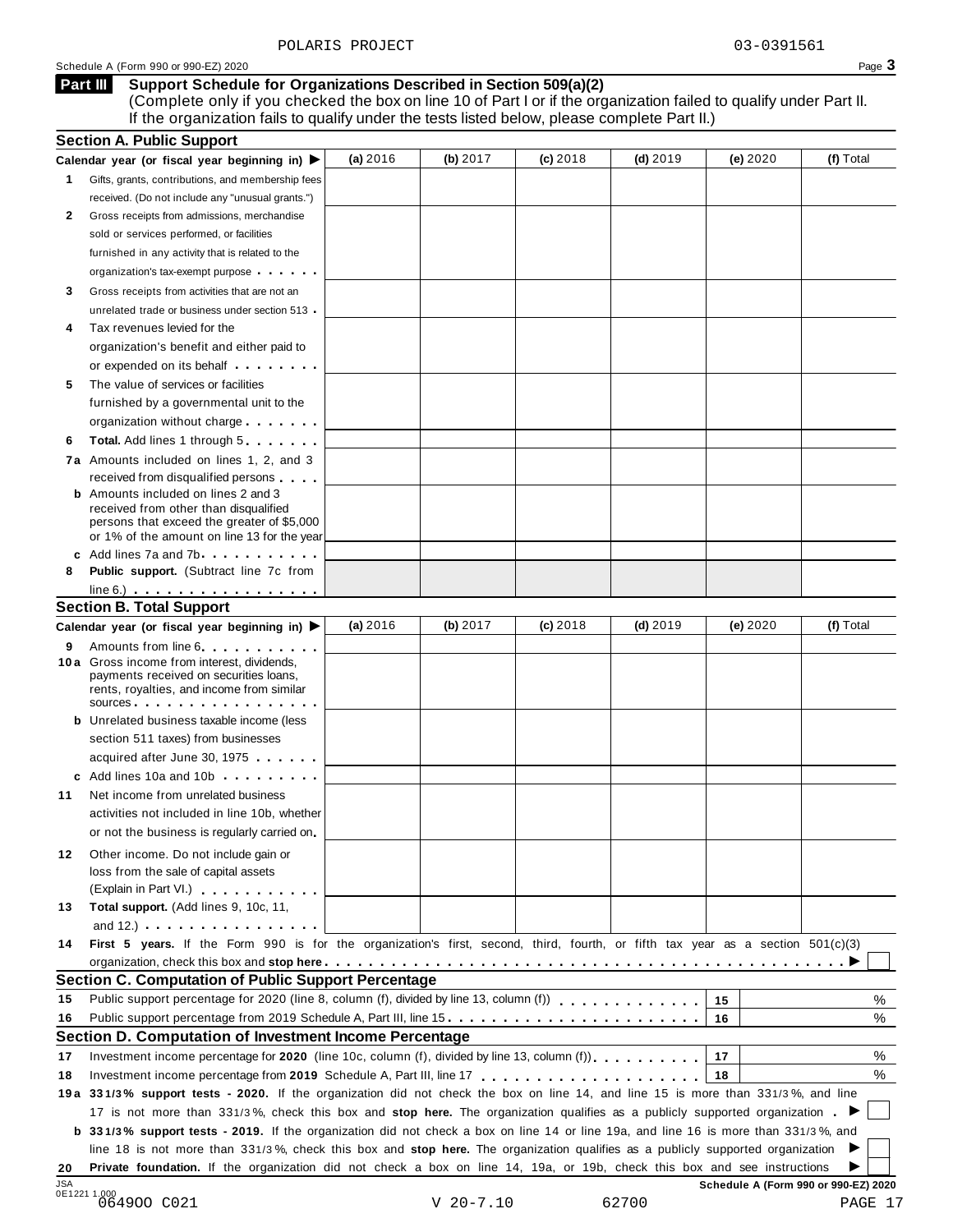**2**

**3a**

**3b**

**3c**

**4a**

**4b**

**4c**

**5a**

**5b 5c**

**6**

**7**

**8**

**9a**

**9b**

**9c**

**10a**

**Yes No**

#### **Part IV Supporting Organizations**

(Complete only if you checked a box in line 12 on Part I. If you checked box 12a, Part I, complete Sections A and B. If you checked box 12b, Part I, complete Sections A and C. If you checked box 12c, Part I, complete Sections A, D, and E. If you checked box 12d, Part I, complete Sections A and D, and complete Part V.)

#### **Section A. All Supporting Organizations**

- **1** Are all of the organization's supported organizations listed by name in the organization's governing documents? *If "No," describe in Part VI how the supported organizations are designated. If designated by class or purpose, describe the designation. If historic and continuing relationship, explain.* **1**
- **2** Did the organization have any supported organization that does not have an IRS determination of status under section 509(a)(1) or (2)? *If"Yes," explain in Part VI how the organization determined that the supported organization was described in section 509(a)(1) or (2).*
- **3 a** Did the organization have a supported organization described in section 501(c)(4), (5), or (6)? *If "Yes," answer lines 3b and 3c below.*
- **b** Did the organization confirm that each supported organization qualified under section 501(c)(4), (5), or (6) and | satisfied the public support tests under section 509(a)(2)? *If "Yes," describe in Part VI when and how the organization made the determination.*
- **c** Did the organization ensure that all support to such organizations was used exclusively for section 170(c)(2)(B) purposes? *If"Yes," explain in Part VI what controls the organization put in place to ensure such use.*
- **4 a** Was any supported organization not organized in the United States ("foreign supported organization")? *If "Yes," and if you checked box 12a or 12b in Part I, answer lines 4b and 4c below.*
- **b** Did the organization have ultimate control and discretion in deciding whether to make grants to the foreign | supported organization? *If "Yes," describe in Part VI how the organization had such control and discretion despite being controlled or supervised by or in connection with its supported organizations.*
- **c** Did the organization support any foreign supported organization that does not have an IRS determination | under sections 501(c)(3) and 509(a)(1) or (2)? *If "Yes," explain in Part VI what controls the organization used to ensure that all support to the foreign supported organization was used exclusively for section 170(c)(2)(B) purposes.*
- **5 a** Did the organization add, substitute, or remove any supported organizations during the tax year? *If "Yes,"* answer lines 5b and 5c below (if applicable). Also, provide detail in Part VI, including (i) the names and EIN *numbers of the supported organizations added, substituted, or removed; (ii) the reasons for each such action;* (iii) the authority under the organization's organizing document authorizing such action; and (iv) how the action *was accomplished (such as by amendment to the organizing document).*
- **b Type I or Type II only.** Was any added or substituted supported organization part of a class already designated in the organization's organizing document?
- **c Substitutions only.** Was the substitution the result of an event beyond the organization's control?
- **6** Did the organization provide support (whether in the form of grants or the provision of services or facilities) to anyone other than (i) its supported organizations, (ii) individuals that are part of the charitable class benefited by one or more of its supported organizations, or (iii) other supporting organizations that also support or benefit one or more of the filing organization's supported organizations? *If"Yes," provide detail in Part VI.*
- **7** Did the organization provide a grant, loan, compensation, or other similar payment to a substantial contributor (as defined in section 4958(c)(3)(C)), a family member of a substantial contributor, or a 35% controlled entity with regard to a substantial contributor? *If"Yes," complete Part I of Schedule L (Form 990 or 990-EZ).*
- **8** Did the organization make a loan to a disqualified person (as defined in section 4958) not described in line 7? *If "Yes," complete Part I of Schedule L (Form 990 or 990-EZ).*
- **9a** Was the organization controlled directly or indirectly at any time during the tax year by one or more | disqualified persons, as defined in section 4946 (other than foundation managers and organizations described in section 509(a)(1) or (2))? *If"Yes," provide detail in Part VI.*
- **b** Did one or more disqualified persons (as defined in line 9a) hold a controlling interest in any entity in which | the supporting organization had an interest? *If"Yes," provide detail in Part VI.*
- **c** Did a disqualified person (as defined in line 9a) have an ownership interest in, or derive any personal benefit from, assets in which the supporting organization also had an interest? *If"Yes," provide detail in Part VI.*
- **10a** Was the organization subject to the excess business holdings rules of section 4943 because of section | 4943(f) (regarding certain Type II supporting organizations, and all Type III non-functionally integrated supporting organizations)? *If"Yes," answer line 10b below.*
	- **b** Did the organization have any excess business holdings in the tax year? *(Use Schedule C, Form 4720, to determine whether the organization had excess business holdings.)*

0E1229 1.010

**10b** JSA **Schedule A (Form 990 or 990-EZ) 2020**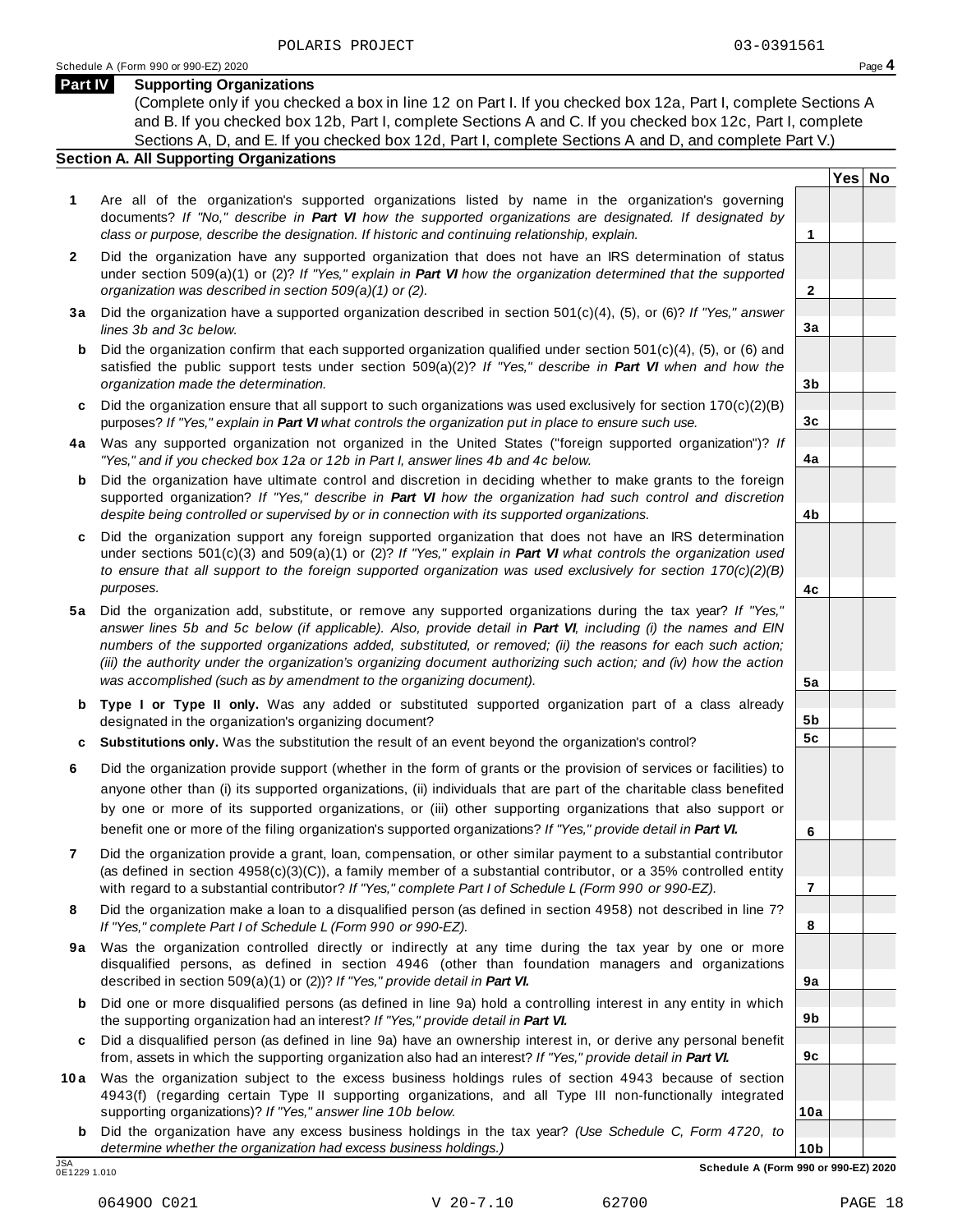|    |                                                                                                                      |                 | res ( | Nο |
|----|----------------------------------------------------------------------------------------------------------------------|-----------------|-------|----|
| 11 | Has the organization accepted a gift or contribution from any of the following persons?                              |                 |       |    |
| a  | A person who directly or indirectly controls, either alone or together with persons described in lines 11b and       |                 |       |    |
|    | 11c below, the governing body of a supported organization?                                                           | 11a             |       |    |
|    | <b>b</b> A family member of a person described in line 11a above?                                                    | 11 <sub>b</sub> |       |    |
|    | c A 35% controlled entity of a person described in line 11a or 11b above? If "Yes" to line 11a, 11b, or 11c, provide |                 |       |    |
|    | detail in <b>Part VI.</b>                                                                                            | 11c             |       |    |

#### **Section B. Type I Supporting Organizations**

|                                                                                                                                                                                                                                                                                                                                                                                                                                                                                                                                                                                                                                                                                                                                                                          |   | Yes∣ |  |
|--------------------------------------------------------------------------------------------------------------------------------------------------------------------------------------------------------------------------------------------------------------------------------------------------------------------------------------------------------------------------------------------------------------------------------------------------------------------------------------------------------------------------------------------------------------------------------------------------------------------------------------------------------------------------------------------------------------------------------------------------------------------------|---|------|--|
| Did the governing body, members of the governing body, officers acting in their official capacity, or membership of one or<br>more supported organizations have the power to regularly appoint or elect at least a majority of the organization's officers,<br>directors, or trustees at all times during the tax year? If "No," describe in Part VI how the supported organization(s)<br>effectively operated, supervised, or controlled the organization's activities. If the organization had more than one supported<br>organization, describe how the powers to appoint and/or remove officers, directors, or trustees were allocated among the<br>supported organizations and what conditions or restrictions, if any, applied to such powers during the tax year. |   |      |  |
| Did the organization operate for the benefit of any supported organization other than the supported<br>organization(s) that operated, supervised, or controlled the supporting organization? If "Yes," explain in Part<br>VI how providing such benefit carried out the purposes of the supported organization(s) that operated,<br>supervised, or controlled the supporting organization.                                                                                                                                                                                                                                                                                                                                                                               | າ |      |  |

## **Section C. Type II Supporting Organizations**

|  |                                                                                                                                                                                                                                                                                                                                                                               |  | Yesl | <b>No</b> |  |  |  |  |
|--|-------------------------------------------------------------------------------------------------------------------------------------------------------------------------------------------------------------------------------------------------------------------------------------------------------------------------------------------------------------------------------|--|------|-----------|--|--|--|--|
|  | Were a majority of the organization's directors or trustees during the tax year also a majority of the directors<br>or trustees of each of the organization's supported organization(s)? If "No," describe in Part VI how control<br>or management of the supporting organization was vested in the same persons that controlled or managed<br>the supported organization(s). |  |      |           |  |  |  |  |

## **Section D. All Type III Supporting Organizations**

|   |                                                                                                                                                                                                                                                                                                                                                                                                                                                                                          | Yes⊺ |  |
|---|------------------------------------------------------------------------------------------------------------------------------------------------------------------------------------------------------------------------------------------------------------------------------------------------------------------------------------------------------------------------------------------------------------------------------------------------------------------------------------------|------|--|
|   | Did the organization provide to each of its supported organizations, by the last day of the fifth month of the<br>organization's tax year, (i) a written notice describing the type and amount of support provided during the prior<br>tax year, (ii) a copy of the Form 990 that was most recently filed as of the date of notification, and (iii) copies of<br>the organization's governing documents in effect on the date of notification, to the extent not previously<br>provided? |      |  |
|   |                                                                                                                                                                                                                                                                                                                                                                                                                                                                                          |      |  |
| 2 | Were any of the organization's officers, directors, or trustees either (i) appointed or elected by the supported<br>organization(s) or (ii) serving on the governing body of a supported organization? If "No," explain in <b>Part VI</b> how                                                                                                                                                                                                                                            |      |  |
|   | the organization maintained a close and continuous working relationship with the supported organization(s).                                                                                                                                                                                                                                                                                                                                                                              |      |  |
| 3 | By reason of the relationship described in line 2, above, did the organization's supported organizations have<br>a significant voice in the organization's investment policies and in directing the use of the organization's<br>income or assets at all times during the tax year? If "Yes," describe in Part VI the role the organization's                                                                                                                                            |      |  |
|   | supported organizations played in this regard.                                                                                                                                                                                                                                                                                                                                                                                                                                           |      |  |

## **Section E. Type III Functionally Integrated Supporting Organizations**

|   | Check the box next to the method that the organization used to satisfy the Integral Part Test during the year (see instructions). |     |    |
|---|-----------------------------------------------------------------------------------------------------------------------------------|-----|----|
|   | The organization satisfied the Activities Test. Complete line 2 below.                                                            |     |    |
| b | The organization is the parent of each of its supported organizations. Complete line 3 below.                                     |     |    |
|   | The organization supported a governmental entity. Describe in Part VI how you supported a governmental entity (see instructions). |     |    |
|   |                                                                                                                                   | Yes | No |
|   | Activities Test Answer lines 2a and 2b below.                                                                                     |     |    |

|        | , why not read the contract of the contract when the state of the contract of the contract of the contract of                                                                                                                                                                                                                                                                                                                                                                                                                              |                |  |
|--------|--------------------------------------------------------------------------------------------------------------------------------------------------------------------------------------------------------------------------------------------------------------------------------------------------------------------------------------------------------------------------------------------------------------------------------------------------------------------------------------------------------------------------------------------|----------------|--|
| a      | Did substantially all of the organization's activities during the tax year directly further the exempt purposes of<br>the supported organization(s) to which the organization was responsive? If "Yes," then in <b>Part VI identify</b><br>those supported organizations and explain how these activities directly furthered their exempt purposes.<br>how the organization was responsive to those supported organizations, and how the organization determined<br>that these activities constituted substantially all of its activities. | 2a             |  |
| b      | Did the activities described in line 2a, above, constitute activities that, but for the organization's involvement,<br>one or more of the organization's supported organization(s) would have been engaged in? If "Yes," explain in<br><b>Part VI</b> the reasons for the organization's position that its supported organization(s) would have engaged in<br>these activities but for the organization's involvement.                                                                                                                     | 2 <sub>b</sub> |  |
| 3<br>a | Parent of Supported Organizations. Answer lines 3a and 3b below.<br>Did the organization have the power to regularly appoint or elect a majority of the officers, directors, or<br>trustees of each of the supported organizations? If "Yes" or "No," provide details in Part VI.                                                                                                                                                                                                                                                          | 3a             |  |
| b      | Did the organization exercise a substantial degree of direction over the policies, programs, and activities of each<br>of its supported organizations? If "Yes," describe in Part VI the role played by the organization in this regard.                                                                                                                                                                                                                                                                                                   | 3 <sub>b</sub> |  |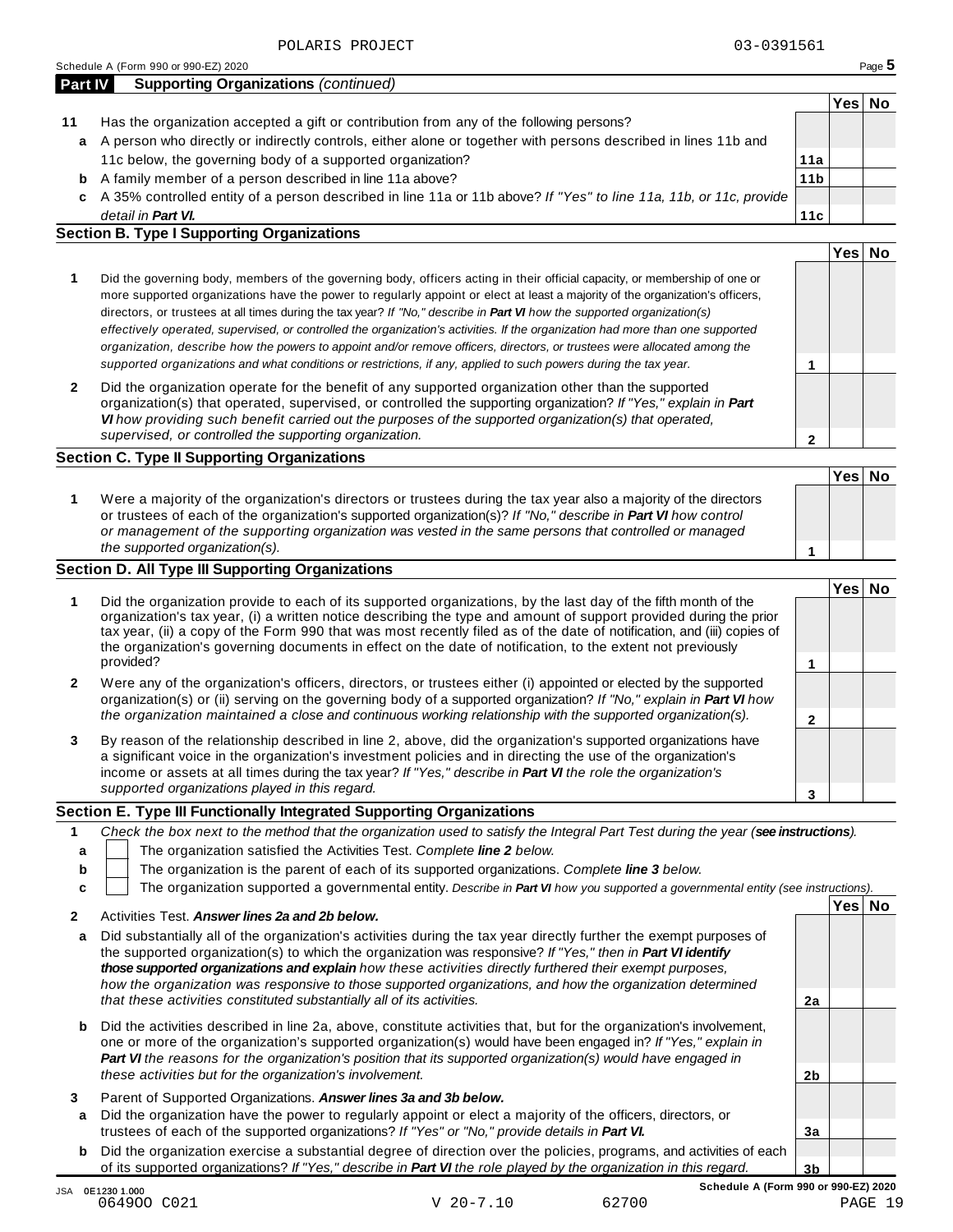|              | <b>Part V</b><br>Type III Non-Functionally Integrated 509(a)(3) Supporting Organizations                                                                                                                       |                |                | ı uyu v                        |
|--------------|----------------------------------------------------------------------------------------------------------------------------------------------------------------------------------------------------------------|----------------|----------------|--------------------------------|
| 1.           | Check here if the organization satisfied the Integral Part Test as a qualifying trust on Nov. 20, 1970 (explain in Part VI). See                                                                               |                |                |                                |
|              | instructions. All other Type III non-functionally integrated supporting organizations must complete Sections A through E.                                                                                      |                |                |                                |
|              | <b>Section A - Adjusted Net Income</b>                                                                                                                                                                         |                | (A) Prior Year | (B) Current Year<br>(optional) |
| 1.           | Net short-term capital gain                                                                                                                                                                                    | 1              |                |                                |
| $\mathbf{2}$ | Recoveries of prior-year distributions                                                                                                                                                                         | $\mathbf 2$    |                |                                |
| 3            | Other gross income (see instructions)                                                                                                                                                                          | 3              |                |                                |
| 4            | Add lines 1 through 3.                                                                                                                                                                                         | 4              |                |                                |
| 5            | Depreciation and depletion                                                                                                                                                                                     | 5              |                |                                |
| 6            | Portion of operating expenses paid or incurred for production or collection of<br>gross income or for management, conservation, or maintenance of property<br>held for production of income (see instructions) | 6              |                |                                |
|              | 7 Other expenses (see instructions)                                                                                                                                                                            | $\overline{7}$ |                |                                |
|              | 8 Adjusted Net Income (subtract lines 5, 6, and 7 from line 4)                                                                                                                                                 | 8              |                |                                |
|              | <b>Section B - Minimum Asset Amount</b>                                                                                                                                                                        |                | (A) Prior Year | (B) Current Year<br>(optional) |
| 1.           | Aggregate fair market value of all non-exempt-use assets (see<br>instructions for short tax year or assets held for part of year):                                                                             |                |                |                                |
|              | a Average monthly value of securities                                                                                                                                                                          | 1a             |                |                                |
|              | <b>b</b> Average monthly cash balances                                                                                                                                                                         | 1 <sub>b</sub> |                |                                |
|              | c Fair market value of other non-exempt-use assets                                                                                                                                                             | 1 <sub>c</sub> |                |                                |
|              | d Total (add lines 1a, 1b, and 1c)                                                                                                                                                                             | 1 <sub>d</sub> |                |                                |
|              | e Discount claimed for blockage or other factors (explain in detail in Part VI):                                                                                                                               | 1e             |                |                                |
|              | 2 Acquisition indebtedness applicable to non-exempt-use assets                                                                                                                                                 | $\mathbf{2}$   |                |                                |
| 3            | Subtract line 2 from line 1d.                                                                                                                                                                                  | 3              |                |                                |
| 4            | Cash deemed held for exempt use. Enter 0.015 of line 3 (for greater amount,                                                                                                                                    |                |                |                                |
|              | see instructions).                                                                                                                                                                                             | 4              |                |                                |
| 5.           | Net value of non-exempt-use assets (subtract line 4 from line 3)                                                                                                                                               | 5              |                |                                |
| 6            | Multiply line 5 by 0.035.                                                                                                                                                                                      | 6              |                |                                |
|              | 7 Recoveries of prior-year distributions                                                                                                                                                                       | $\overline{7}$ |                |                                |
| 8            | Minimum Asset Amount (add line 7 to line 6)                                                                                                                                                                    | 8              |                |                                |
|              | <b>Section C - Distributable Amount</b>                                                                                                                                                                        |                |                | <b>Current Year</b>            |
| 1.           | Adjusted net income for prior year (from Section A, line 8, column A)                                                                                                                                          | 1              |                |                                |
| $\mathbf{2}$ | Enter 0.85 of line 1.                                                                                                                                                                                          | $\mathbf 2$    |                |                                |
| 3            | Minimum asset amount for prior year (from Section B, line 8, column A)                                                                                                                                         | 3              |                |                                |
|              | 4 Enter greater of line 2 or line 3.                                                                                                                                                                           | 4              |                |                                |
| 5            | Income tax imposed in prior year                                                                                                                                                                               | 5              |                |                                |
| 6            | Distributable Amount. Subtract line 5 from line 4, unless subject to                                                                                                                                           |                |                |                                |
|              | emergency temporary reduction (see instructions).                                                                                                                                                              | 6              |                |                                |

**7** Check here if the current year is the organization's first as a non-functionally integrated Type III supporting organization (see instructions).

**Schedule A (Form 990 or 990-EZ) 2020**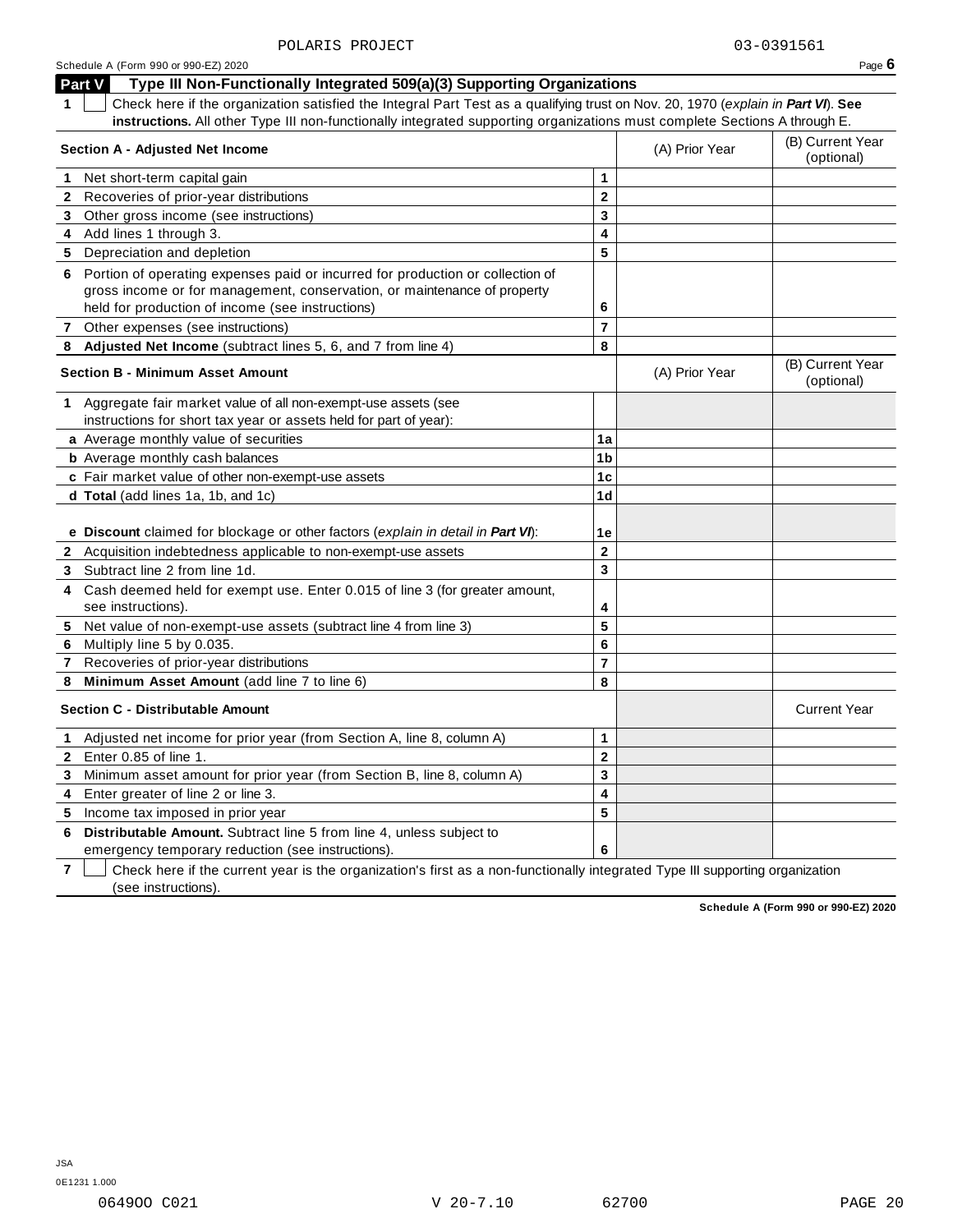|                | Schedule A (Form 990 or 990-EZ) 2020                                                                                 |                                    |                                                |                | Page 7                                    |
|----------------|----------------------------------------------------------------------------------------------------------------------|------------------------------------|------------------------------------------------|----------------|-------------------------------------------|
| Part V         | Type III Non-Functionally Integrated 509(a)(3) Supporting Organizations (continued)                                  |                                    |                                                |                |                                           |
|                | <b>Section D - Distributions</b>                                                                                     |                                    |                                                |                | <b>Current Year</b>                       |
| 1              | Amounts paid to supported organizations to accomplish exempt purposes                                                |                                    |                                                | 1              |                                           |
| $\mathbf{2}$   | Amounts paid to perform activity that directly furthers exempt purposes of supported                                 |                                    |                                                |                |                                           |
|                | organizations, in excess of income from activity                                                                     |                                    |                                                | 2              |                                           |
| 3              | Administrative expenses paid to accomplish exempt purposes of supported organizations                                |                                    |                                                | 3              |                                           |
| 4              | Amounts paid to acquire exempt-use assets                                                                            |                                    |                                                | 4              |                                           |
| 5              | Qualified set-aside amounts (prior IRS approval required - provide details in Part VI)                               |                                    |                                                | 5              |                                           |
| 6              | Other distributions (describe in Part VI). See instructions.                                                         |                                    |                                                | 6              |                                           |
| 7              | Total annual distributions. Add lines 1 through 6.                                                                   |                                    |                                                | $\overline{7}$ |                                           |
| 8              | Distributions to attentive supported organizations to which the organization is responsive                           |                                    |                                                |                |                                           |
|                | (provide details in Part VI). See instructions.                                                                      |                                    |                                                | 8              |                                           |
| 9              | Distributable amount for 2020 from Section C, line 6                                                                 |                                    |                                                | 9              |                                           |
| 10             | Line 8 amount divided by line 9 amount                                                                               |                                    |                                                | 10             |                                           |
|                | Section E - Distribution Allocations (see instructions)                                                              | (i)<br><b>Excess Distributions</b> | (iii)<br><b>Underdistributions</b><br>Pre-2020 |                | (iii)<br>Distributable<br>Amount for 2020 |
| 1              | Distributable amount for 2020 from Section C, line 6                                                                 |                                    |                                                |                |                                           |
| $\mathbf{2}$   | Underdistributions, if any, for years prior to 2020                                                                  |                                    |                                                |                |                                           |
|                | (reasonable cause required - explain in Part VI). See                                                                |                                    |                                                |                |                                           |
|                | instructions.                                                                                                        |                                    |                                                |                |                                           |
| 3              | Excess distributions carryover, if any, to 2020                                                                      |                                    |                                                |                |                                           |
| a              | From 2015                                                                                                            |                                    |                                                |                |                                           |
| b              | $From 2016$                                                                                                          |                                    |                                                |                |                                           |
| c              | From 2017 $\frac{1}{2}$                                                                                              |                                    |                                                |                |                                           |
| d              | From 2018 <b></b>                                                                                                    |                                    |                                                |                |                                           |
| е              |                                                                                                                      |                                    |                                                |                |                                           |
| $\mathbf f$    | Total of lines 3a through 3e                                                                                         |                                    |                                                |                |                                           |
| g              | Applied to underdistributions of prior years                                                                         |                                    |                                                |                |                                           |
| h              | Applied to 2020 distributable amount                                                                                 |                                    |                                                |                |                                           |
| j.             | Carryover from 2015 not applied (see instructions)                                                                   |                                    |                                                |                |                                           |
| j              | Remainder. Subtract lines 3g, 3h, and 3i from line 3f.                                                               |                                    |                                                |                |                                           |
| 4              | Distributions for 2020 from                                                                                          |                                    |                                                |                |                                           |
|                | Section D, line 7:<br>\$                                                                                             |                                    |                                                |                |                                           |
| a              | Applied to underdistributions of prior years                                                                         |                                    |                                                |                |                                           |
| b              | Applied to 2020 distributable amount                                                                                 |                                    |                                                |                |                                           |
|                | Remainder. Subtract lines 4a and 4b from line 4.                                                                     |                                    |                                                |                |                                           |
| 5              | Remaining underdistributions for years prior to 2020, if                                                             |                                    |                                                |                |                                           |
|                | any. Subtract lines 3g and 4a from line 2. For result                                                                |                                    |                                                |                |                                           |
|                | greater than zero, explain in Part VI. See instructions.<br>Remaining underdistributions for 2020. Subtract lines 3h |                                    |                                                |                |                                           |
| 6              |                                                                                                                      |                                    |                                                |                |                                           |
|                | and 4b from line 1. For result greater than zero, explain in<br><b>Part VI.</b> See instructions.                    |                                    |                                                |                |                                           |
|                | Excess distributions carryover to 2021. Add lines 3j                                                                 |                                    |                                                |                |                                           |
| $\overline{7}$ | and 4c.                                                                                                              |                                    |                                                |                |                                           |
| 8              | Breakdown of line 7:                                                                                                 |                                    |                                                |                |                                           |
|                | Excess from 2016                                                                                                     |                                    |                                                |                |                                           |
| a              | Excess from 2017                                                                                                     |                                    |                                                |                |                                           |
| b              | Excess from 2018                                                                                                     |                                    |                                                |                |                                           |
| c              | Excess from 2019                                                                                                     |                                    |                                                |                |                                           |
| d              | Excess from 2020                                                                                                     |                                    |                                                |                |                                           |
| е              |                                                                                                                      |                                    |                                                |                |                                           |

**Schedule A (Form 990 or 990-EZ) 2020**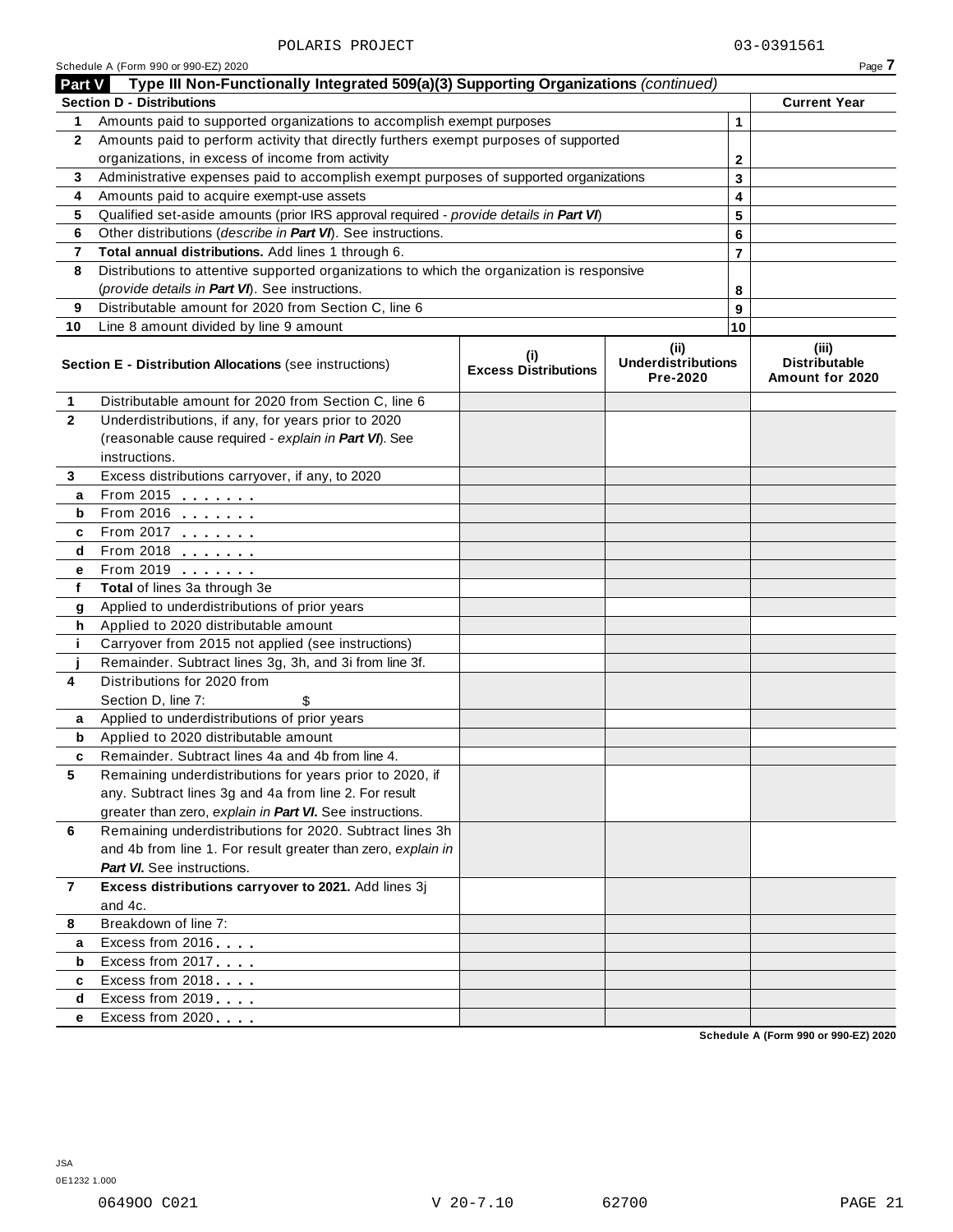<span id="page-19-0"></span>Schedule <sup>A</sup> (Form <sup>990</sup> or 990-EZ) <sup>2020</sup> Page **8**

**Supplemental Information.** Provide the explanations required by Part II, line 10; Part II, line 17a or 17b; Part **Part VI** III, line 12; Part IV, Section A, lines 1, 2, 3b, 3c, 4b, 4c, 5a, 6, 9a, 9b, 9c, 11a, 11b, and 11c; Part IV, Section B, lines 1 and 2; Part IV, Section C, line 1; Part IV, Section D, lines 2 and 3; Part IV, Section E, lines 1c, 2a, 2b, 3a and 3b; Part V, line 1; Part V, Section B, line 1e; Part V, Section D, lines 5, 6, and 8; and Part V, Section E, lines 2, 5, and 6. Also complete this part for any additional information. (See instructions.)

| SCHEDULE A, PART II - OTHER INCOME |        |            |      |      | ATTACHMENT 1 |          |
|------------------------------------|--------|------------|------|------|--------------|----------|
| DESCRIPTION                        | 2016   | 2017       | 2018 | 2019 | 2020         | TOTAL    |
| OTHER INCOME                       | 1,333. | $-1, 249.$ |      |      | 31,175.      | 31,259.  |
| TOTALS                             | 1,333. | $-1, 249.$ |      |      | 31, 175.     | 31, 259. |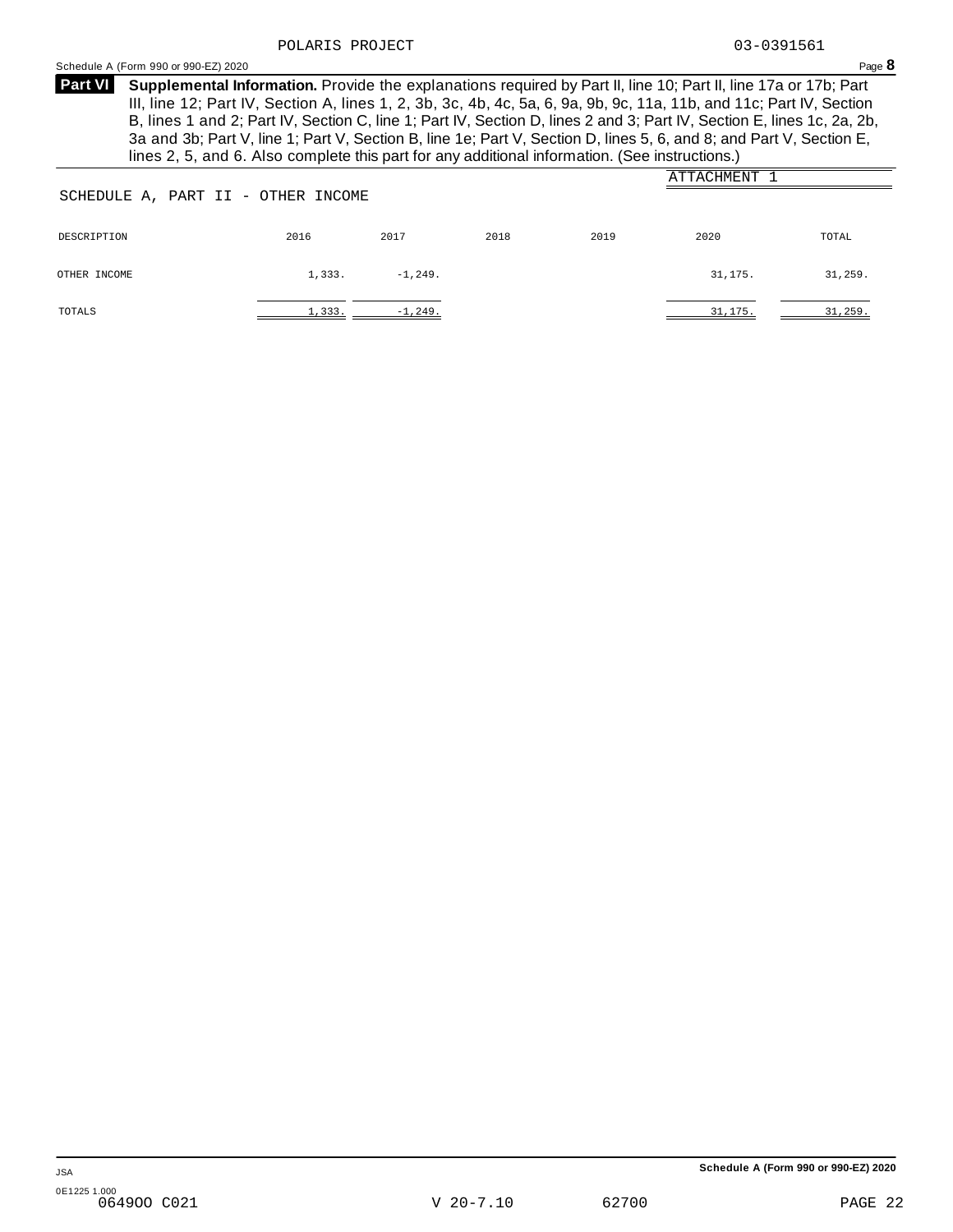# **(Form 990, 990-EZ,**

| († VIIII JJV, JJV-LL,<br>or 990-PF)                    |  |
|--------------------------------------------------------|--|
| Department of the Treasury<br>Internal Revenue Service |  |
|                                                        |  |

POLARIS PROJECT

# **Schedule B chedule of Contributors**

(Form 990, 990-EZ,<br>
or 990-PF,<br>
Department of the Treasury **COLOCY**<br>
Internal Revenue Service **COLOCY**<br>
Name of the organization<br>
Name of the organization

**2020** 

03-0391561

| Organization type (check one): |  |
|--------------------------------|--|
|--------------------------------|--|

| Filers of:         | Section:                                                                  |
|--------------------|---------------------------------------------------------------------------|
| Form 990 or 990-EZ | $\mathbb{X}$ 501(c)(3<br>) (enter number) organization                    |
|                    | 4947(a)(1) nonexempt charitable trust not treated as a private foundation |
|                    | 527 political organization                                                |
| Form 990-PF        | 501(c)(3) exempt private foundation                                       |
|                    | 4947(a)(1) nonexempt charitable trust treated as a private foundation     |
|                    | $501(c)(3)$ taxable private foundation                                    |

Check if your organization is covered by the **General Rule** or a **Special Rule.**

**Note:** Only a section 501(c)(7), (8), or (10) organization can check boxes for both the General Rule and a Special Rule. See instructions.

#### **General Rule**

For an organization filing Form 990, 990-EZ, or 990-PF that received, during the year, contributions totaling \$5,000 or more (in money or property) from any one contributor. Complete Parts I and II. See instructions for determining a contributor's total contributions.

#### **Special Rules**

 $\text{X}$  For an organization described in section 501(c)(3) filing Form 990 or 990-EZ that met the 33 1/3% support test of the regulations under sections 509(a)(1) and 170(b)(1)(A)(vi), that checked Schedule A (Form 990 or 990-EZ), Part II, line 13, 16a, or 16b, and that received from any one contributor, during the year, total contributions of the greater of **(1)** \$5,000; or **(2)** 2% of the amount on (i) Form 990, Part VIII, line 1h; or (ii) Form 990-EZ, line 1. Complete Parts I and II.

For an organization described in section 501(c)(7), (8), or (10) filing Form 990 or 990-EZ that received from any one contributor, during the year, total contributions of more than \$1,000 *exclusively* for religious, charitable, scientific, literary, or educational purposes, or for the prevention of cruelty to children or animals. Complete Parts I (entering "N/A" in column (b) instead of the contributor name and address), II, and III.

For an organization described in section 501(c)(7), (8), or (10) filing Form 990 or 990-EZ that received from any one contributor, during the year, contributions *exclusively* for religious, charitable, etc., purposes, but no such contributions totaled more than \$1,000. If this box is checked, enter here the total contributions that were received during the year for an *exclusively* religious, charitable, etc., purpose. Don't complete any of the parts unless the **General Rule** applies to this organization because it received *nonexclusively* religious, charitable, etc., contributions totaling \$5,000 or more during the year  $\ldots \ldots \ldots \ldots \ldots \ldots \ldots \ldots \ldots \vdots$ 

**Caution:** An organization that isn't covered by the General Rule and/or the Special Rules doesn't file Schedule B (Form 990, 990-EZ, or 990-PF), but it **must** answer "No" on Part IV, line 2, of its Form 990; or check the box on line H of its Form 990-EZ or on its Form 990-PF, Part I, line 2, to certify that it doesn't meet the filing requirements of Schedule B (Form 990, 990-EZ, or 990-PF).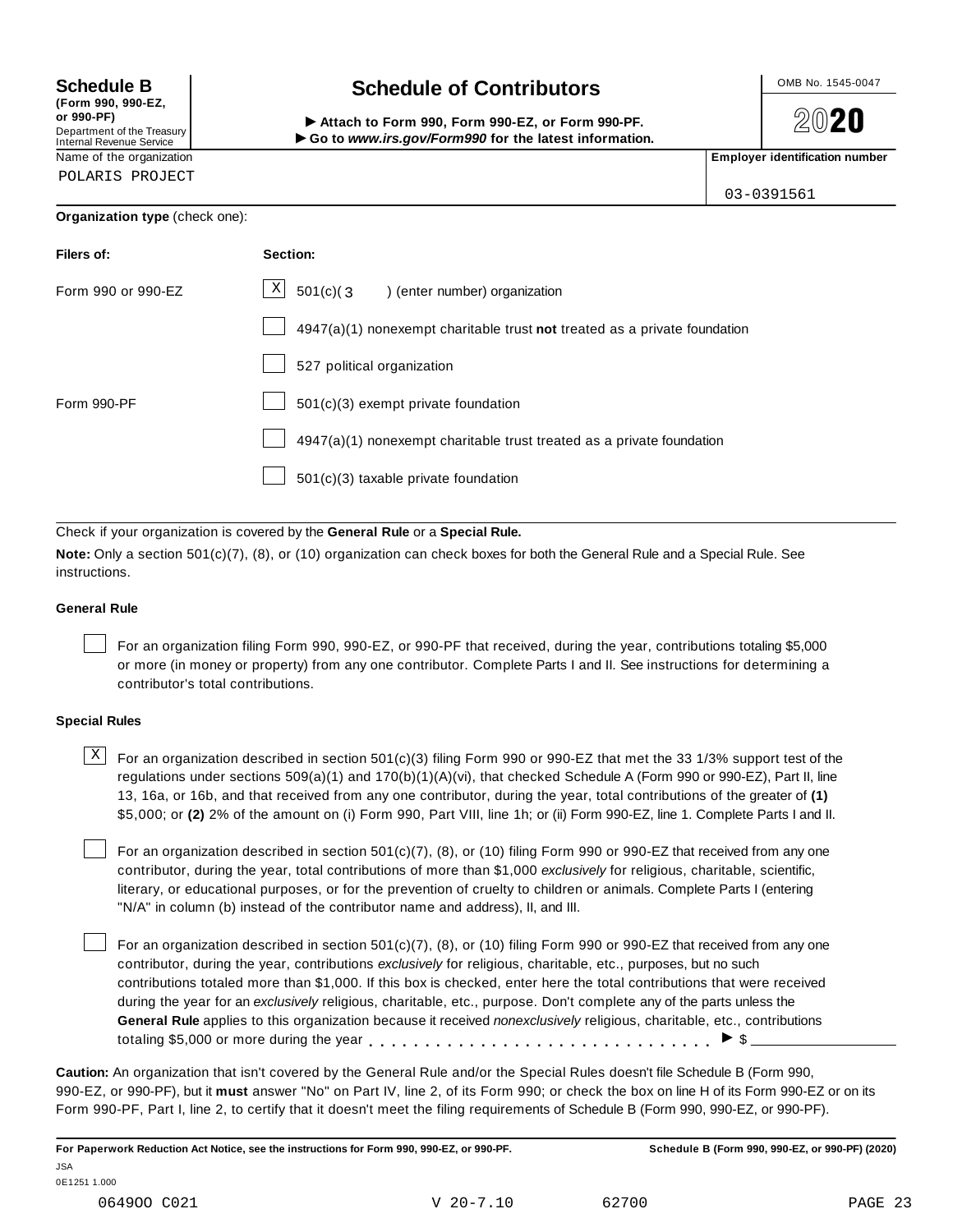**(a) No.**

**(a) No.**

**(a) No.**

**(a) No.**

**(a) No.**

**(a) No.**

| <b>JSA</b> | Schedule B (Form 990, 990-EZ, or 990-PF) (2020) |
|------------|-------------------------------------------------|
|            |                                                 |

03-0391561

|    | (b)                        | (c)                         | (d)                                                                                             |
|----|----------------------------|-----------------------------|-------------------------------------------------------------------------------------------------|
|    | Name, address, and ZIP + 4 | <b>Total contributions</b>  | Type of contribution                                                                            |
| 1  | N/A                        | 3,689,925.<br>$\frac{1}{2}$ | Χ<br>Person<br>Payroll<br>Noncash<br>(Complete Part II for<br>noncash contributions.)           |
|    | (b)                        | (c)                         | (d)                                                                                             |
|    | Name, address, and ZIP + 4 | <b>Total contributions</b>  | Type of contribution                                                                            |
| 2  | N/A                        | 3,612,567.<br>\$            | Χ<br>Person<br>Payroll<br>Noncash<br>(Complete Part II for<br>noncash contributions.)           |
|    | (b)                        | (c)                         | (d)                                                                                             |
|    | Name, address, and ZIP + 4 | <b>Total contributions</b>  | Type of contribution                                                                            |
| 3  | N/A                        | 400,000.<br>\$              | Χ<br>Person<br>Payroll<br><b>Noncash</b><br>(Complete Part II for<br>noncash contributions.)    |
|    | (b)                        | (c)                         | (d)                                                                                             |
|    | Name, address, and ZIP + 4 | <b>Total contributions</b>  | Type of contribution                                                                            |
| 4  | N/A                        | 500,000.<br>\$              | Χ<br>Person<br>Payroll<br><b>Noncash</b><br>(Complete Part II for<br>noncash contributions.)    |
| ι. | (b)                        | (c)                         | (d)                                                                                             |
|    | Name, address, and ZIP + 4 | <b>Total contributions</b>  | Type of contribution                                                                            |
| 5  | N/A                        | 500,000.<br>\$              | $\mathbf X$<br>Person<br>Payroll<br>Noncash<br>(Complete Part II for<br>noncash contributions.) |
|    | (b)                        | (c)                         | (d)                                                                                             |
|    | Name, address, and ZIP + 4 | <b>Total contributions</b>  | Type of contribution                                                                            |
| 6  | N/A                        | 250,000.<br>\$              | $\mathbf X$<br>Person<br>Payroll<br>Noncash                                                     |

**Part <b>I** Contributors (see instructions). Use duplicate copies of Part I if additional space is needed.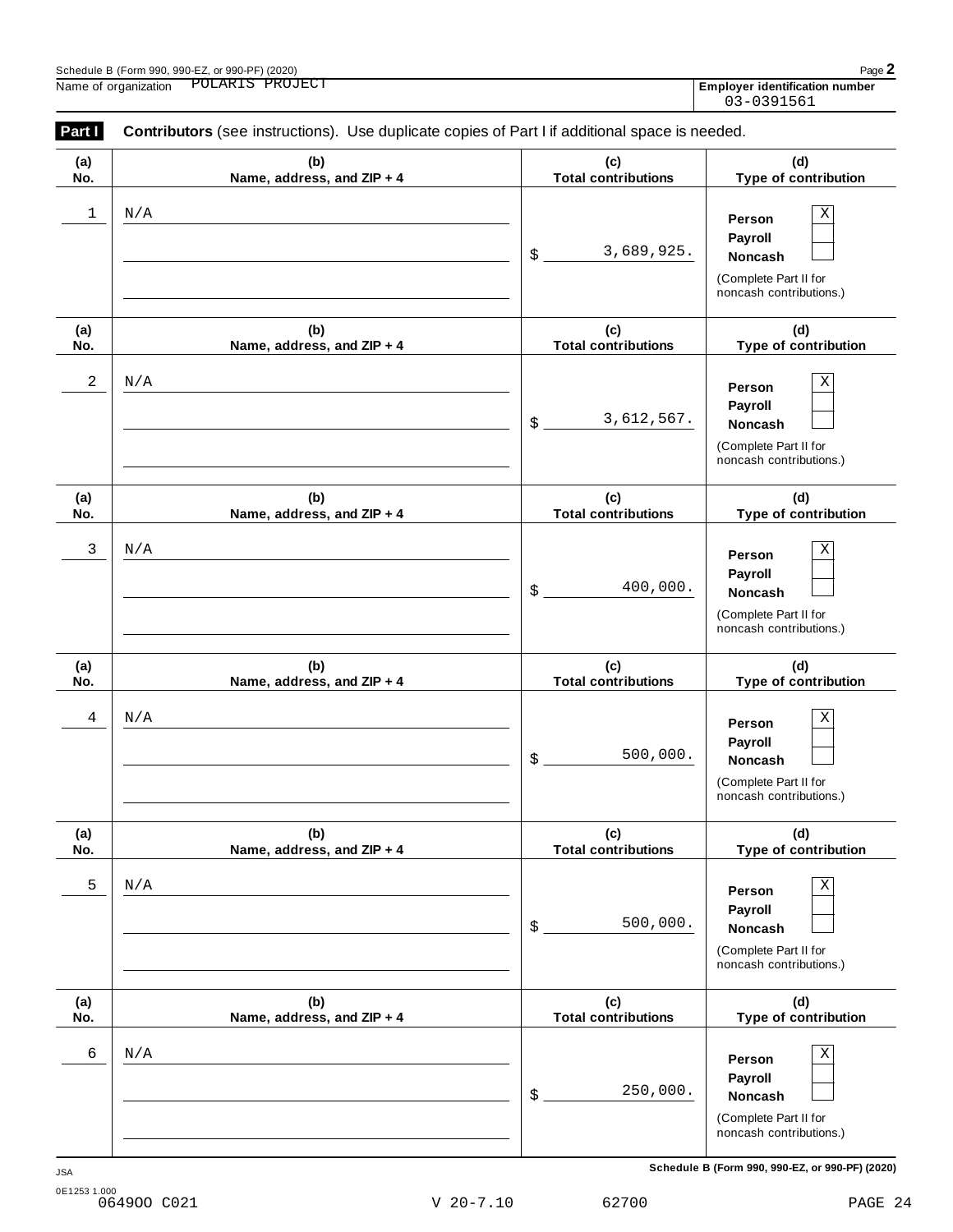|                         | Schedule B (Form 990, 990-EZ.<br>. or 990-PF) (2020) |  | $Page$ .                                   |
|-------------------------|------------------------------------------------------|--|--------------------------------------------|
| Name of<br>organization | ÆC"<br>POLART<br>، ہر ب                              |  | .<br>identification number :<br>. Emplover |

| (a)        | (b)                               | (c)                               | (d)                                              |
|------------|-----------------------------------|-----------------------------------|--------------------------------------------------|
| No.        | Name, address, and ZIP + 4        | <b>Total contributions</b>        | Type of contribution                             |
| 7          | N/A                               |                                   | Χ                                                |
|            |                                   |                                   | Person                                           |
|            |                                   |                                   | Payroll                                          |
|            |                                   | 225,000.<br>\$                    | Noncash                                          |
|            |                                   |                                   | (Complete Part II for<br>noncash contributions.) |
| (a)        | (b)                               | (c)                               | (d)                                              |
| No.        | Name, address, and ZIP + 4        | <b>Total contributions</b>        | Type of contribution                             |
|            |                                   |                                   | Person                                           |
|            |                                   |                                   | Payroll                                          |
|            |                                   | \$                                | Noncash                                          |
|            |                                   |                                   | (Complete Part II for<br>noncash contributions.) |
| (a)        | (b)                               | (c)                               | (d)                                              |
| No.        | Name, address, and ZIP + 4        | <b>Total contributions</b>        | Type of contribution                             |
|            |                                   |                                   |                                                  |
|            |                                   |                                   | Person                                           |
|            |                                   |                                   | Payroll                                          |
|            |                                   | \$                                | Noncash                                          |
|            |                                   |                                   | (Complete Part II for<br>noncash contributions.) |
| (a)<br>No. | (b)<br>Name, address, and ZIP + 4 | (c)<br><b>Total contributions</b> | (d)<br>Type of contribution                      |
|            |                                   |                                   |                                                  |
|            |                                   |                                   | Person                                           |
|            |                                   |                                   | Payroll                                          |
|            |                                   | \$                                | Noncash                                          |
|            |                                   |                                   | (Complete Part II for                            |
|            |                                   |                                   | noncash contributions.)                          |
| (a)        | (b)                               | (c)                               | (d)                                              |
| No.        | Name, address, and ZIP + 4        | <b>Total contributions</b>        | Type of contribution                             |
|            |                                   |                                   |                                                  |
|            |                                   |                                   | Person                                           |
|            |                                   | \$                                | Payroll                                          |
|            |                                   |                                   | Noncash                                          |
|            |                                   |                                   | (Complete Part II for<br>noncash contributions.) |
| (a)        | (b)                               | (c)                               | (d)                                              |
| No.        | Name, address, and ZIP + 4        | <b>Total contributions</b>        | Type of contribution                             |
|            |                                   |                                   | Person                                           |
|            |                                   |                                   | Payroll                                          |
|            |                                   | \$                                | Noncash                                          |
|            |                                   |                                   | (Complete Part II for                            |
|            |                                   |                                   | noncash contributions.)                          |
|            |                                   |                                   |                                                  |

**Schedule B (Form 990, 990-EZ, or 990-PF) (2020)** JSA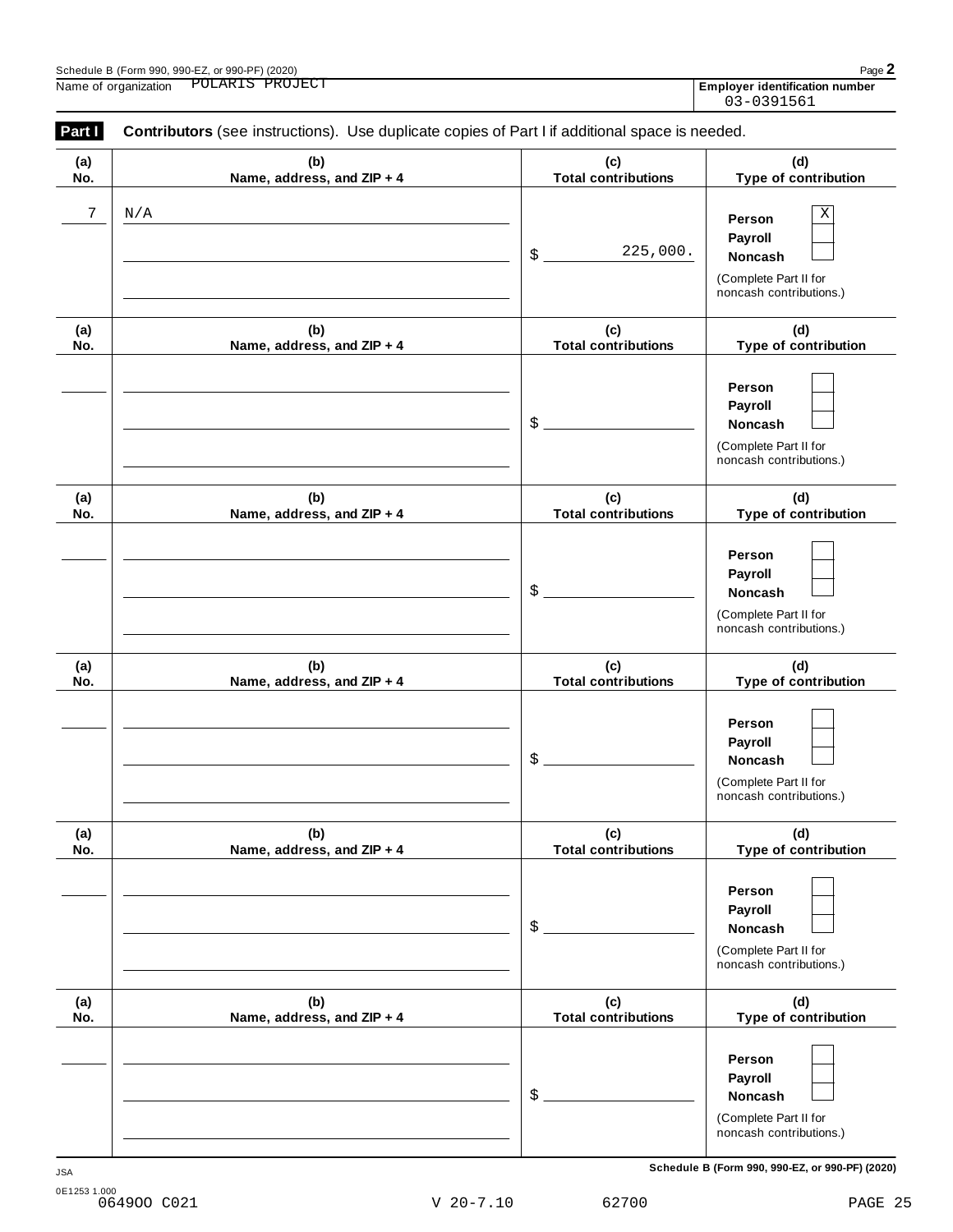Name of organization **Employer identification number** POLARIS PROJECT 03-0391561

| Part II                   | Noncash Property (see instructions). Use duplicate copies of Part II if additional space is needed. |                                                 |                      |
|---------------------------|-----------------------------------------------------------------------------------------------------|-------------------------------------------------|----------------------|
| (a) No.<br>from<br>Part I | (b)<br>Description of noncash property given                                                        | (c)<br>FMV (or estimate)<br>(See instructions.) | (d)<br>Date received |
|                           |                                                                                                     | $\frac{1}{2}$                                   |                      |
| (a) No.<br>from<br>Part I | (b)<br>Description of noncash property given                                                        | (c)<br>FMV (or estimate)<br>(See instructions.) | (d)<br>Date received |
|                           |                                                                                                     | $\mathcal{L}_{-}$                               |                      |
| (a) No.<br>from<br>Part I | (b)<br>Description of noncash property given                                                        | (c)<br>FMV (or estimate)<br>(See instructions.) | (d)<br>Date received |
|                           |                                                                                                     | $\frac{1}{2}$                                   |                      |
| (a) No.<br>from<br>Part I | (b)<br>Description of noncash property given                                                        | (c)<br>FMV (or estimate)<br>(See instructions.) | (d)<br>Date received |
|                           |                                                                                                     | \$                                              |                      |
| (a) No.<br>from<br>Part I | (b)<br>Description of noncash property given                                                        | (c)<br>FMV (or estimate)<br>(See instructions.) | (d)<br>Date received |
|                           |                                                                                                     | \$                                              |                      |
| (a) No.<br>from<br>Part I | (b)<br>Description of noncash property given                                                        | (c)<br>FMV (or estimate)<br>(See instructions.) | (d)<br>Date received |
|                           |                                                                                                     | $\mathcal{L}_{-}$                               |                      |

**Schedule B (Form 990, 990-EZ, or 990-PF) (2020)** JSA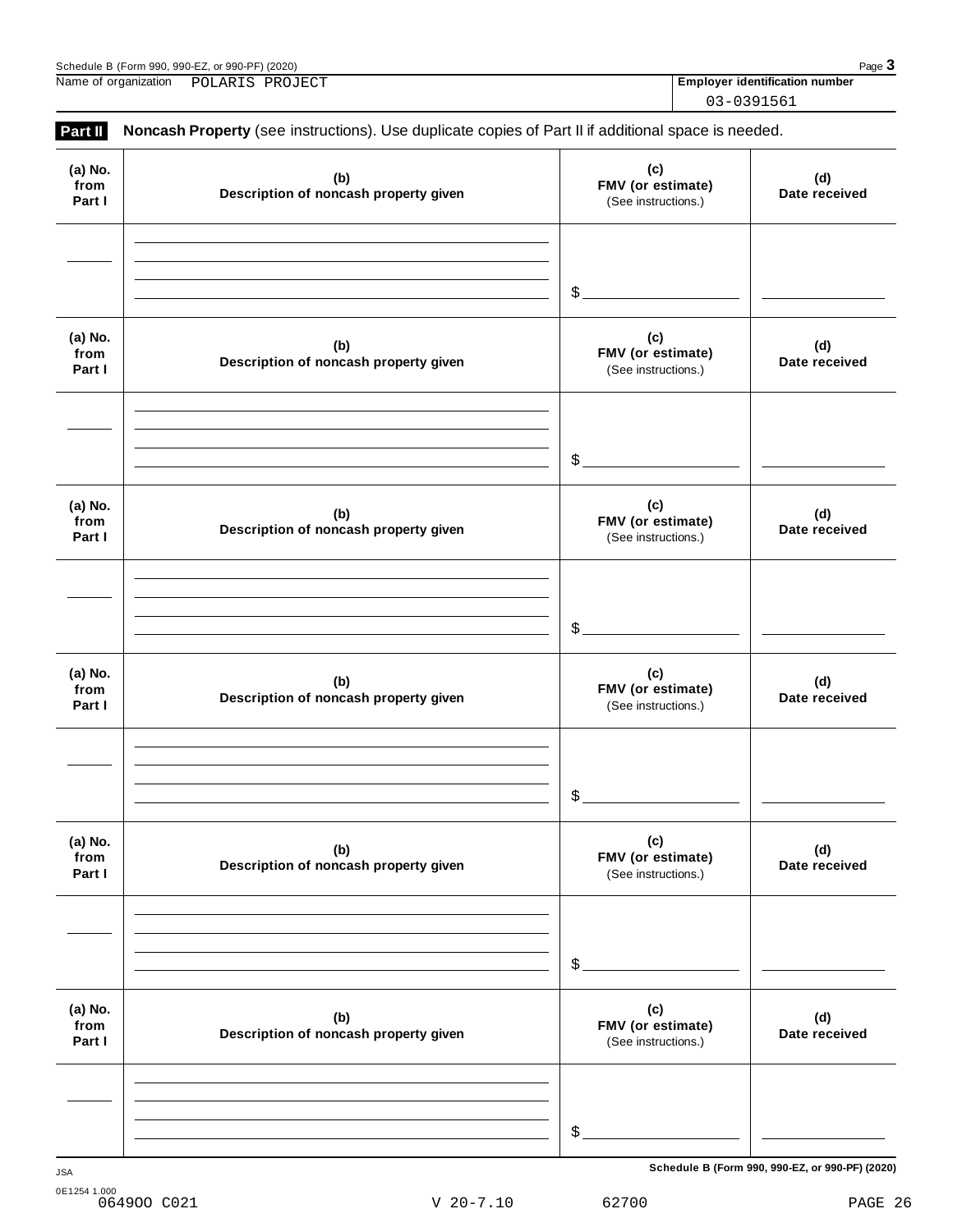|                             | Schedule B (Form 990, 990-EZ, or 990-PF) (2020)                                                                                                                                                                                                                                                                                                                                                                                                                                                                                                            |                      |                                          | Page 4                                          |  |  |
|-----------------------------|------------------------------------------------------------------------------------------------------------------------------------------------------------------------------------------------------------------------------------------------------------------------------------------------------------------------------------------------------------------------------------------------------------------------------------------------------------------------------------------------------------------------------------------------------------|----------------------|------------------------------------------|-------------------------------------------------|--|--|
|                             | Name of organization POLARIS PROJECT                                                                                                                                                                                                                                                                                                                                                                                                                                                                                                                       |                      |                                          | <b>Employer identification number</b>           |  |  |
| Part III                    | Exclusively religious, charitable, etc., contributions to organizations described in section 501(c)(7), (8), or<br>(10) that total more than \$1,000 for the year from any one contributor. Complete columns (a) through (e) and<br>the following line entry. For organizations completing Part III, enter the total of exclusively religious, charitable, etc.,<br>contributions of \$1,000 or less for the year. (Enter this information once. See instructions.) $\triangleright$ \$<br>Use duplicate copies of Part III if additional space is needed. |                      |                                          | 03-0391561                                      |  |  |
| $(a)$ No.<br>from<br>Part I | (b) Purpose of gift                                                                                                                                                                                                                                                                                                                                                                                                                                                                                                                                        | (c) Use of gift      |                                          | (d) Description of how gift is held             |  |  |
|                             |                                                                                                                                                                                                                                                                                                                                                                                                                                                                                                                                                            |                      |                                          |                                                 |  |  |
|                             | Transferee's name, address, and ZIP + 4                                                                                                                                                                                                                                                                                                                                                                                                                                                                                                                    | (e) Transfer of gift |                                          | Relationship of transferor to transferee        |  |  |
| $(a)$ No.                   |                                                                                                                                                                                                                                                                                                                                                                                                                                                                                                                                                            |                      |                                          |                                                 |  |  |
| from<br>Part I              | (b) Purpose of gift                                                                                                                                                                                                                                                                                                                                                                                                                                                                                                                                        | (c) Use of gift      |                                          | (d) Description of how gift is held             |  |  |
|                             |                                                                                                                                                                                                                                                                                                                                                                                                                                                                                                                                                            |                      |                                          |                                                 |  |  |
|                             | Transferee's name, address, and ZIP + 4                                                                                                                                                                                                                                                                                                                                                                                                                                                                                                                    | (e) Transfer of gift |                                          | Relationship of transferor to transferee        |  |  |
|                             |                                                                                                                                                                                                                                                                                                                                                                                                                                                                                                                                                            |                      |                                          |                                                 |  |  |
| (a) No.<br>from<br>Part I   | (b) Purpose of gift                                                                                                                                                                                                                                                                                                                                                                                                                                                                                                                                        | (c) Use of gift      |                                          | (d) Description of how gift is held             |  |  |
|                             |                                                                                                                                                                                                                                                                                                                                                                                                                                                                                                                                                            |                      |                                          |                                                 |  |  |
|                             | Transferee's name, address, and ZIP + 4                                                                                                                                                                                                                                                                                                                                                                                                                                                                                                                    | (e) Transfer of gift | Relationship of transferor to transferee |                                                 |  |  |
|                             |                                                                                                                                                                                                                                                                                                                                                                                                                                                                                                                                                            |                      |                                          |                                                 |  |  |
| $(a)$ No.<br>from<br>Part I | (b) Purpose of gift                                                                                                                                                                                                                                                                                                                                                                                                                                                                                                                                        | (c) Use of gift      |                                          | (d) Description of how gift is held             |  |  |
|                             |                                                                                                                                                                                                                                                                                                                                                                                                                                                                                                                                                            |                      |                                          |                                                 |  |  |
|                             |                                                                                                                                                                                                                                                                                                                                                                                                                                                                                                                                                            | (e) Transfer of gift |                                          |                                                 |  |  |
|                             | Transferee's name, address, and ZIP + 4                                                                                                                                                                                                                                                                                                                                                                                                                                                                                                                    |                      |                                          | Relationship of transferor to transferee        |  |  |
|                             |                                                                                                                                                                                                                                                                                                                                                                                                                                                                                                                                                            |                      |                                          |                                                 |  |  |
|                             |                                                                                                                                                                                                                                                                                                                                                                                                                                                                                                                                                            |                      |                                          | Schedule B (Form 990, 990-EZ, or 990-PF) (2020) |  |  |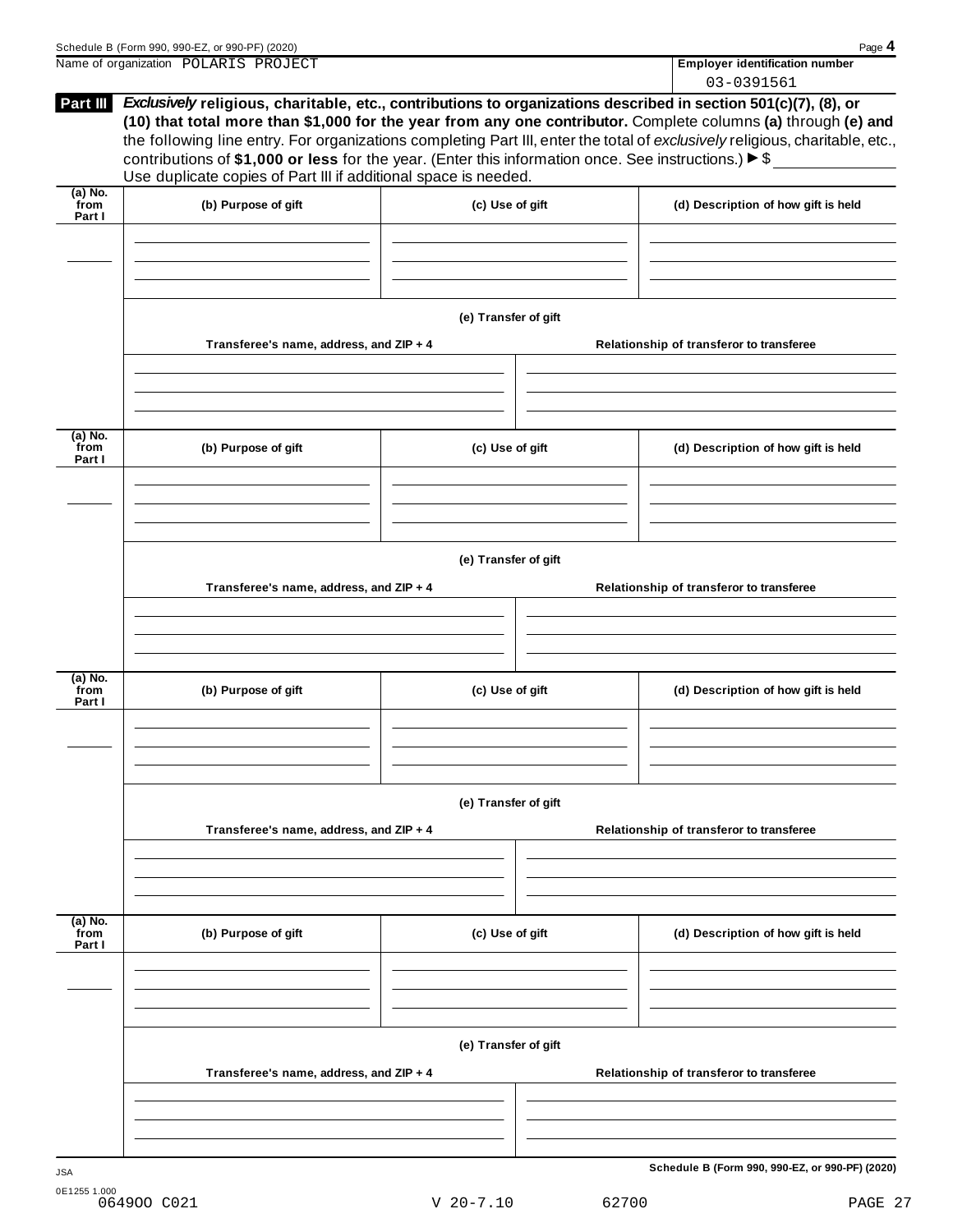| <b>SCHEDULE D</b> |  |
|-------------------|--|
| (Form 990)        |  |

# SCHEDULE D<br>
(Form 990) Supplemental Financial Statements<br>  $\epsilon$  Complete if the organization answered "Yes" on Form 990,<br>
Part IV line 6, 7, 8, 9, 10, 11a, 11b, 11c, 11d, 11e, 11f, 12a, or 12b

|              |                                 |                                     |                                                                            | Part IV, line 6, 7, 8, 9, 10, 11a, 11b, 11c, 11d, 11e, 11f, 12a, or 12b.                                                                                                                                                          |    |                                                     | BWZU                                               |
|--------------|---------------------------------|-------------------------------------|----------------------------------------------------------------------------|-----------------------------------------------------------------------------------------------------------------------------------------------------------------------------------------------------------------------------------|----|-----------------------------------------------------|----------------------------------------------------|
|              |                                 | Department of the Treasury          |                                                                            | Attach to Form 990.                                                                                                                                                                                                               |    |                                                     | <b>Open to Public</b>                              |
|              | <b>Internal Revenue Service</b> |                                     |                                                                            | Go to www.irs.gov/Form990 for instructions and the latest information.                                                                                                                                                            |    |                                                     | <b>Inspection</b>                                  |
|              | Name of the organization        | POLARIS PROJECT                     |                                                                            |                                                                                                                                                                                                                                   |    | <b>Employer identification number</b><br>03-0391561 |                                                    |
|              |                                 |                                     |                                                                            | Organizations Maintaining Donor Advised Funds or Other Similar Funds or Accounts.                                                                                                                                                 |    |                                                     |                                                    |
| Part I       |                                 |                                     |                                                                            | Complete if the organization answered "Yes" on Form 990, Part IV, line 6.                                                                                                                                                         |    |                                                     |                                                    |
|              |                                 |                                     |                                                                            | (a) Donor advised funds                                                                                                                                                                                                           |    | (b) Funds and other accounts                        |                                                    |
|              |                                 |                                     |                                                                            |                                                                                                                                                                                                                                   |    |                                                     |                                                    |
| 1            |                                 |                                     | Total number at end of year entitled as a set of year                      |                                                                                                                                                                                                                                   |    |                                                     |                                                    |
| $\mathbf{2}$ |                                 |                                     | Aggregate value of contributions to (during year)                          |                                                                                                                                                                                                                                   |    |                                                     |                                                    |
| 3            |                                 |                                     | Aggregate value of grants from (during year)                               |                                                                                                                                                                                                                                   |    |                                                     |                                                    |
| 4            |                                 |                                     | Aggregate value at end of year                                             |                                                                                                                                                                                                                                   |    |                                                     |                                                    |
| 5            |                                 |                                     |                                                                            | Did the organization inform all donors and donor advisors in writing that the assets held in donor advised                                                                                                                        |    |                                                     | <b>Yes</b><br>No                                   |
|              |                                 |                                     |                                                                            | funds are the organization's property, subject to the organization's exclusive legal control?                                                                                                                                     |    |                                                     |                                                    |
| 6            |                                 |                                     |                                                                            | Did the organization inform all grantees, donors, and donor advisors in writing that grant funds can be used                                                                                                                      |    |                                                     |                                                    |
|              |                                 |                                     |                                                                            | only for charitable purposes and not for the benefit of the donor or donor advisor, or for any other purpose                                                                                                                      |    |                                                     | <b>Yes</b><br>No                                   |
|              | Part II                         |                                     | <b>Conservation Easements.</b>                                             |                                                                                                                                                                                                                                   |    |                                                     |                                                    |
|              |                                 |                                     |                                                                            | Complete if the organization answered "Yes" on Form 990, Part IV, line 7.                                                                                                                                                         |    |                                                     |                                                    |
| 1            |                                 |                                     |                                                                            | Purpose(s) of conservation easements held by the organization (check all that apply).                                                                                                                                             |    |                                                     |                                                    |
|              |                                 |                                     | Preservation of land for public use (for example, recreation or education) |                                                                                                                                                                                                                                   |    |                                                     | Preservation of a historically important land area |
|              |                                 |                                     | Protection of natural habitat                                              |                                                                                                                                                                                                                                   |    | Preservation of a certified historic structure      |                                                    |
|              |                                 |                                     | Preservation of open space                                                 |                                                                                                                                                                                                                                   |    |                                                     |                                                    |
| $\mathbf{2}$ |                                 |                                     |                                                                            | Complete lines 2a through 2d if the organization held a qualified conservation contribution in the form of a conservation                                                                                                         |    |                                                     |                                                    |
|              |                                 |                                     | easement on the last day of the tax year.                                  |                                                                                                                                                                                                                                   |    |                                                     | Held at the End of the Tax Year                    |
| a            |                                 |                                     |                                                                            |                                                                                                                                                                                                                                   | 2a |                                                     |                                                    |
| b            |                                 |                                     |                                                                            | Total acreage restricted by conservation easements                                                                                                                                                                                | 2b |                                                     |                                                    |
| c            |                                 |                                     |                                                                            | Number of conservation easements on a certified historic structure included in (a)                                                                                                                                                | 2c |                                                     |                                                    |
| d            |                                 |                                     |                                                                            | Number of conservation easements included in (c) acquired after 7/25/06, and not on a                                                                                                                                             |    |                                                     |                                                    |
|              |                                 |                                     |                                                                            | historic structure listed in the National Register                                                                                                                                                                                | 2d |                                                     |                                                    |
| 3            |                                 |                                     |                                                                            | Number of conservation easements modified, transferred, released, extinguished, or terminated by the organization during the                                                                                                      |    |                                                     |                                                    |
|              |                                 | tax year $\blacktriangleright$ ____ |                                                                            |                                                                                                                                                                                                                                   |    |                                                     |                                                    |
| 4            |                                 |                                     |                                                                            | Number of states where property subject to conservation easement is located ▶ _____                                                                                                                                               |    |                                                     |                                                    |
| 5            |                                 |                                     |                                                                            | Does the organization have a written policy regarding the periodic monitoring, inspection, handling of                                                                                                                            |    |                                                     |                                                    |
|              |                                 |                                     |                                                                            |                                                                                                                                                                                                                                   |    |                                                     | <b>Yes</b><br>No                                   |
| 6            |                                 |                                     |                                                                            | Staff and volunteer hours devoted to monitoring, inspecting, handling of violations, and enforcing conservation easements during the year                                                                                         |    |                                                     |                                                    |
|              |                                 |                                     |                                                                            |                                                                                                                                                                                                                                   |    |                                                     |                                                    |
| 7            |                                 |                                     |                                                                            | Amount of expenses incurred in monitoring, inspecting, handling of violations, and enforcing conservation easements during the year                                                                                               |    |                                                     |                                                    |
|              |                                 |                                     | $\triangleright$ \$                                                        |                                                                                                                                                                                                                                   |    |                                                     |                                                    |
| 8            |                                 |                                     |                                                                            | Does each conservation easement reported on line 2(d) above satisfy the requirements of section 170(h)(4)(B)(i)                                                                                                                   |    |                                                     |                                                    |
|              |                                 |                                     |                                                                            |                                                                                                                                                                                                                                   |    |                                                     | Yes<br><b>No</b>                                   |
| 9            |                                 |                                     |                                                                            | In Part XIII, describe how the organization reports conservation easements in its revenue and expense statement and                                                                                                               |    |                                                     |                                                    |
|              |                                 |                                     |                                                                            | balance sheet, and include, if applicable, the text of the footnote to the organization's financial statements that describes the                                                                                                 |    |                                                     |                                                    |
|              |                                 |                                     | organization's accounting for conservation easements.                      |                                                                                                                                                                                                                                   |    |                                                     |                                                    |
|              | Part III                        |                                     |                                                                            | Organizations Maintaining Collections of Art, Historical Treasures, or Other Similar Assets.                                                                                                                                      |    |                                                     |                                                    |
|              |                                 |                                     |                                                                            | Complete if the organization answered "Yes" on Form 990, Part IV, line 8.                                                                                                                                                         |    |                                                     |                                                    |
| 1a           |                                 |                                     |                                                                            |                                                                                                                                                                                                                                   |    |                                                     |                                                    |
|              |                                 |                                     |                                                                            | If the organization elected, as permitted under FASB ASC 958, not to report in its revenue statement and balance sheet works<br>of art, historical treasures, or other similar assets held for public exhibition, education, or r |    |                                                     |                                                    |
| b            |                                 |                                     |                                                                            | If the organization elected, as permitted under FASB ASC 958, to report in its revenue statement and balance sheet works of                                                                                                       |    |                                                     |                                                    |
|              |                                 |                                     |                                                                            | art, historical treasures, or other similar assets held for public exhibition, education, or research in furtherance of public service,                                                                                           |    |                                                     |                                                    |
|              |                                 |                                     | provide the following amounts relating to these items:                     |                                                                                                                                                                                                                                   |    |                                                     |                                                    |
|              |                                 |                                     |                                                                            |                                                                                                                                                                                                                                   |    |                                                     |                                                    |
|              |                                 |                                     |                                                                            |                                                                                                                                                                                                                                   |    |                                                     | $\triangleright$ \$                                |
| $\mathbf{2}$ |                                 |                                     |                                                                            | If the organization received or held works of art, historical treasures, or other similar assets for financial gain, provide the                                                                                                  |    |                                                     |                                                    |
|              |                                 |                                     |                                                                            | following amounts required to be reported under FASB ASC 958 relating to these items:                                                                                                                                             |    |                                                     |                                                    |
| а            |                                 |                                     |                                                                            |                                                                                                                                                                                                                                   |    |                                                     |                                                    |
| b            |                                 |                                     |                                                                            |                                                                                                                                                                                                                                   |    |                                                     |                                                    |

**For Paperwork Reduction Act Notice, see the Instructions for Form 990. Schedule D (Form 990) 2020**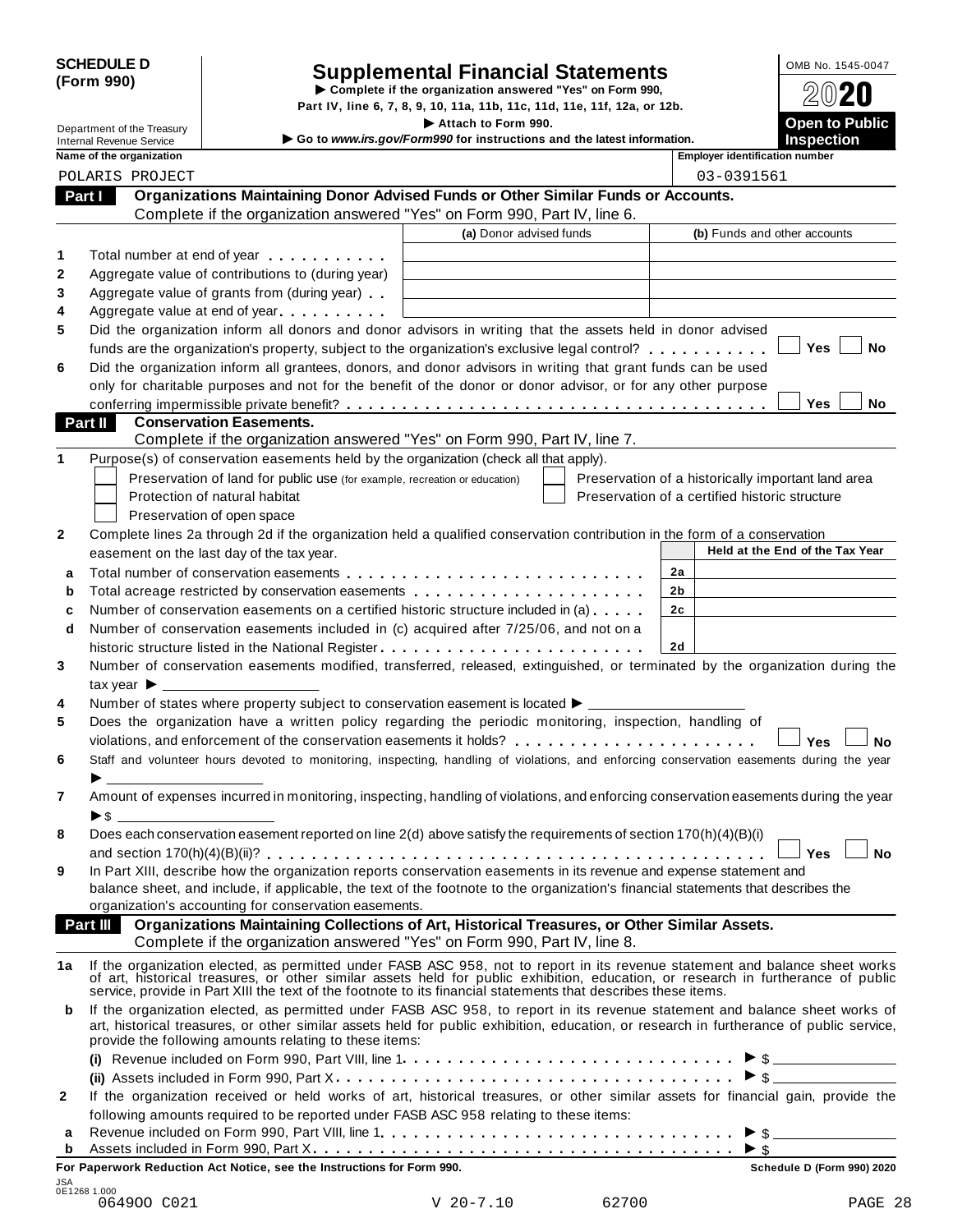|              | Schedule D (Form 990) 2020                                                                                                                                                                                                          |                         |                |       |                         |                          |                                    |                     |            | Page 2 |
|--------------|-------------------------------------------------------------------------------------------------------------------------------------------------------------------------------------------------------------------------------------|-------------------------|----------------|-------|-------------------------|--------------------------|------------------------------------|---------------------|------------|--------|
|              | Organizations Maintaining Collections of Art, Historical Treasures, or Other Similar Assets (continued)<br><b>Part III</b>                                                                                                          |                         |                |       |                         |                          |                                    |                     |            |        |
| 3            | Using the organization's acquisition, accession, and other records, check any of the following that make significant use of its                                                                                                     |                         |                |       |                         |                          |                                    |                     |            |        |
|              | collection items (check all that apply):                                                                                                                                                                                            |                         |                |       |                         |                          |                                    |                     |            |        |
| a            | Public exhibition                                                                                                                                                                                                                   |                         | d              |       |                         | Loan or exchange program |                                    |                     |            |        |
| b            | Scholarly research                                                                                                                                                                                                                  |                         | е              | Other |                         |                          | <u> 1980 - Jan Barat, martin a</u> |                     |            |        |
| c            | Preservation for future generations                                                                                                                                                                                                 |                         |                |       |                         |                          |                                    |                     |            |        |
| 4            | Provide a description of the organization's collections and explain how they further the organization's exempt purpose in Part                                                                                                      |                         |                |       |                         |                          |                                    |                     |            |        |
|              | XIII.                                                                                                                                                                                                                               |                         |                |       |                         |                          |                                    |                     |            |        |
| 5            | During the year, did the organization solicit or receive donations of art, historical treasures, or other similar                                                                                                                   |                         |                |       |                         |                          |                                    |                     |            |        |
|              | assets to be sold to raise funds rather than to be maintained as part of the organization's collection?                                                                                                                             |                         |                |       |                         |                          |                                    | Yes                 |            | No     |
|              | Part IV<br><b>Escrow and Custodial Arrangements.</b>                                                                                                                                                                                |                         |                |       |                         |                          |                                    |                     |            |        |
|              | Complete if the organization answered "Yes" on Form 990, Part IV, line 9, or reported an amount on Form                                                                                                                             |                         |                |       |                         |                          |                                    |                     |            |        |
|              | 990, Part X, line 21.                                                                                                                                                                                                               |                         |                |       |                         |                          |                                    |                     |            |        |
|              | 1a Is the organization an agent, trustee, custodian or other intermediary for contributions or other assets not                                                                                                                     |                         |                |       |                         |                          |                                    |                     |            |        |
|              |                                                                                                                                                                                                                                     |                         |                |       |                         |                          |                                    | Yes                 |            | No     |
|              | If "Yes," explain the arrangement in Part XIII and complete the following table:                                                                                                                                                    |                         |                |       |                         |                          |                                    |                     |            |        |
|              |                                                                                                                                                                                                                                     |                         |                |       |                         |                          | Amount                             |                     |            |        |
| c            | Beginning balance $\dots\dots\dots\dots\dots\dots\dots\dots\dots\dots\dots\dots$                                                                                                                                                    |                         |                |       |                         |                          |                                    |                     |            |        |
|              |                                                                                                                                                                                                                                     |                         |                |       |                         |                          |                                    |                     |            |        |
| е            |                                                                                                                                                                                                                                     |                         |                |       |                         | 1e                       |                                    |                     |            |        |
| f            |                                                                                                                                                                                                                                     |                         |                |       |                         |                          |                                    |                     |            |        |
| 2a           | Did the organization include an amount on Form 990, Part X, line 21, for escrow or custodial account liability?                                                                                                                     |                         |                |       |                         |                          |                                    | <b>Yes</b>          |            | No     |
|              | <b>b</b> If "Yes," explain the arrangement in Part XIII. Check here if the explanation has been provided on Part XIII                                                                                                               |                         |                |       |                         |                          |                                    |                     |            |        |
|              | Part V<br><b>Endowment Funds.</b>                                                                                                                                                                                                   |                         |                |       |                         |                          |                                    |                     |            |        |
|              | Complete if the organization answered "Yes" on Form 990, Part IV, line 10.                                                                                                                                                          |                         |                |       |                         |                          |                                    |                     |            |        |
|              |                                                                                                                                                                                                                                     | (a) Current year        | (b) Prior year |       |                         | (c) Two years back       | (d) Three years back               | (e) Four years back |            |        |
|              |                                                                                                                                                                                                                                     |                         |                |       |                         |                          |                                    |                     |            |        |
| 1а           | Beginning of year balance $\qquad \qquad \downarrow$                                                                                                                                                                                |                         |                |       |                         |                          |                                    |                     |            |        |
|              | Contributions                                                                                                                                                                                                                       |                         |                |       |                         |                          |                                    |                     |            |        |
| c            | Net investment earnings, gains,                                                                                                                                                                                                     |                         |                |       |                         |                          |                                    |                     |            |        |
|              | and losses                                                                                                                                                                                                                          |                         |                |       |                         |                          |                                    |                     |            |        |
|              | Grants or scholarships                                                                                                                                                                                                              |                         |                |       |                         |                          |                                    |                     |            |        |
| е            | Other expenditures for facilities                                                                                                                                                                                                   |                         |                |       |                         |                          |                                    |                     |            |        |
|              | and programs $\ldots \ldots \ldots \ldots$                                                                                                                                                                                          |                         |                |       |                         |                          |                                    |                     |            |        |
|              |                                                                                                                                                                                                                                     |                         |                |       |                         |                          |                                    |                     |            |        |
| g            | End of year balance $\Box$                                                                                                                                                                                                          |                         |                |       |                         |                          |                                    |                     |            |        |
| $\mathbf{2}$ | Provide the estimated percentage of the current year end balance (line 1g, column (a)) held as:                                                                                                                                     |                         |                |       |                         |                          |                                    |                     |            |        |
|              | Board designated or quasi-endowment $\blacktriangleright$                                                                                                                                                                           | $\%$                    |                |       |                         |                          |                                    |                     |            |        |
| b            | Permanent endowment ▶                                                                                                                                                                                                               | ℅                       |                |       |                         |                          |                                    |                     |            |        |
| C            | Term endowment ▶                                                                                                                                                                                                                    |                         |                |       |                         |                          |                                    |                     |            |        |
|              | The percentages on lines 2a, 2b, and 2c should equal 100%.                                                                                                                                                                          |                         |                |       |                         |                          |                                    |                     |            |        |
|              | 3a Are there endowment funds not in the possession of the organization that are held and administered for the                                                                                                                       |                         |                |       |                         |                          |                                    |                     | Yes        |        |
|              | organization by:                                                                                                                                                                                                                    |                         |                |       |                         |                          |                                    |                     |            | No     |
|              |                                                                                                                                                                                                                                     |                         |                |       |                         |                          |                                    | 3a(i)               |            |        |
|              |                                                                                                                                                                                                                                     |                         |                |       |                         |                          |                                    | 3a(ii)              |            |        |
|              | <b>b</b> If "Yes" on line 3a(ii), are the related organizations listed as required on Schedule R?                                                                                                                                   |                         |                |       |                         |                          |                                    | 3 <sub>b</sub>      |            |        |
| 4            | Describe in Part XIII the intended uses of the organization's endowment funds.                                                                                                                                                      |                         |                |       |                         |                          |                                    |                     |            |        |
|              | Land, Buildings, and Equipment.<br><b>Part VI</b><br>Complete if the organization answered "Yes" on Form 990, Part IV, line 11a. See Form 990, Part X, line 10.                                                                     |                         |                |       |                         |                          |                                    |                     |            |        |
|              | Description of property                                                                                                                                                                                                             | (a) Cost or other basis |                |       | (b) Cost or other basis |                          | (c) Accumulated                    | (d) Book value      |            |        |
|              |                                                                                                                                                                                                                                     | (investment)            |                |       | (other)                 |                          | depreciation                       |                     |            |        |
| 1a           |                                                                                                                                                                                                                                     |                         |                |       |                         |                          |                                    |                     |            |        |
| b            | Buildings <b>Example 20</b> Suite 1 and 20 Suite 1 and 20 Suite 20 Suite 20 Suite 20 Suite 20 Suite 20 Suite 20 Suite 20 Suite 20 Suite 20 Suite 20 Suite 20 Suite 20 Suite 20 Suite 20 Suite 20 Suite 20 Suite 20 Suite 20 Suite 2 |                         |                |       |                         |                          |                                    |                     |            |        |
| C            | Leasehold improvements entitled and the set of the set of the set of the set of the set of the set of the set of the set of the set of the set of the set of the set of the set of the set of the set of the set of the set of      |                         |                |       | 2,180,013.              |                          | 105,522.                           |                     | 2,074,491. |        |
| d            | Equipment                                                                                                                                                                                                                           |                         |                |       | 1,095,883.              |                          | 437,848                            |                     | 658,035.   |        |
|              |                                                                                                                                                                                                                                     |                         |                |       |                         |                          |                                    |                     |            |        |
|              | Total. Add lines 1a through 1e. (Column (d) must equal Form 990, Part X, column (B), line 10c.).                                                                                                                                    |                         |                |       |                         |                          | $\blacktriangleright$              |                     | 2,732,526. |        |

**Schedule D (Form 990) 2020**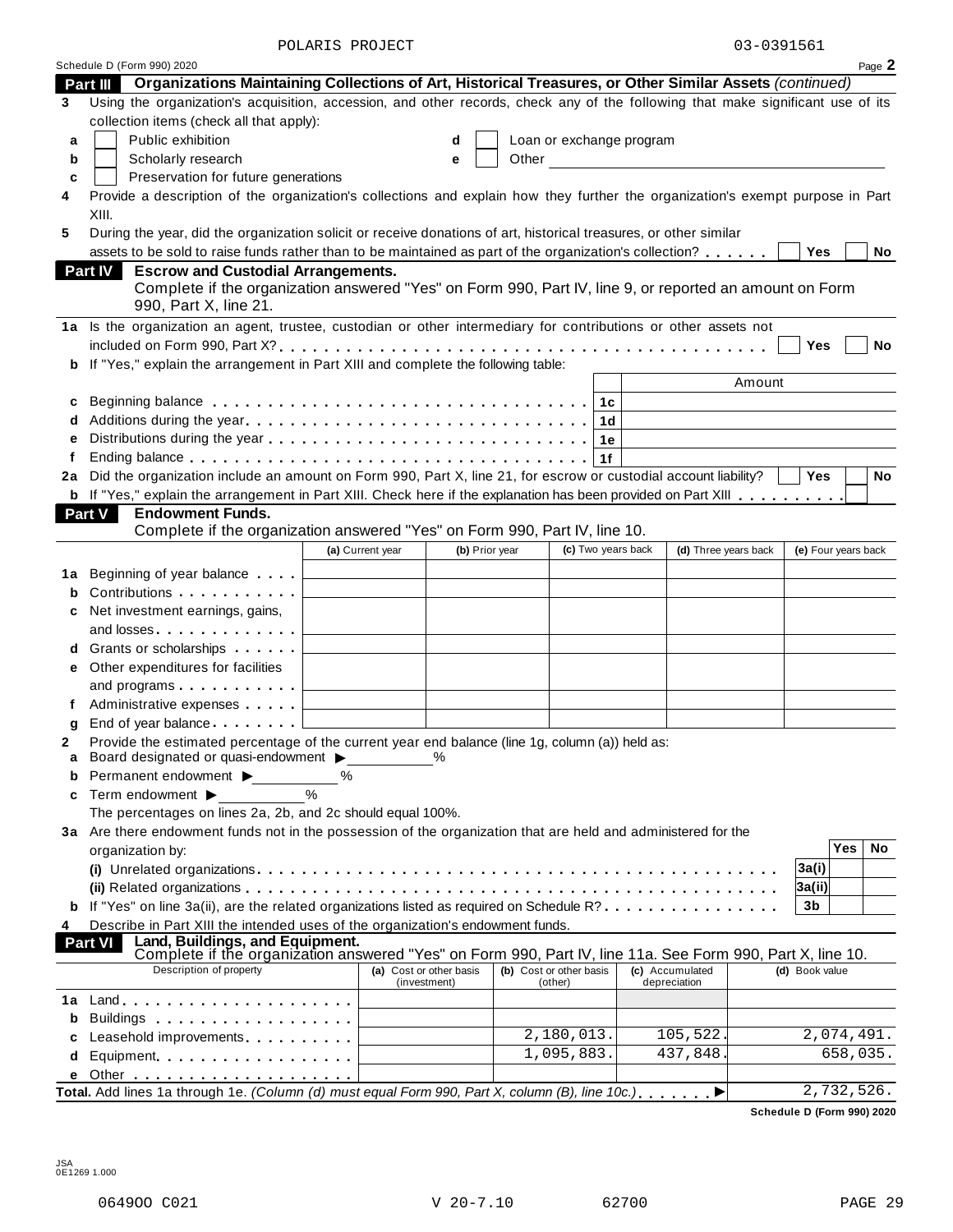|                | Schedule D (Form 990) 2020                                                                                                                                                                                                                                                                             |                              |                                                              | Page $3$       |
|----------------|--------------------------------------------------------------------------------------------------------------------------------------------------------------------------------------------------------------------------------------------------------------------------------------------------------|------------------------------|--------------------------------------------------------------|----------------|
| Part VII       | <b>Investments - Other Securities.</b><br>Complete if the organization answered "Yes" on Form 990, Part IV, line 11b. See Form 990, Part X, line 12.                                                                                                                                                   |                              |                                                              |                |
|                | (a) Description of security or category<br>(including name of security)                                                                                                                                                                                                                                | (b) Book value               | (c) Method of valuation:<br>Cost or end-of-year market value |                |
|                | (1) Financial derivatives                                                                                                                                                                                                                                                                              |                              |                                                              |                |
|                | (2) Closely held equity interests                                                                                                                                                                                                                                                                      |                              |                                                              |                |
|                | $(3)$ Other                                                                                                                                                                                                                                                                                            |                              |                                                              |                |
| (A)            |                                                                                                                                                                                                                                                                                                        |                              |                                                              |                |
| (B)            |                                                                                                                                                                                                                                                                                                        |                              |                                                              |                |
| (C)<br>(D)     |                                                                                                                                                                                                                                                                                                        |                              |                                                              |                |
| (E)            |                                                                                                                                                                                                                                                                                                        |                              |                                                              |                |
| (F)            |                                                                                                                                                                                                                                                                                                        |                              |                                                              |                |
| (G)            |                                                                                                                                                                                                                                                                                                        |                              |                                                              |                |
| (H)            |                                                                                                                                                                                                                                                                                                        |                              |                                                              |                |
|                | Total. (Column (b) must equal Form 990, Part X, col. (B) line 12.) $\blacktriangleright$                                                                                                                                                                                                               |                              |                                                              |                |
| Part VIII      | <b>Investments - Program Related.</b><br>Complete if the organization answered "Yes" on Form 990, Part IV, line 11c. See Form 990, Part X, line 13.                                                                                                                                                    |                              |                                                              |                |
|                | (a) Description of investment                                                                                                                                                                                                                                                                          | (b) Book value               | (c) Method of valuation:                                     |                |
|                |                                                                                                                                                                                                                                                                                                        |                              | Cost or end-of-year market value                             |                |
| (1)            |                                                                                                                                                                                                                                                                                                        |                              |                                                              |                |
| (2)            |                                                                                                                                                                                                                                                                                                        |                              |                                                              |                |
| (3)<br>(4)     |                                                                                                                                                                                                                                                                                                        |                              |                                                              |                |
| (5)            |                                                                                                                                                                                                                                                                                                        |                              |                                                              |                |
| (6)            |                                                                                                                                                                                                                                                                                                        |                              |                                                              |                |
| (7)            |                                                                                                                                                                                                                                                                                                        |                              |                                                              |                |
| (8)            |                                                                                                                                                                                                                                                                                                        |                              |                                                              |                |
| (9)            |                                                                                                                                                                                                                                                                                                        |                              |                                                              |                |
|                | Total. (Column (b) must equal Form 990, Part X, col. (B) line $13$ .)                                                                                                                                                                                                                                  |                              |                                                              |                |
| <b>Part IX</b> | Other Assets.                                                                                                                                                                                                                                                                                          |                              |                                                              |                |
|                | Complete if the organization answered "Yes" on Form 990, Part IV, line 11d. See Form 990, Part X, line 15.                                                                                                                                                                                             |                              |                                                              |                |
|                |                                                                                                                                                                                                                                                                                                        | (a) Description              |                                                              | (b) Book value |
| (1)<br>(2)     |                                                                                                                                                                                                                                                                                                        |                              |                                                              |                |
| (3)            |                                                                                                                                                                                                                                                                                                        |                              |                                                              |                |
| (4)            |                                                                                                                                                                                                                                                                                                        |                              |                                                              |                |
| (5)            |                                                                                                                                                                                                                                                                                                        |                              |                                                              |                |
| (6)            |                                                                                                                                                                                                                                                                                                        |                              |                                                              |                |
| (7)            |                                                                                                                                                                                                                                                                                                        |                              |                                                              |                |
| (8)            |                                                                                                                                                                                                                                                                                                        |                              |                                                              |                |
| (9)            |                                                                                                                                                                                                                                                                                                        |                              |                                                              |                |
|                |                                                                                                                                                                                                                                                                                                        |                              |                                                              |                |
| Part X         | <b>Other Liabilities.</b><br>Complete if the organization answered "Yes" on Form 990, Part IV, line 11e or 11f. See Form 990, Part X,<br>line 25.                                                                                                                                                      |                              |                                                              |                |
| 1.             |                                                                                                                                                                                                                                                                                                        | (a) Description of liability |                                                              | (b) Book value |
| (1)            | Federal income taxes                                                                                                                                                                                                                                                                                   |                              |                                                              |                |
| (2)            | DEFERRED RENT                                                                                                                                                                                                                                                                                          |                              |                                                              | 1,106,204.     |
| (3)            | DEFERRED IMPROVEMENT ALLOWANCE                                                                                                                                                                                                                                                                         |                              |                                                              | 1,599,588.     |
| (4)            |                                                                                                                                                                                                                                                                                                        |                              |                                                              |                |
| (5)            |                                                                                                                                                                                                                                                                                                        |                              |                                                              |                |
| (6)            |                                                                                                                                                                                                                                                                                                        |                              |                                                              |                |
| (7)            |                                                                                                                                                                                                                                                                                                        |                              |                                                              |                |
| (8)            |                                                                                                                                                                                                                                                                                                        |                              |                                                              |                |
| (9)            |                                                                                                                                                                                                                                                                                                        |                              |                                                              |                |
|                |                                                                                                                                                                                                                                                                                                        |                              |                                                              | 2,705,792.     |
|                | 2. Liability for uncertain tax positions. In Part XIII, provide the text of the footnote to the organization's financial statements that reports the<br>organization's liability for uncertain tax positions under FASB ASC 740. Check here if the text of the footnote has been provided in Part XIII |                              |                                                              |                |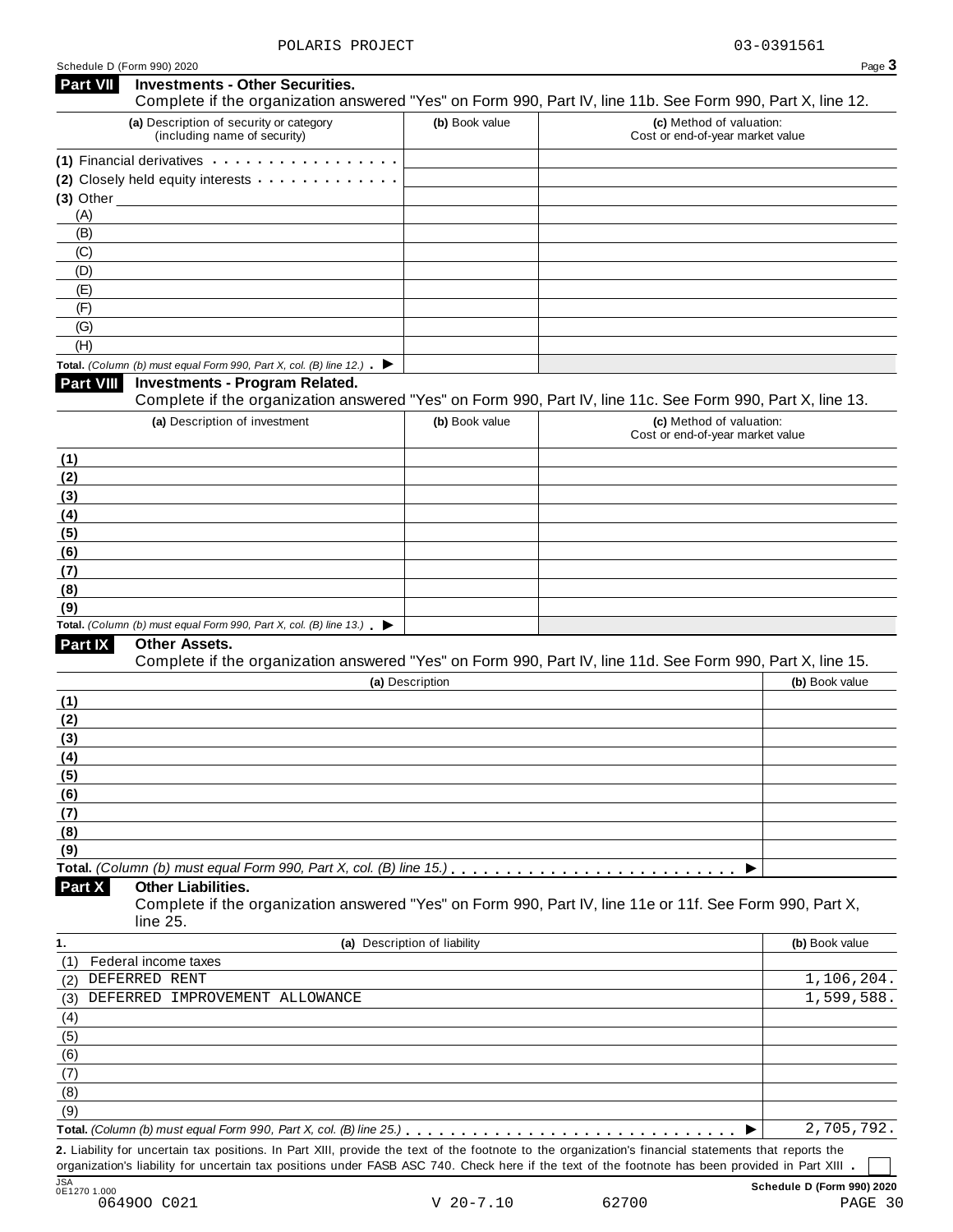| POLARIS PROJECT |
|-----------------|
|                 |

|                | Schedule D (Form 990) 2020                                                                                                                                         |              | Page 4        |
|----------------|--------------------------------------------------------------------------------------------------------------------------------------------------------------------|--------------|---------------|
| <b>Part XI</b> | Reconciliation of Revenue per Audited Financial Statements With Revenue per Return.<br>Complete if the organization answered "Yes" on Form 990, Part IV, line 12a. |              |               |
| 1              | Total revenue, gains, and other support per audited financial statements                                                                                           | $\mathbf{1}$ | 15,846,661.   |
| 2              | Amounts included on line 1 but not on Form 990, Part VIII, line 12:                                                                                                |              |               |
| a              | 2a<br>Net unrealized gains (losses) on investments                                                                                                                 |              |               |
| b              | 6,942,920.<br>2 <sub>b</sub>                                                                                                                                       |              |               |
| c              | 2c<br>Recoveries of prior year grants                                                                                                                              |              |               |
| d              |                                                                                                                                                                    |              |               |
| e              |                                                                                                                                                                    | 2e           | 6,942,920.    |
| 3              |                                                                                                                                                                    | 3            | 8,903,741.    |
| 4              | Amounts included on Form 990, Part VIII, line 12, but not on line 1:                                                                                               |              |               |
| a              | 4а<br>Investment expenses not included on Form 990, Part VIII, line 7b $\ldots$                                                                                    |              |               |
| b              |                                                                                                                                                                    |              |               |
| C              |                                                                                                                                                                    | 4c           |               |
| 5.             | Total revenue. Add lines 3 and 4c. (This must equal Form 990, Part I, line 12.)                                                                                    | 5            | 8,903,741.    |
| Part XII       | Reconciliation of Expenses per Audited Financial Statements With Expenses per Return.                                                                              |              |               |
|                | Complete if the organization answered "Yes" on Form 990, Part IV, line 12a.                                                                                        |              |               |
| 1              |                                                                                                                                                                    | 1            | 20,080,482.   |
| $\mathbf{2}$   | Amounts included on line 1 but not on Form 990, Part IX, line 25:                                                                                                  |              |               |
| a              | 6,945,089.<br>2a<br>Donated services and use of facilities                                                                                                         |              |               |
| b              | 2 <sub>b</sub>                                                                                                                                                     |              |               |
| C              | 2c                                                                                                                                                                 |              |               |
| d              |                                                                                                                                                                    |              |               |
| e              |                                                                                                                                                                    | 2e           | 6,945,089.    |
| 3              |                                                                                                                                                                    | 3            | 13, 135, 393. |
| 4              | Amounts included on Form 990, Part IX, line 25, but not on line 1:                                                                                                 |              |               |
| a              | 4a<br>Investment expenses not included on Form 990, Part VIII, line 7b                                                                                             |              |               |
| b              | 4b                                                                                                                                                                 |              |               |
| C              |                                                                                                                                                                    | 4с           |               |
| 5.             | Total expenses. Add lines 3 and 4c. (This must equal Form 990, Part I, line 18.).                                                                                  | 5            | 13, 135, 393. |
|                | Part XIII Supplemental Information.                                                                                                                                |              |               |

Provide the descriptions required for Part II, lines 3, 5, and 9; Part III, lines 1a and 4; Part IV, lines 1b and 2b; Part V, line 4; Part X, line 2; Part XI, lines 2d and 4b; and Part XII, lines 2d and 4b. Also complete this part to provide any additional information.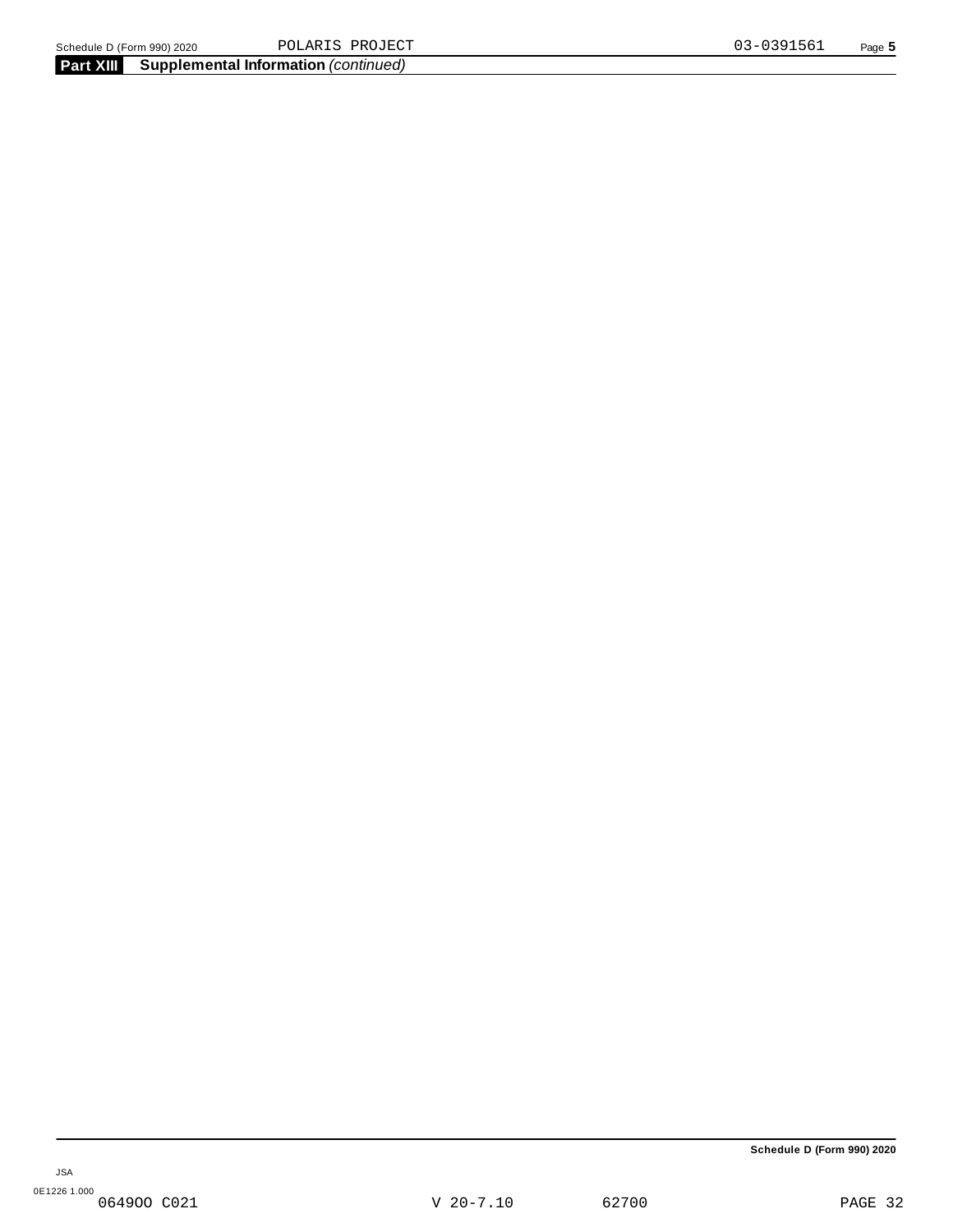| <b>SCHEDULE F</b>                                                                           |                 | <b>Statement of Activities Outside the United States</b>                                                                                                                                                                                                |                               |                                       |  |
|---------------------------------------------------------------------------------------------|-----------------|---------------------------------------------------------------------------------------------------------------------------------------------------------------------------------------------------------------------------------------------------------|-------------------------------|---------------------------------------|--|
| (Form 990)<br>Attach to Form 990.<br>Department of the Treasury<br>Internal Revenue Service |                 | ▶ Complete if the organization answered "Yes" on Form 990, Part IV, line 14b, 15, or 16.                                                                                                                                                                | 2020<br><b>Open to Public</b> |                                       |  |
|                                                                                             |                 | Go to www.irs.gov/Form990 for instructions and the latest information.                                                                                                                                                                                  |                               | <b>Inspection</b>                     |  |
| Name of the organization                                                                    |                 |                                                                                                                                                                                                                                                         |                               | <b>Employer identification number</b> |  |
|                                                                                             | POLARIS PROJECT |                                                                                                                                                                                                                                                         |                               | 03-0391561                            |  |
| Part I                                                                                      |                 | General Information on Activities Outside the United States. Complete if the organization answered "Yes" on<br>Form 990, Part IV, line 14b.                                                                                                             |                               |                                       |  |
|                                                                                             |                 | For grantmakers. Does the organization maintain records to substantiate the amount of its grants and<br>other assistance, the grantees' eligibility for the grants or assistance, and the selection criteria used to<br>award the grants or assistance? |                               | Yes<br>Nο                             |  |

**2 For grantmakers.** Describe in Part V the organization's procedures for monitoring the use of its grants and other assistance outside the United States.

#### **3** Activities per Region. (The following Part I, line 3 table can be duplicated if additional space is needed.)

| (a) Region                                                                                                                                                                                                                                                                                     | (b) Number<br>of offices in<br>the region | (c) Number of<br>employees,<br>agents, and<br>independent<br>contractors<br>in the region | (d) Activities conducted in the<br>region (by type) (such as,<br>fundraising, program services,<br>investments, grants to recipients<br>located in the region) | (e) If activity listed in (d) is<br>a program service,<br>describe specific type of<br>service(s) in the region | (f) Total<br>expenditures for<br>and investments<br>in the region |
|------------------------------------------------------------------------------------------------------------------------------------------------------------------------------------------------------------------------------------------------------------------------------------------------|-------------------------------------------|-------------------------------------------------------------------------------------------|----------------------------------------------------------------------------------------------------------------------------------------------------------------|-----------------------------------------------------------------------------------------------------------------|-------------------------------------------------------------------|
| (1)                                                                                                                                                                                                                                                                                            |                                           |                                                                                           |                                                                                                                                                                |                                                                                                                 |                                                                   |
| (2)                                                                                                                                                                                                                                                                                            |                                           |                                                                                           |                                                                                                                                                                |                                                                                                                 |                                                                   |
| (3)                                                                                                                                                                                                                                                                                            |                                           |                                                                                           |                                                                                                                                                                |                                                                                                                 |                                                                   |
| (4)                                                                                                                                                                                                                                                                                            |                                           |                                                                                           |                                                                                                                                                                |                                                                                                                 |                                                                   |
|                                                                                                                                                                                                                                                                                                |                                           |                                                                                           |                                                                                                                                                                |                                                                                                                 |                                                                   |
| (5)                                                                                                                                                                                                                                                                                            |                                           |                                                                                           |                                                                                                                                                                |                                                                                                                 |                                                                   |
| (6)                                                                                                                                                                                                                                                                                            |                                           |                                                                                           |                                                                                                                                                                |                                                                                                                 |                                                                   |
| (7)                                                                                                                                                                                                                                                                                            |                                           |                                                                                           |                                                                                                                                                                |                                                                                                                 |                                                                   |
| (8)                                                                                                                                                                                                                                                                                            |                                           |                                                                                           |                                                                                                                                                                |                                                                                                                 |                                                                   |
| (9)                                                                                                                                                                                                                                                                                            |                                           |                                                                                           |                                                                                                                                                                |                                                                                                                 |                                                                   |
| (10)                                                                                                                                                                                                                                                                                           |                                           |                                                                                           |                                                                                                                                                                |                                                                                                                 |                                                                   |
| (11)                                                                                                                                                                                                                                                                                           |                                           |                                                                                           |                                                                                                                                                                |                                                                                                                 |                                                                   |
| (12)                                                                                                                                                                                                                                                                                           |                                           |                                                                                           |                                                                                                                                                                |                                                                                                                 |                                                                   |
| (13)                                                                                                                                                                                                                                                                                           |                                           |                                                                                           |                                                                                                                                                                |                                                                                                                 |                                                                   |
| (14)                                                                                                                                                                                                                                                                                           |                                           |                                                                                           |                                                                                                                                                                |                                                                                                                 |                                                                   |
| (15)                                                                                                                                                                                                                                                                                           |                                           |                                                                                           |                                                                                                                                                                |                                                                                                                 |                                                                   |
| (16)                                                                                                                                                                                                                                                                                           |                                           |                                                                                           |                                                                                                                                                                |                                                                                                                 |                                                                   |
| (17)<br>$\sim$ $\sim$ $\sim$ $\sim$                                                                                                                                                                                                                                                            |                                           |                                                                                           |                                                                                                                                                                |                                                                                                                 |                                                                   |
| 3a<br>Subtotal expressions and the set of the set of the set of the set of the set of the set of the set of the set of the set of the set of the set of the set of the set of the set of the set of the set of the set of the set of<br>b<br>Total<br>from<br>continuation<br>sheets to Part I |                                           |                                                                                           |                                                                                                                                                                |                                                                                                                 |                                                                   |
| c Totals (add lines 3a and 3b)<br>For Paperwork Reduction Act Notice, see the Instructions for Form 990.                                                                                                                                                                                       |                                           |                                                                                           |                                                                                                                                                                |                                                                                                                 | Schedule F (Form 990) 2020                                        |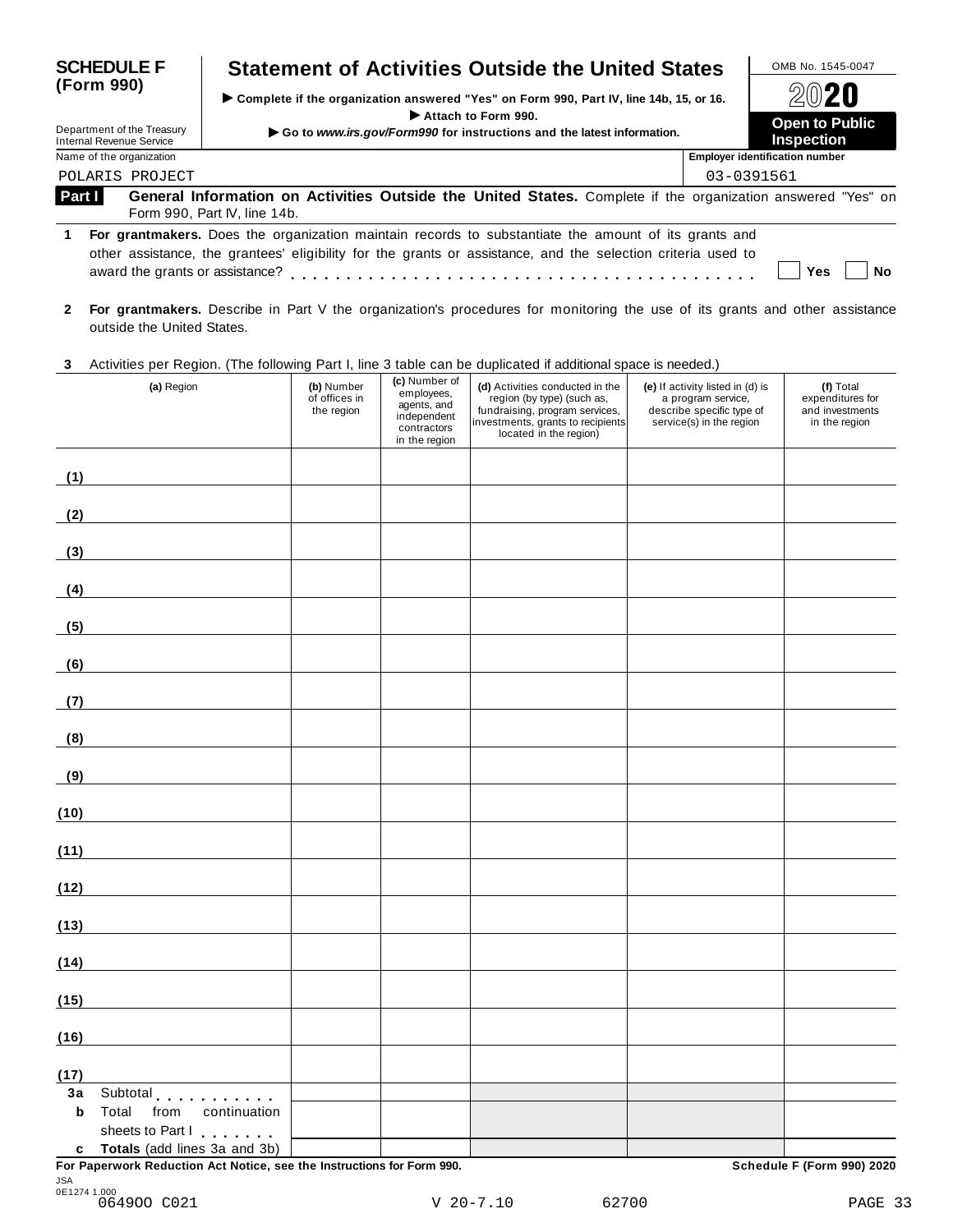| $\overline{1}$ | (a) Name of<br>organization | (b) IRS code<br>section and EIN<br>(if applicable) | (c) Region    | (d) Purpose of<br>grant | (e) Amount of<br>cash grant | (f) Manner of<br>cash<br>disbursement | (g) Amount of<br>noncash<br>assistance | (h) Description<br>of noncash<br>assistance | (i) Method of<br>valuation<br>(book, FMV,<br>appraisal, other) |
|----------------|-----------------------------|----------------------------------------------------|---------------|-------------------------|-----------------------------|---------------------------------------|----------------------------------------|---------------------------------------------|----------------------------------------------------------------|
| (1)            |                             |                                                    | NORTH AMERICA | SPREAD AWARE            | 25,000.                     |                                       |                                        |                                             |                                                                |
|                |                             |                                                    |               |                         |                             |                                       |                                        |                                             |                                                                |
| (2)            |                             |                                                    |               |                         |                             |                                       |                                        |                                             |                                                                |
| (3)            |                             |                                                    |               |                         |                             |                                       |                                        |                                             |                                                                |
| (4)            |                             |                                                    |               |                         |                             |                                       |                                        |                                             |                                                                |
| (5)            |                             |                                                    |               |                         |                             |                                       |                                        |                                             |                                                                |
| (6)            |                             |                                                    |               |                         |                             |                                       |                                        |                                             |                                                                |
| (7)            |                             |                                                    |               |                         |                             |                                       |                                        |                                             |                                                                |
| (8)            |                             |                                                    |               |                         |                             |                                       |                                        |                                             |                                                                |
| (9)            |                             |                                                    |               |                         |                             |                                       |                                        |                                             |                                                                |
| (10)           |                             |                                                    |               |                         |                             |                                       |                                        |                                             |                                                                |
| (11)           |                             |                                                    |               |                         |                             |                                       |                                        |                                             |                                                                |
| (12)           |                             |                                                    |               |                         |                             |                                       |                                        |                                             |                                                                |
| (13)           |                             |                                                    |               |                         |                             |                                       |                                        |                                             |                                                                |
| (14)           |                             |                                                    |               |                         |                             |                                       |                                        |                                             |                                                                |
| (15)           |                             |                                                    |               |                         |                             |                                       |                                        |                                             |                                                                |
| (16)           |                             |                                                    |               |                         |                             |                                       |                                        |                                             |                                                                |

**2** Enter total number of recipient organizations listed above that are recognized as charities by the foreign country, recognized as a tax 2 Enter total number of recipient organizations listed above that are recognized as charities by the foreign country, recognized as a tax<br>exempt 501(c)(3) organization by the IRS, or for which the grantee or counsel has p  $\overline{\phantom{a}}$ 

**Schedule F (Form 990) 2020**

1.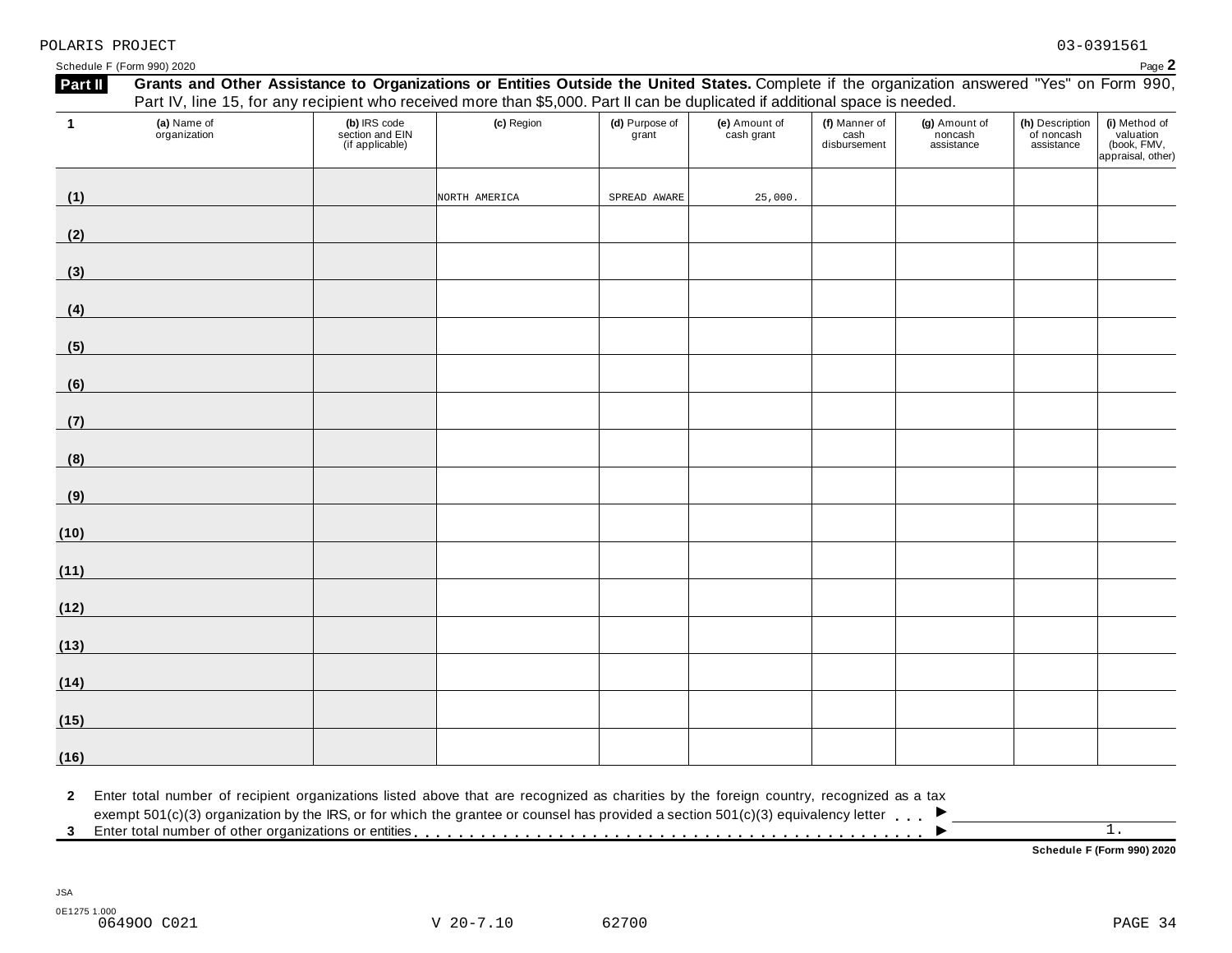| (a) Type of grant or assistance | (b) Region | (c) Number of<br>recipients | (d) Amount of<br>cash grant | (e) Manner of<br>cash<br>disbursement | (f) Amount of<br>noncash<br>assistance | (g) Description<br>of noncash<br>assistance | (h) Method of<br>valuation<br>(book, FMV,<br>appraisal, other) |
|---------------------------------|------------|-----------------------------|-----------------------------|---------------------------------------|----------------------------------------|---------------------------------------------|----------------------------------------------------------------|
| (1)                             |            |                             |                             |                                       |                                        |                                             |                                                                |
| (2)                             |            |                             |                             |                                       |                                        |                                             |                                                                |
| (3)                             |            |                             |                             |                                       |                                        |                                             |                                                                |
| (4)                             |            |                             |                             |                                       |                                        |                                             |                                                                |
|                                 |            |                             |                             |                                       |                                        |                                             |                                                                |
|                                 |            |                             |                             |                                       |                                        |                                             |                                                                |
|                                 |            |                             |                             |                                       |                                        |                                             |                                                                |
|                                 |            |                             |                             |                                       |                                        |                                             |                                                                |
| (9)                             |            |                             |                             |                                       |                                        |                                             |                                                                |
|                                 |            |                             |                             |                                       |                                        |                                             |                                                                |
| (11)                            |            |                             |                             |                                       |                                        |                                             |                                                                |
|                                 |            |                             |                             |                                       |                                        |                                             |                                                                |
|                                 |            |                             |                             |                                       |                                        |                                             |                                                                |
|                                 |            |                             |                             |                                       |                                        |                                             |                                                                |
|                                 |            |                             |                             |                                       |                                        |                                             |                                                                |
|                                 |            |                             |                             |                                       |                                        |                                             |                                                                |
|                                 |            |                             |                             |                                       |                                        |                                             |                                                                |
| (17)<br>(18)                    |            |                             |                             |                                       |                                        |                                             |                                                                |

**Schedule F (Form 990) 2020**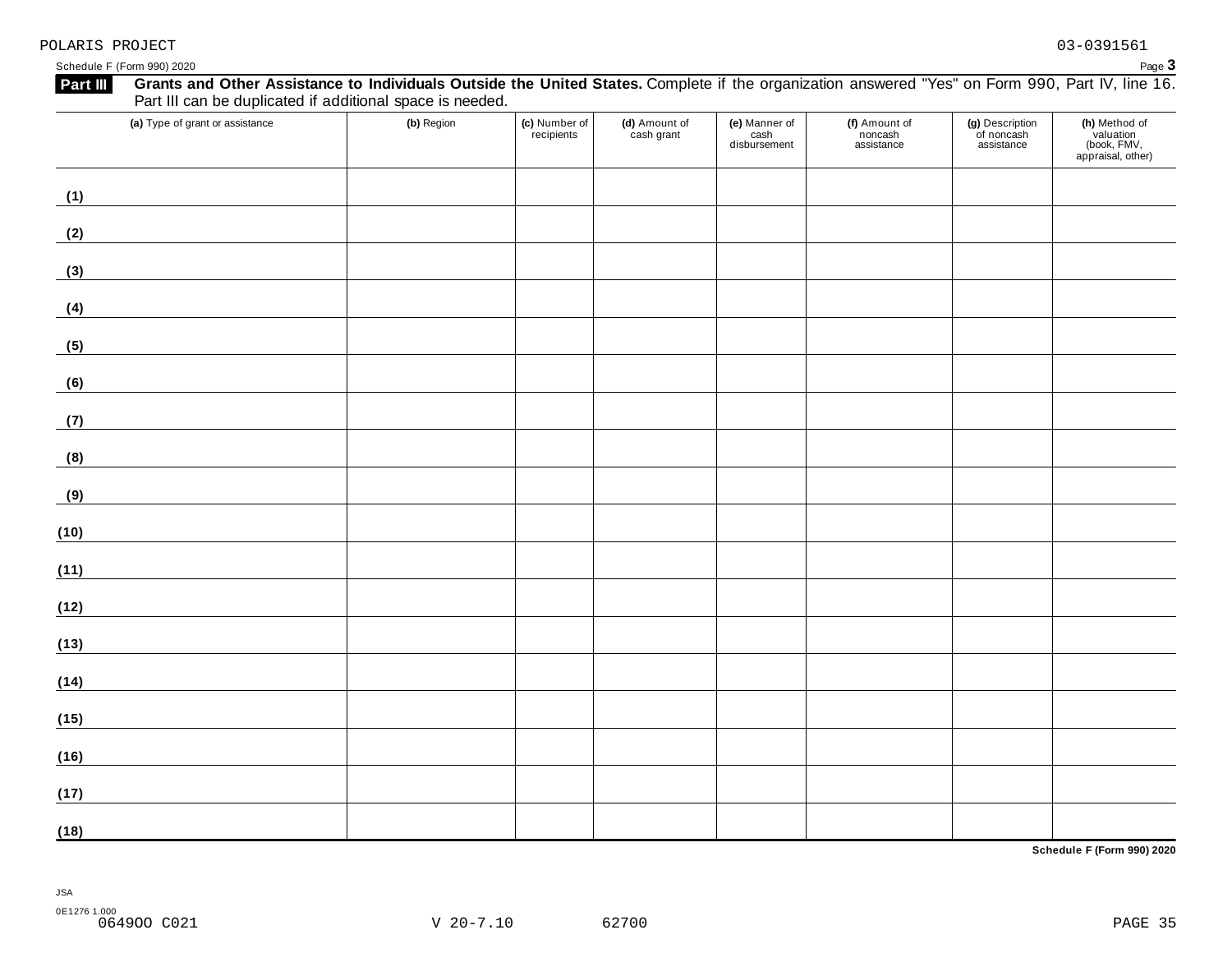|                | Schedule F (Form 990) 2020                                                                                                                                                                                                                                                                                                                                                                                                                          |     | Page 4         |
|----------------|-----------------------------------------------------------------------------------------------------------------------------------------------------------------------------------------------------------------------------------------------------------------------------------------------------------------------------------------------------------------------------------------------------------------------------------------------------|-----|----------------|
| <b>Part IV</b> | <b>Foreign Forms</b>                                                                                                                                                                                                                                                                                                                                                                                                                                |     |                |
| 1              | Was the organization a U.S. transferor of property to a foreign corporation during the tax year? If "Yes,"<br>the organization may be required to file Form 926, Return by a U.S. Transferor of Property to a Foreign                                                                                                                                                                                                                               | Yes | Χ<br><b>No</b> |
| $\mathbf{2}$   | Did the organization have an interest in a foreign trust during the tax year? If "Yes," the organization may<br>be required to separately file Form 3520, Annual Return To Report Transactions With Foreign Trusts and<br>Receipt of Certain Foreign Gifts, and/or Form 3520-A, Annual Information Return of Foreign Trust With a<br>U.S. Owner (see Instructions for Forms 3520 and 3520-A; don't file with Form 990) entitled as a set of the set | Yes | X<br><b>No</b> |
| 3              | Did the organization have an ownership interest in a foreign corporation during the tax year? If "Yes,"<br>the organization may be required to file Form 5471, Information Return of U.S. Persons With Respect to                                                                                                                                                                                                                                   | Yes | Χ<br><b>No</b> |
| 4              | Was the organization a direct or indirect shareholder of a passive foreign investment company or a<br>qualified electing fund during the tax year? If "Yes," the organization may be required to file Form 8621,<br>Information Return by a Shareholder of a Passive Foreign Investment Company or Qualified Electing<br>Fund (see Instructions for Form 8621)                                                                                      | Yes | X<br>No        |
| 5              | Did the organization have an ownership interest in a foreign partnership during the tax year? If "Yes,"<br>the organization may be required to file Form 8865, Return of U.S. Persons With Respect to Certain<br>Foreign Partnerships (see Instructions for Form 8865)                                                                                                                                                                              | Yes | X<br><b>No</b> |
| 6              | Did the organization have any operations in or related to any boycotting countries during the tax year? If<br>"Yes," the organization may be required to separately file Form 5713, International Boycott Report (see<br>Instructions for Form 5713; don't file with Form 990)                                                                                                                                                                      | Yes | Χ<br><b>No</b> |

**Schedule F (Form 990) 2020**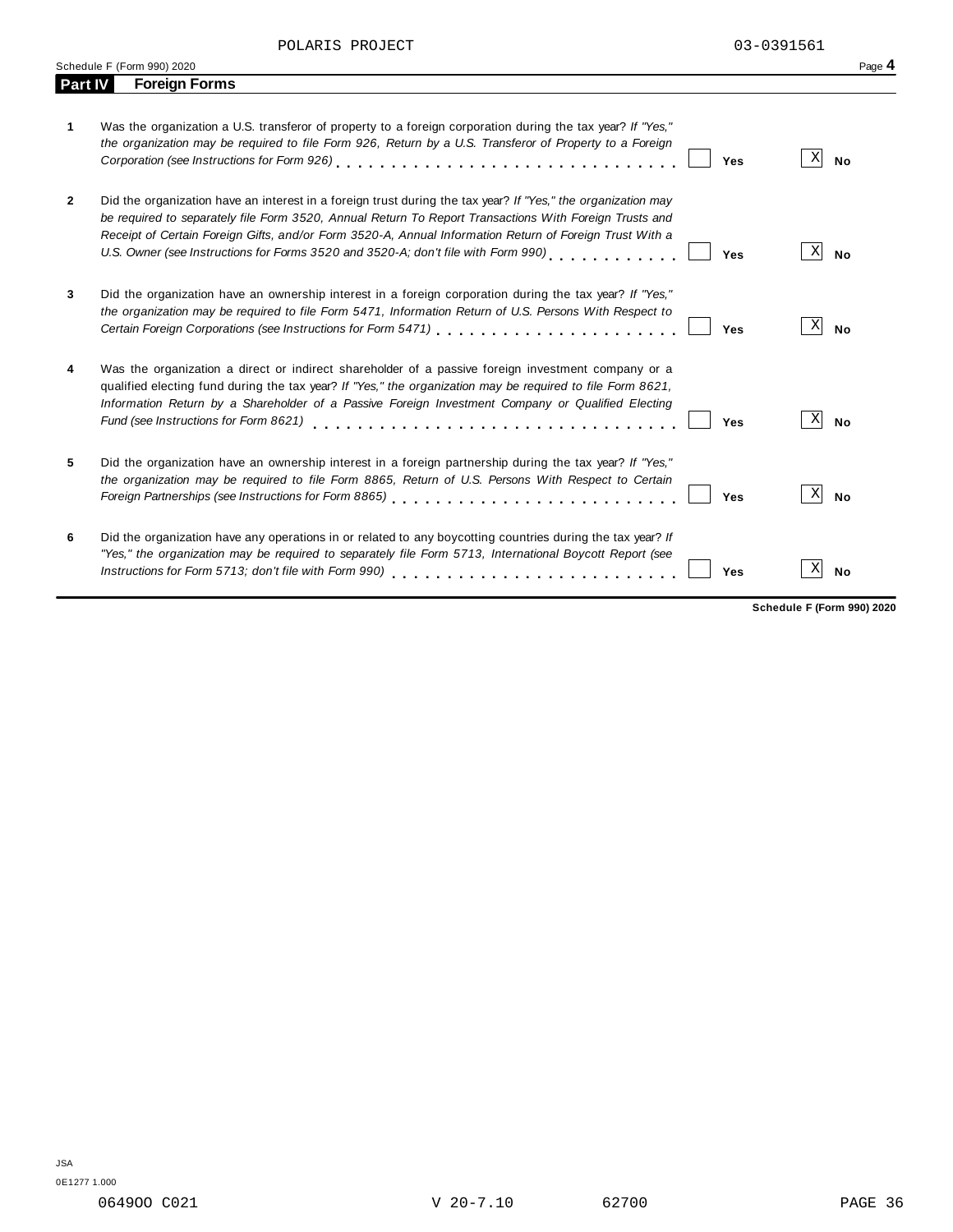#### **Part V Supplemental Information**

Provide the information required by Part I, line 2 (monitoring of funds); Part I, line 3, column (f) (accounting method; amounts of investments vs. expenditures per region); Part II, line 1 (accounting method); Part III (accounting method); and Part III, column (c) (estimated number of recipients), as applicable. Also complete this part to provide any additional information (see instructions).

SCH F, PART I, LINE 2

WHEN MAKING A GRANT TO AN ORGANIZATION, POLARIS REQUIRES THE GRANTEE TO

SUBMIT FINANCIAL AND PROGRAM REPORTS PER THE GRANT AGREEMENT. PROGRAM

OFFICER MONITOR PROGRESS, PROVIDE SUPPORT AND ARE IN CONTACT WITH THE

GRANTEE TO ENSURE THAT THE OBJECTIVES OF THE GRANT ARE MET.

**Schedule F (Form 990) 2020**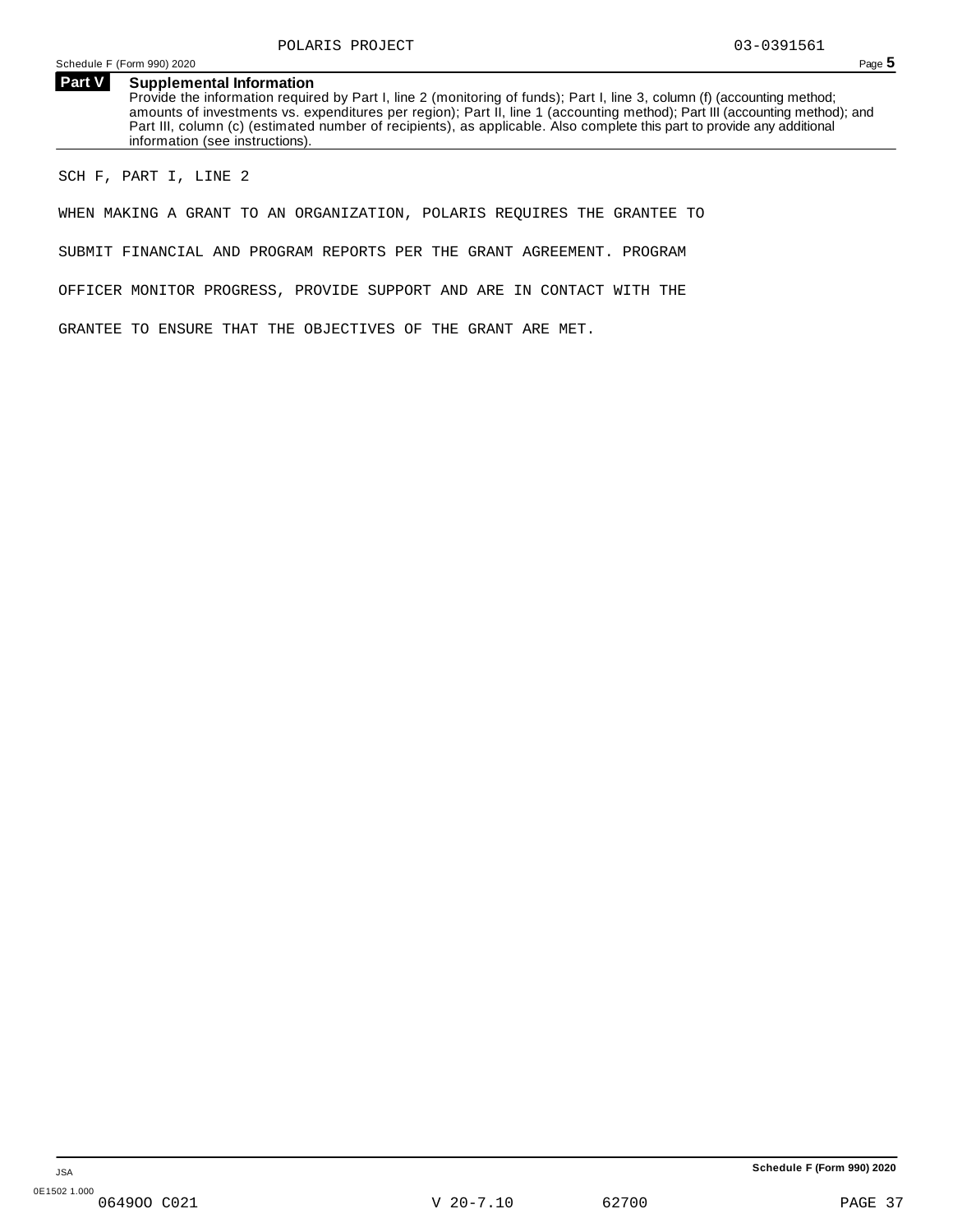|        | <b>SCHEDULE J</b>                                      | <b>Compensation Information</b>                                                                                                                                                                                     |                                                                                                  | OMB No. 1545-0047                          |     |             |
|--------|--------------------------------------------------------|---------------------------------------------------------------------------------------------------------------------------------------------------------------------------------------------------------------------|--------------------------------------------------------------------------------------------------|--------------------------------------------|-----|-------------|
|        | (Form 990)                                             | For certain Officers, Directors, Trustees, Key Employees, and Highest<br><b>Compensated Employees</b>                                                                                                               |                                                                                                  |                                            |     |             |
|        |                                                        | Complete if the organization answered "Yes" on Form 990, Part IV, line 23.                                                                                                                                          |                                                                                                  |                                            |     |             |
|        | Department of the Treasury<br>Internal Revenue Service | Attach to Form 990.<br>Go to www.irs.gov/Form990 for instructions and the latest information.                                                                                                                       |                                                                                                  | <b>Open to Public</b><br><b>Inspection</b> |     |             |
|        | Name of the organization                               |                                                                                                                                                                                                                     | <b>Employer identification number</b>                                                            |                                            |     |             |
|        | POLARIS PROJECT                                        |                                                                                                                                                                                                                     | 03-0391561                                                                                       |                                            |     |             |
| Part I |                                                        | <b>Questions Regarding Compensation</b>                                                                                                                                                                             |                                                                                                  |                                            |     |             |
|        |                                                        |                                                                                                                                                                                                                     |                                                                                                  |                                            | Yes | No          |
|        |                                                        | 1a Check the appropriate box(es) if the organization provided any of the following to or for a person listed on Form                                                                                                |                                                                                                  |                                            |     |             |
|        |                                                        | 990, Part VII, Section A, line 1a. Complete Part III to provide any relevant information regarding these items.                                                                                                     |                                                                                                  |                                            |     |             |
|        |                                                        | First-class or charter travel                                                                                                                                                                                       | Housing allowance or residence for personal use                                                  |                                            |     |             |
|        |                                                        | Travel for companions<br>Tax indemnification and gross-up payments                                                                                                                                                  | Payments for business use of personal residence<br>Health or social club dues or initiation fees |                                            |     |             |
|        |                                                        | Discretionary spending account                                                                                                                                                                                      | Personal services (such as maid, chauffeur, chef)                                                |                                            |     |             |
|        |                                                        |                                                                                                                                                                                                                     |                                                                                                  |                                            |     |             |
| b      |                                                        | If any of the boxes on line 1a are checked, did the organization follow a written policy regarding payment<br>or reimbursement or provision of all of the expenses described above? If "No," complete Part III to   |                                                                                                  |                                            |     |             |
|        |                                                        | Did the organization require substantiation prior to reimbursing or allowing expenses incurred by all                                                                                                               |                                                                                                  | 1b                                         |     |             |
| 2      |                                                        | directors, trustees, and officers, including the CEO/Executive Director, regarding the items checked on line                                                                                                        |                                                                                                  |                                            |     |             |
|        |                                                        |                                                                                                                                                                                                                     |                                                                                                  | $\mathbf{2}$                               |     |             |
| 3      |                                                        | Indicate which, if any, of the following the organization used to establish the compensation of the                                                                                                                 |                                                                                                  |                                            |     |             |
|        |                                                        | organization's CEO/Executive Director. Check all that apply. Do not check any boxes for methods used by a<br>related organization to establish compensation of the CEO/Executive Director, but explain in Part III. |                                                                                                  |                                            |     |             |
|        |                                                        | Compensation committee                                                                                                                                                                                              | Written employment contract                                                                      |                                            |     |             |
|        |                                                        | $\mathbf X$<br>Independent compensation consultant                                                                                                                                                                  | Compensation survey or study                                                                     |                                            |     |             |
|        | Χ                                                      | $\mathbf X$<br>Form 990 of other organizations                                                                                                                                                                      | Approval by the board or compensation committee                                                  |                                            |     |             |
| 4      |                                                        | During the year, did any person listed on Form 990, Part VII, Section A, line 1a, with respect to the filing<br>organization or a related organization:                                                             |                                                                                                  |                                            |     |             |
|        |                                                        |                                                                                                                                                                                                                     |                                                                                                  | 4a                                         |     | Χ           |
|        |                                                        | Participate in or receive payment from a supplemental nonqualified retirement plan?                                                                                                                                 |                                                                                                  | 4b                                         |     | $\mathbf X$ |
| c      |                                                        | Participate in or receive payment from an equity-based compensation arrangement?                                                                                                                                    |                                                                                                  | 4c                                         |     | $\mathbf X$ |
|        |                                                        | If "Yes" to any of lines 4a-c, list the persons and provide the applicable amounts for each item in Part III.                                                                                                       |                                                                                                  |                                            |     |             |
|        |                                                        | Only section $501(c)(3)$ , $501(c)(4)$ , and $501(c)(29)$ organizations must complete lines 5-9.                                                                                                                    |                                                                                                  |                                            |     |             |
| 5      |                                                        | For persons listed on Form 990, Part VII, Section A, line 1a, did the organization pay or accrue any<br>compensation contingent on the revenues of:                                                                 |                                                                                                  |                                            |     |             |
|        |                                                        |                                                                                                                                                                                                                     |                                                                                                  | 5a                                         |     | Χ           |
| b      |                                                        |                                                                                                                                                                                                                     |                                                                                                  | 5b                                         |     | X           |
|        |                                                        | If "Yes" on line 5a or 5b, describe in Part III.                                                                                                                                                                    |                                                                                                  |                                            |     |             |
| 6      |                                                        | For persons listed on Form 990, Part VII, Section A, line 1a, did the organization pay or accrue any<br>compensation contingent on the net earnings of:                                                             |                                                                                                  |                                            |     |             |
| a      |                                                        |                                                                                                                                                                                                                     |                                                                                                  | 6a                                         |     | Χ           |
| b      |                                                        |                                                                                                                                                                                                                     |                                                                                                  | 6b                                         |     | X           |
|        |                                                        | If "Yes" on line 6a or 6b, describe in Part III.                                                                                                                                                                    |                                                                                                  |                                            |     |             |
| 7      |                                                        | For persons listed on Form 990, Part VII, Section A, line 1a, did the organization provide any nonfixed<br>payments not described on lines 5 and 6? If "Yes," describe in Part III.                                 |                                                                                                  | $\overline{7}$                             |     | Χ           |
| 8      |                                                        | Were any amounts reported on Form 990, Part VII, paid or accrued pursuant to a contract that was subject                                                                                                            |                                                                                                  |                                            |     |             |
|        |                                                        | to the initial contract exception described in Regulations section 53.4958-4(a)(3)? If "Yes," describe                                                                                                              |                                                                                                  |                                            |     |             |
|        |                                                        |                                                                                                                                                                                                                     |                                                                                                  | 8                                          |     | Χ           |
| 9      |                                                        | If "Yes" on line 8, did the organization also follow the rebuttable presumption procedure described in                                                                                                              |                                                                                                  |                                            |     |             |
|        |                                                        |                                                                                                                                                                                                                     |                                                                                                  | 9                                          |     |             |

**For Paperwork Reduction Act Notice, see the Instructions for Form 990. Schedule J (Form 990) 2020**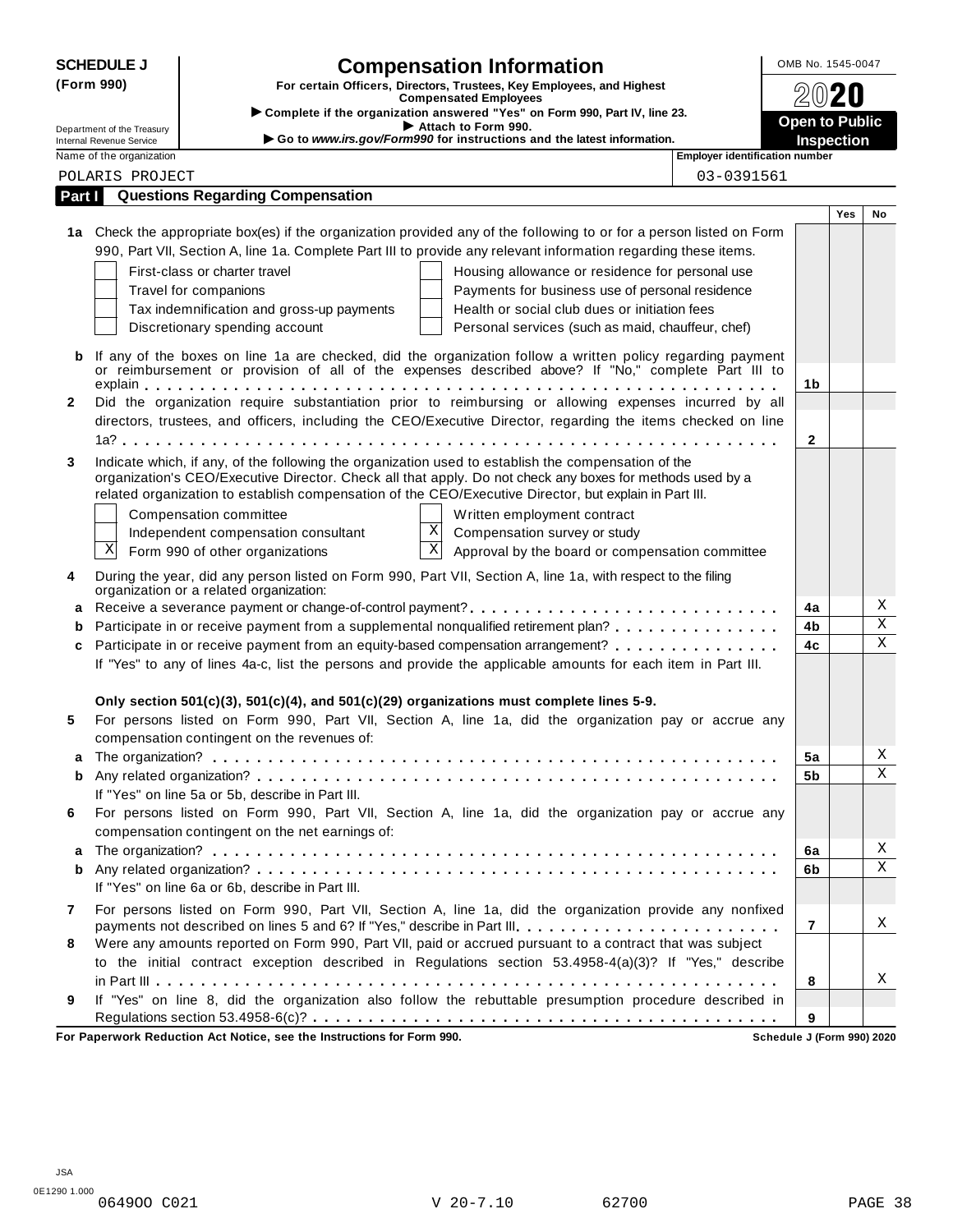Schedule <sup>J</sup> (Form 990) <sup>2020</sup> Page **2**

#### **Part II Officers, Directors, Trustees, Key Employees, and Highest Compensated Employees.** Use duplicate copies ifadditional space is needed.

For each individual whose compensation must be reported on Schedule J, report compensation from the organization on row (i) and from related organizations, described in the instructions, on row (ii). Do not list any individuals that aren't listed on Form 990, Part VII.

Note: The sum of columns (B)(i)-(iii) for each listed individual must equal the total amount of Form 990, Part VII, Section A, line 1a, applicable column (D) and (E) amounts for that individual.

|                                           |      |                          | (B) Breakdown of W-2 and/or 1099-MISC compensation |                                           | (C) Retirement and             | (D) Nontaxable | (E) Total of columns | (F) Compensation                                           |
|-------------------------------------------|------|--------------------------|----------------------------------------------------|-------------------------------------------|--------------------------------|----------------|----------------------|------------------------------------------------------------|
| (A) Name and Title                        |      | (i) Base<br>compensation | (ii) Bonus & incentive<br>compensation             | (iii) Other<br>reportable<br>compensation | other deferred<br>compensation | benefits       | $(B)(i)-(D)$         | in column (B) reported<br>as deferred on prior<br>Form 990 |
| ALFONSO WRIGHT                            | (i)  | 146,490                  | $0\,$ .                                            | $0$ .                                     | 5,177.                         |                | 151,667.             |                                                            |
| 1 <sup>CHIEF</sup> FINANCIAL OFFICER      | (ii) | $\mathbf 0$              | $\mathsf{0}$ .                                     | $0$ .                                     |                                |                |                      |                                                            |
| CAREN BENJAMIN                            | (i)  | 179,979                  | 0.                                                 | $\mathsf{0}$ .                            | 7,199                          | 4,250.         | 191,428              |                                                            |
| 2 <sup>CHIEF</sup> COMMUNICATIONS OFFICER | (ii) | $\mathbf 0$              | 0.                                                 | $\mathsf{0}$ .                            |                                |                |                      |                                                            |
| CATHERINE CHEN                            | (i)  | 191,968.                 | 0.                                                 | 0.                                        | 7,679                          | 4,224.         | 203,871              |                                                            |
| 3EXEC DIR & CEO FROM 9/2020               | (ii) | $\mathbf 0$              | $0$ .                                              | $0-$                                      |                                |                |                      |                                                            |
| NANCY CHOI                                | (i)  | 189,279                  | 0.                                                 | 0.                                        | 7,571                          |                | 196,850.             |                                                            |
| 4 <sup>INTERIM</sup> EXEC DIR & CEO       | (i)  | $\mathsf{O}$             | $0\,$ .                                            | 0.                                        |                                |                |                      |                                                            |
| EMILY TRACY                               | (i)  | 177,638.                 | $\mathsf{0}$ .                                     | $\boldsymbol{0}$ .                        | 7,106                          |                | 184,744.             |                                                            |
| 5 <sup>CHIEF</sup> DEVELOPMENT OFFICER    | (ii) | $\mathsf{O}$             | $\mathsf{0}$ .                                     | $0$ .                                     |                                |                |                      |                                                            |
| MICHELLE NICHOLSON                        | (i)  | 184,968                  | $\mathsf{0}$ .                                     | $0$ .                                     |                                | 4,224.         | 189,192.             |                                                            |
| 6 <sup>CHIEF</sup> PEOPLE OFFICE          | (ii) | $\mathbf 0$              | $0$ .                                              | $0$ .                                     |                                |                |                      |                                                            |
|                                           | (i)  |                          |                                                    |                                           |                                |                |                      |                                                            |
| $\overline{7}$                            | (ii) |                          |                                                    |                                           |                                |                |                      |                                                            |
|                                           | (i)  |                          |                                                    |                                           |                                |                |                      |                                                            |
| 8                                         | (ii) |                          |                                                    |                                           |                                |                |                      |                                                            |
|                                           | (i)  |                          |                                                    |                                           |                                |                |                      |                                                            |
| 9                                         | (ii) |                          |                                                    |                                           |                                |                |                      |                                                            |
|                                           | (i)  |                          |                                                    |                                           |                                |                |                      |                                                            |
| 10                                        | (ii) |                          |                                                    |                                           |                                |                |                      |                                                            |
|                                           | (i)  |                          |                                                    |                                           |                                |                |                      |                                                            |
| 11                                        | (ii) |                          |                                                    |                                           |                                |                |                      |                                                            |
|                                           | (i)  |                          |                                                    |                                           |                                |                |                      |                                                            |
| 12                                        | (i)  |                          |                                                    |                                           |                                |                |                      |                                                            |
|                                           | (i)  |                          |                                                    |                                           |                                |                |                      |                                                            |
| 13                                        | (ii) |                          |                                                    |                                           |                                |                |                      |                                                            |
|                                           | (i)  |                          |                                                    |                                           |                                |                |                      |                                                            |
| 14                                        | (i)  |                          |                                                    |                                           |                                |                |                      |                                                            |
|                                           | (i)  |                          |                                                    |                                           |                                |                |                      |                                                            |
| 15                                        | (i)  |                          |                                                    |                                           |                                |                |                      |                                                            |
|                                           | (i)  |                          |                                                    |                                           |                                |                |                      |                                                            |
| 16                                        | (i)  |                          |                                                    |                                           |                                |                |                      |                                                            |

**Schedule J (Form 990) 2020**

JSA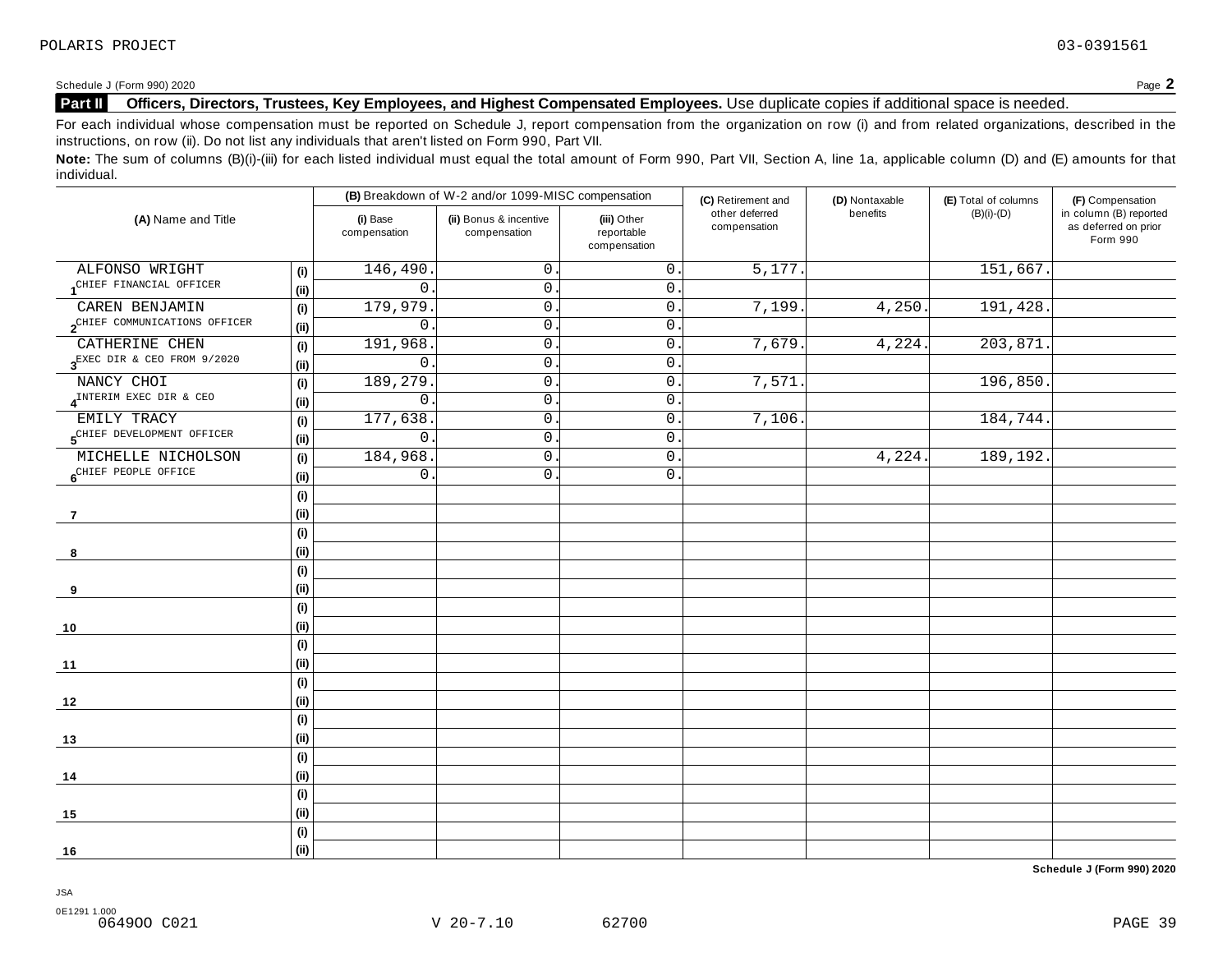Schedule J (Form 990) 2020 Page **3**

## **Part III Supplemental Information**

Provide the information, explanation, or descriptions required for Part I, lines 1a, 1b, 3, 4a, 4b, 4c, 5a, 5b, 6a, 6b, 7, and 8, and for Part II. Also complete this part for any additional information.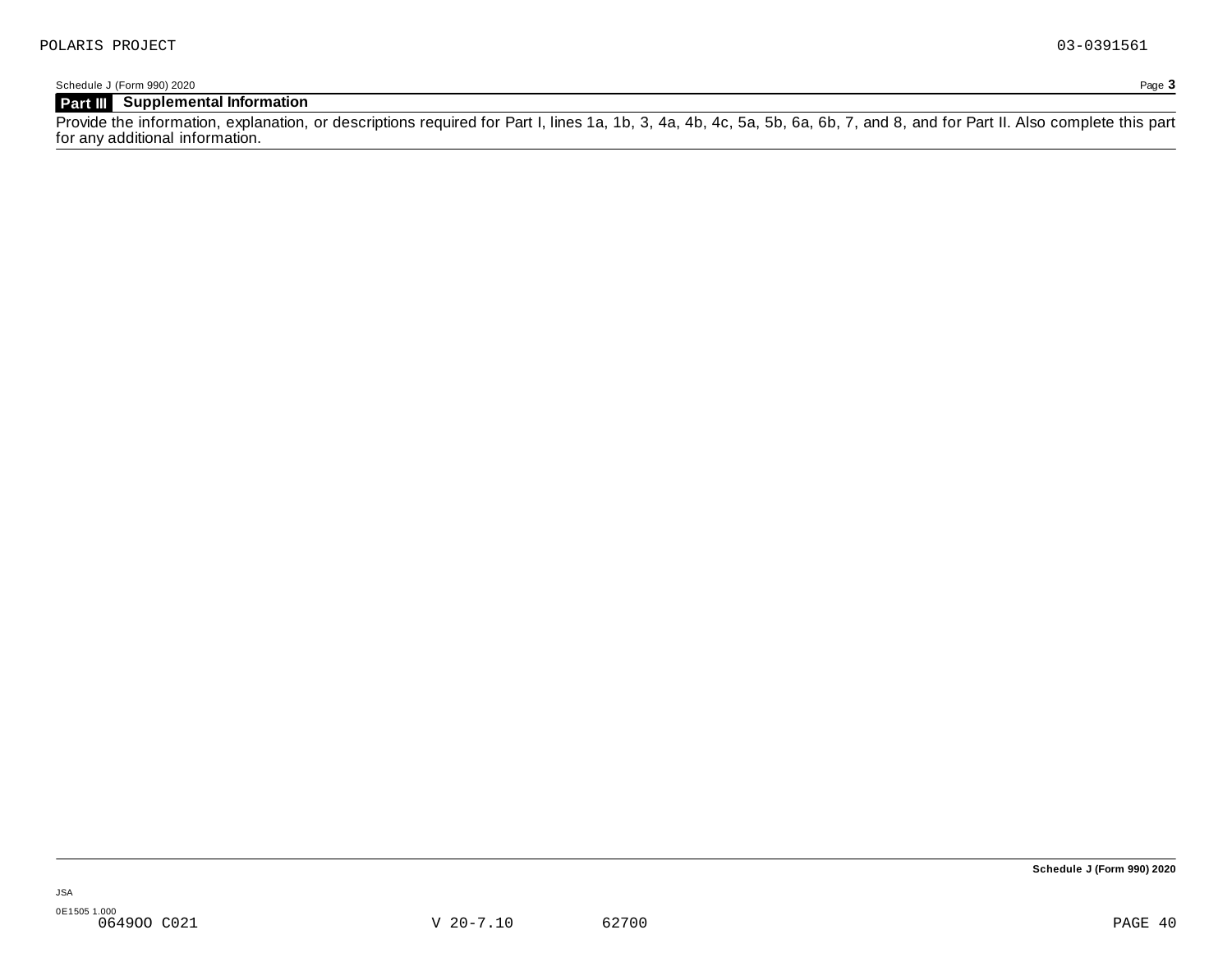## **SCHEDULE O** Supplemental Information to Form 990 or 990-EZ DMB No. 1545-0047

**(Form 990 or 990-EZ) Complete to provide information for responses to specific questions on** plete to provide information for responses to specific questions on  $\bigotimes_{\mathbb{Z}}\mathbb{Q}$  20 **EVECT**<br>
Attach to Form 990 or 990-EZ.<br>
and the Communication of the Communication of the Communication of the Communication of the Communication of the Communication of the Communication of the Communication of the Commu Department of the Treasury <br>Depen to Public<br>Name of the organization<br>Name of the organization<br>Name of the organization<br>Name of the organization



Department of the Treasury<br>Internal Revenue Service POLARIS PROJECT 03-0391561

FORM 990, PART III, LINE 4D

STRATEGIC INITIATIVE ON SEX TRAFFICKING: THE STRATEGIC INITIATIVE ON SEX TRAFFICKING WORKS TO REDUCE SEX TRAFFICKING IN CITIES ACROSS THE U.S. THE PROGRAM WORKS TO REDUCE VULNERABILITY OF COMMUNITIES-AT-RISK, INCREASE CRIMINAL JUSTICE ACCOUNTABILITY OF PERPETRATORS OF SEXUAL VIOLENCE AND TRAFFICKING, AND CHANGE SOCIAL NORMS.

STRATEGIC INITIATIVE ON FINANCIAL SYSTEMS: THE STRATEGIC INITIATIVE ON FINANCIAL SYSTEMS WORKS TO EQUIP THE GLOBAL FINANCIAL SECTOR WITH KNOWLEDGE, TOOLS AND INSIGHTS TO DISRUPT SEX AND TRAFFICKING AT SCALE.

PUBLIC POLICY AND ADVOCACY: POLARIS PROVIDES CREDIBLE, NONPARTISAN EXPERTISE TOHELP CONGRESS AND LOCAL GOVERNMENTS IDENTIFY AND ULTIMATELY ENACT LEGISLATION THAT REDUCES HUMAN TRAFFICKING, HOLDS TRAFFICKERS AND EXPLOITERS ACCOUNTABLE, BUILDS AND SUSTAINS THE ANTI-TRAFFICKING FIELD, AND PROVIDES RELIEF AND SUPPORT TO SURVIVORS.

CORPORATE PARTNERSHIPS: POLARIS PROVIDES ANTI-TRAFFICKING EXPERTISE TO SUPPORT MAJOR MULTINATIONAL CORPORATIONS IN TARGETED SECTORS SUCH AS TECHNOLOGY AND SOCIAL MEDIA, HOSPITALITY, AND TRANSPORTATION. THROUGH CORPORATE PARTNERSHIPS, POLARIS OFFERS A DATA-DRIVEN UNDERSTANDING OF HOW BUSINESSES CAN DISRUPT AND PREVENT TRAFFICKING.

#### FORM 990, PART VI, SECTION B, LINE 11B

THE FORM 990 WAS PREPARED BY AN INDEPENDENT CPA AND REVIEWED BY THE CFO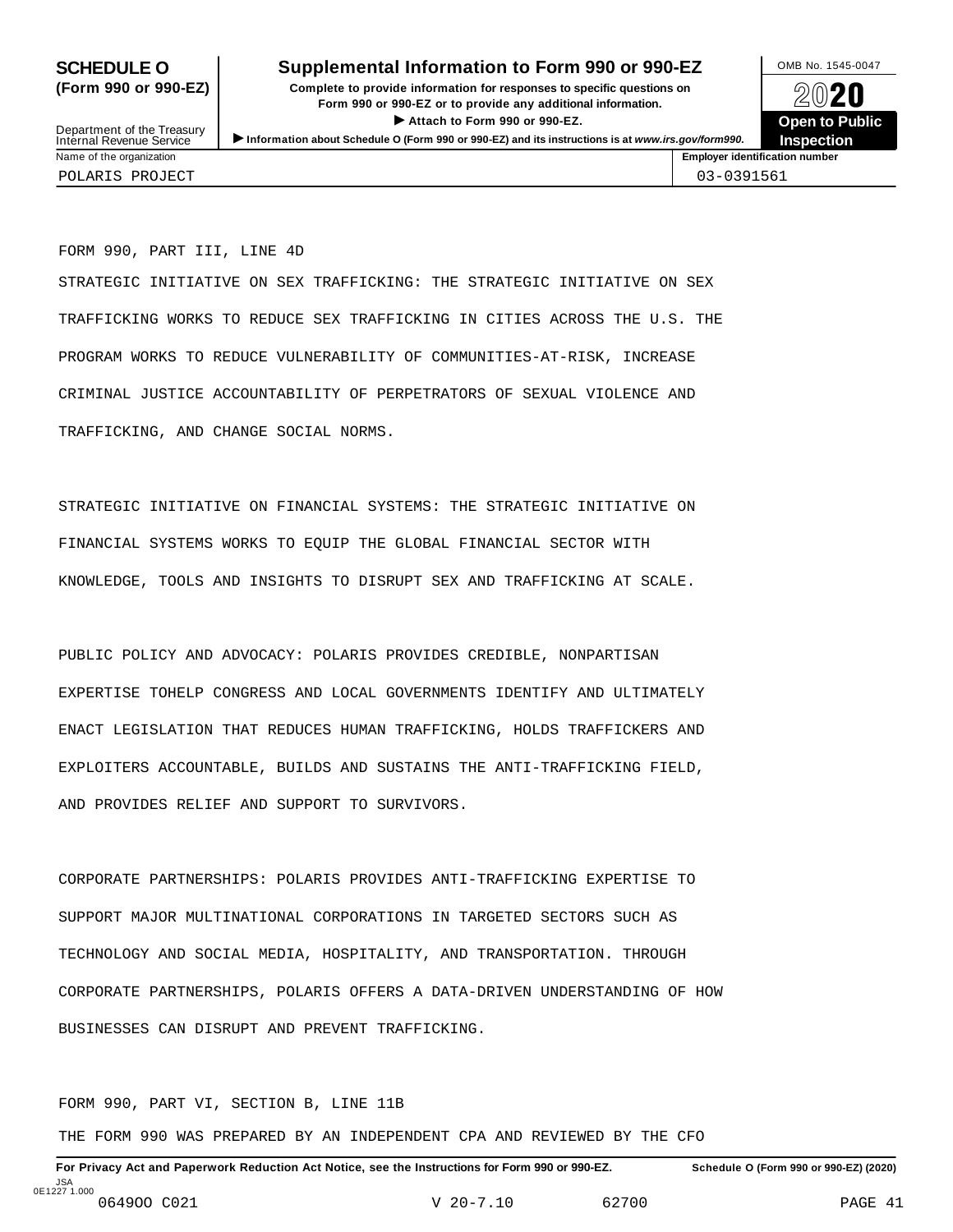PRIOR TO FILING WITH THE INTERNAL REVENUE SERVICE. THE FORM 990 IS DISSEMINATED TO BOARD MEMBERS THEREAFTER.

#### FORM 990, PART VI, SECTION B, LINE 12C

POLARIS HAS A DETAILED ETHICS AND CONFLICT OF INTEREST POLICY DESCRIBED IN ITS ORGANIZATIONAL POLICY MANUAL. IT WAS LAST UPDATED BY THE BOARD OF DIRECTORS IN 2009. BOARD BYLAWS WERE LAST UPDATED IN 2014. PROCEDURES INCLUDE THE DUTY TO DISCLOSE, DETERMINING WHETHER A CONFLICT OF INTEREST EXISTS, AND ADDRESSING ANY REAL OR POTENTIAL CONFLICTS. POLARIS IMPLEMENTS THIS PRACTICE BEFORE EVERY SIGNIFICANT DISCUSSION AND BOARD VOTE. AN INTERESTED PERSON IS EXPECTED TO DISCLOSE CONFLICTS IN ALL OTHER SITUATIONS. IF A CONFLICT OR PERCEIVED CONFLICT OF INTEREST OCCURS, THE INTERESTED PERSON RECUSES HIMSELF/HERSELF FROM VOTING ON THE RELATED MATTER.

#### FORM 990, PART VI, SECTION B, LINE 15

THE PROCESS FOR DETERMINING THE COMPENSATION OF POLARIS' CEO INCLUDED A REVIEW OF REGION-SPECIFIC SALARY SURVEYS WITHIN THE NON-PROFIT SECTOR. THE RESEARCH AND REVIEW PROCESS FOR DETERMINING THE COMPENSATION ARE SUBSTANTIATED IN THE MINUTES AND ASSOCIATED RECORDS OF THE BOARD AND RELEVANT BOARD COMMITTEES. THE LAST SALARY REVIEW DATE WAS IN DECEMBER 2020.

THE PROCESS FOR DETERMINING THE COMPENSATION OF OTHER OFFICERS OR KEY EMPLOYEES OF POLARIS INCLUDED A REVIEW OF REGION-SPECIFIC SALARY SURVEYS WITHIN THE NON-PROFIT SECTOR AND COMPARISONS OF FEDERAL FORM 990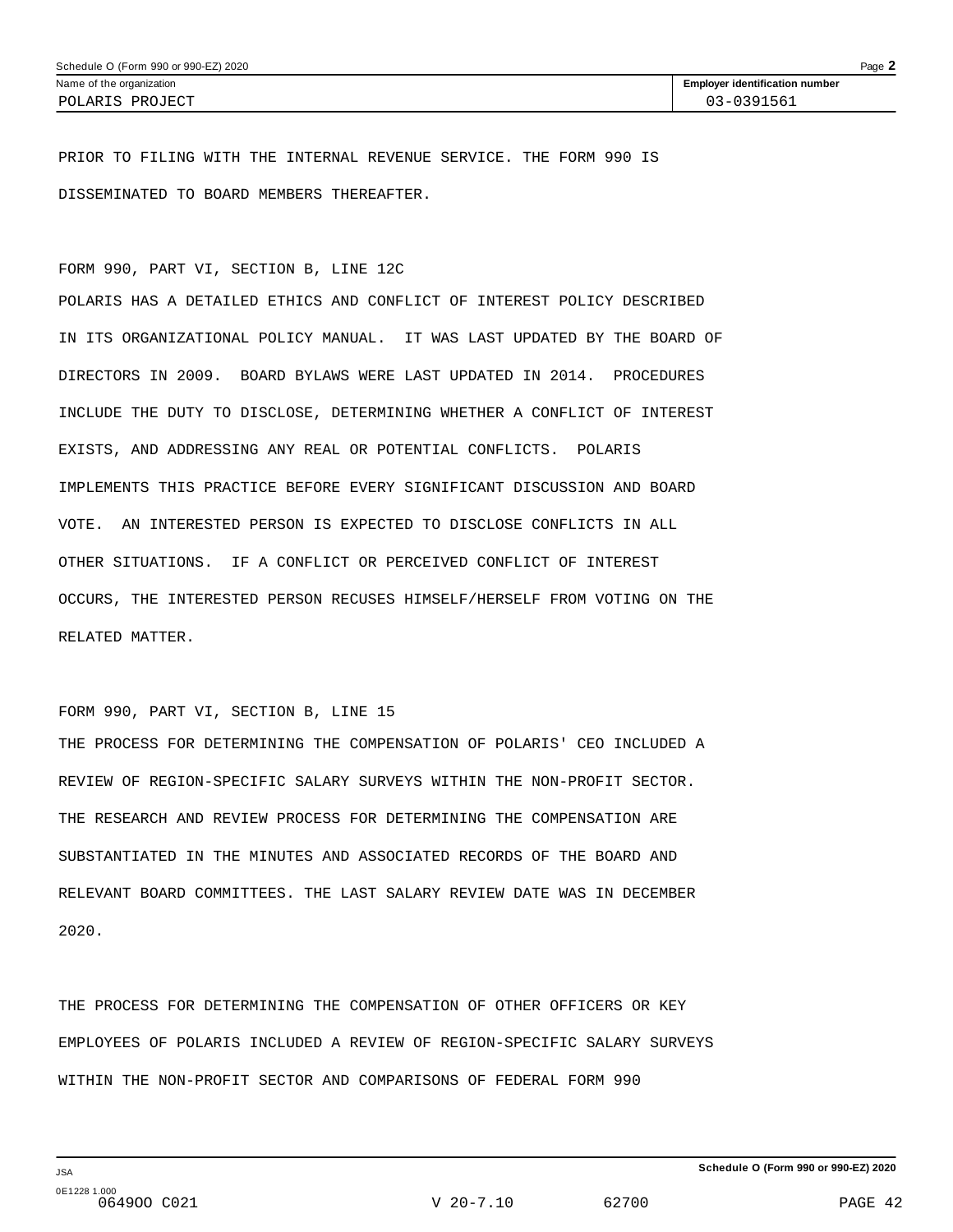<span id="page-40-0"></span>INFORMATION OF SIMILARLY-SIZED ORGANIZATIONS WITHIN THE FIELD AND RELATED FIELDS. THE RESEARCH AND REVIEW PROCESS FOR DETERMINING THE COMPENSATION MINUTES AND ARE SUBSTANTIATED IN THE HUMAN RESOURCE FILES AND/OR THE ASSOCIATED RECORDS OF THE BOARD AND RELEVANT BOARD COMMITTEES, DEPENDING ON THE POSITION.

FORM 990, PART VI, SECTION C, LINE 19 POLARIS PROVIDES THE FOLLOWING GOVERNING DOCUMENTS TO THE PUBLIC THROUGH ITS OWN WEBSITE OR THIRD-PARTY WEBSITES: BYLAWS, ARTICLES OF INCORPORATION, MISSION AND VALUES STATEMENTS, AND AUDITED FINANCIAL STATEMENTS. THESE DOCUMENTS CAN ALSO BE REQUESTED BY CONTACTING THE OFFICE. ADDITIONAL FINANCIAL AND GOVERNANCE DOCUMENTS, INCLUDING CONFLICT OF INTEREST POLICIES, MAY BE SHARED WITH THE PUBLIC UPON REQUEST.

FORM 990, PART XI, LINE 9

NET DIFFERENCE IN IN-KIND ITEMS.

FORM 990, PART VI, LINE 17 - STATES

AL,AR,CA,CT,

FL,GA,HI,IL,KS,KY,MD,MA,MI,

MN,MS,NH,NJ,NM,NY,NC,OR,PA,

RI,SC,TN,UT,VA,WV,WI,

**Schedule O (Form 990 or 990-EZ) 2020** ATTACHMENT 2 990, PART VII- COMPENSATION OF THE FIVE HIGHEST PAID IND. CONTRACTORS NAME AND ADDRESS DESCRIPTION OF SERVICES COMPENSATION AP BENEFIT ADVISORS, LLC HEALTH 184,251.

ATTACHMENT 1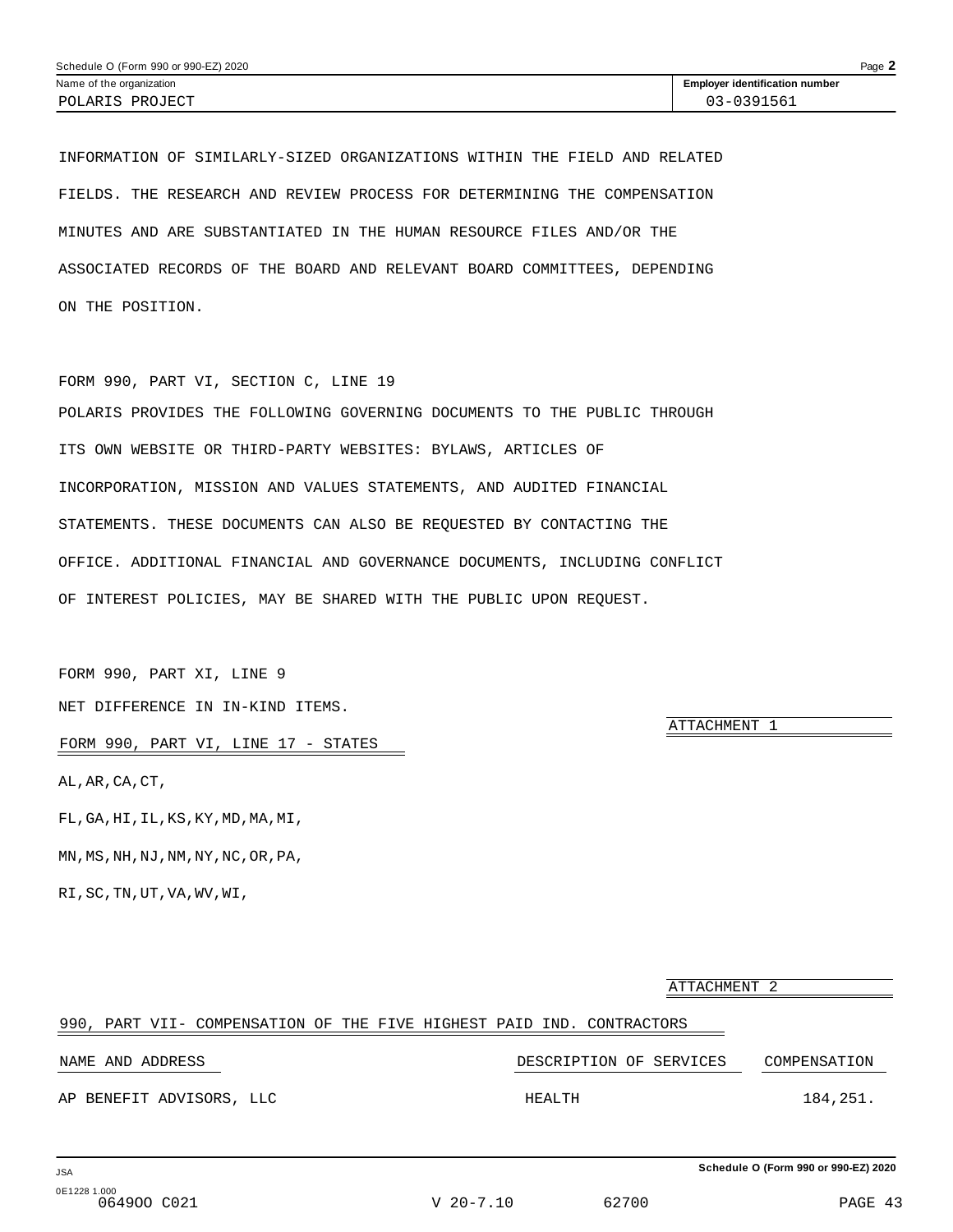<span id="page-41-0"></span>

| Page $\blacktriangle$                 |          |
|---------------------------------------|----------|
| <b>Employer identification number</b> |          |
| 03-0391561                            |          |
|                                       | -------- |

## ATTACHMENT 2 (CONT'D)

## 990, PART VII- COMPENSATION OF THE FIVE HIGHEST PAID IND. CONTRACTORS

| NAME AND ADDRESS                                                                   | DESCRIPTION OF SERVICES | COMPENSATION |
|------------------------------------------------------------------------------------|-------------------------|--------------|
| 200 INTERNATIONAL CIRCLE<br>HUNT VALLEY, MD 21031                                  |                         |              |
| <b>MWD</b><br>300 W WILSON BRIDGE ROAD<br>WORTHINGTON, OH 43085                    | CONSULTANT              | 468,861.     |
| CAREFIRST BLUECHOICE, INC<br>840 FIRST STREET NE<br>WASHINGTON, DC 20065           | HEALTHCARE              | 430,514.     |
| HITT CONTRACTING INC<br>2900 FAIRVIEW PARK DRIVE<br>FALLS CHURCH, VA 22042         |                         | 347,428.     |
| BUILDING INFRASTRUCTURE GROUP<br>14310 SULLYFIELD CIR # 400<br>CHANTILLY, VA 20151 |                         | 208,289.     |

|                                                          | ATTACHMENT 3         |
|----------------------------------------------------------|----------------------|
| FORM 990, PART X - PREPAID EXPENSES AND DEFERRED CHARGES |                      |
| DESCRIPTION                                              | ENDING<br>BOOK VALUE |
| PREPAID EXPENSES                                         | 113,983.             |

TOTALS 113,983.